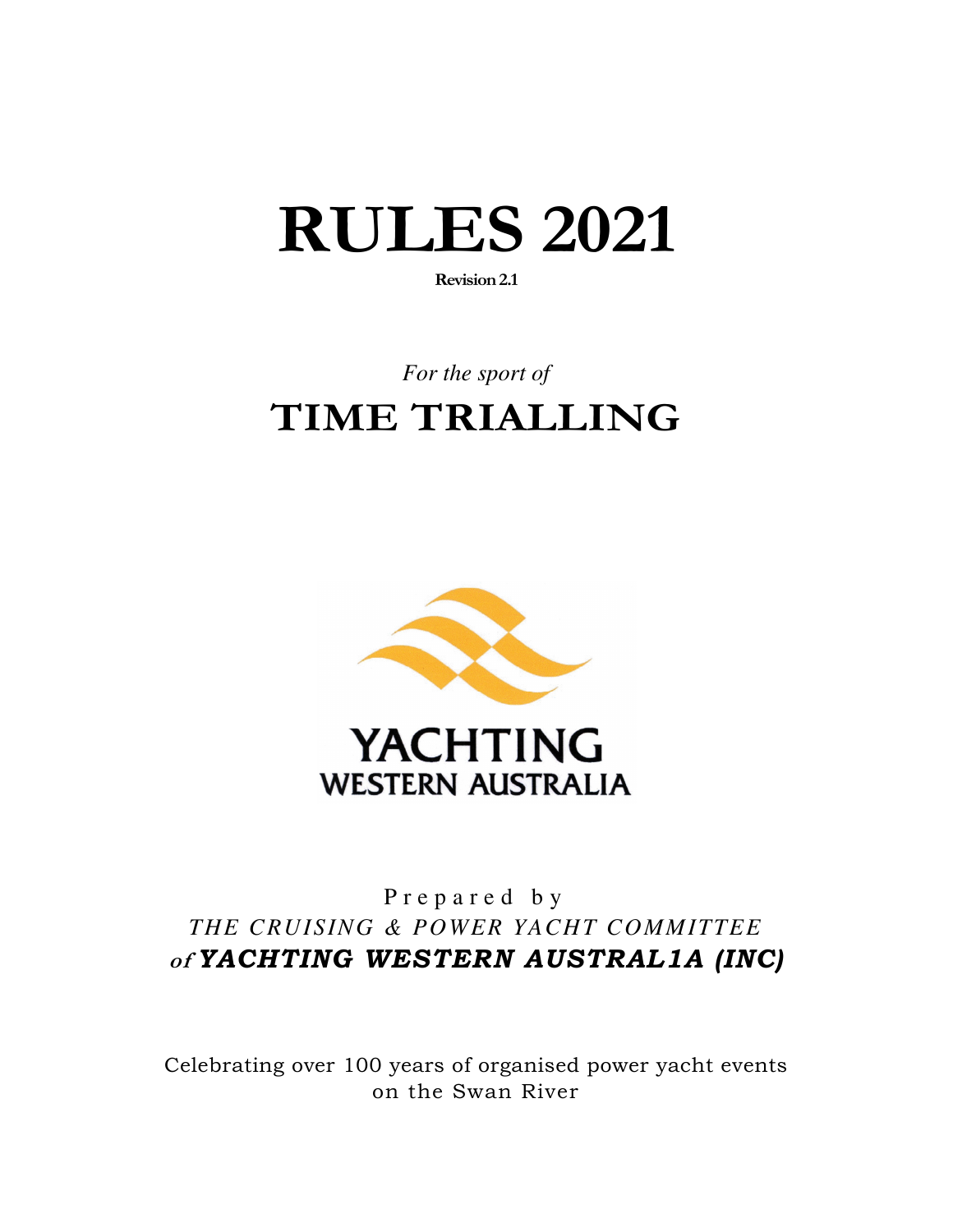## **Table of Contents**

| 1                       |                                                            |  |
|-------------------------|------------------------------------------------------------|--|
| $\overline{2}$          |                                                            |  |
| $\mathbf{3}$            |                                                            |  |
| $\overline{\mathbf{4}}$ |                                                            |  |
| 5                       |                                                            |  |
| 6                       |                                                            |  |
| $\overline{7}$          |                                                            |  |
| 8                       |                                                            |  |
| 9                       |                                                            |  |
| 10                      |                                                            |  |
| 11                      |                                                            |  |
| 12                      |                                                            |  |
| 13                      |                                                            |  |
| 14                      |                                                            |  |
| 15                      |                                                            |  |
| 16                      |                                                            |  |
| 17                      |                                                            |  |
| 18                      | <b>SPARE RULE</b>                                          |  |
|                         |                                                            |  |
| 19                      |                                                            |  |
| 20                      | <b>SAFETY REQUIREMENTS</b><br>$\sim$ 16                    |  |
| 21                      |                                                            |  |
| 22                      |                                                            |  |
| 23                      |                                                            |  |
|                         |                                                            |  |
| 24                      | RIGHTS AND OBLIGATIONS WHEN COMPETING POWER YACHTS MEET 17 |  |
| 25                      |                                                            |  |
| 26.                     |                                                            |  |
| 27                      |                                                            |  |
| 28                      |                                                            |  |
| 29                      |                                                            |  |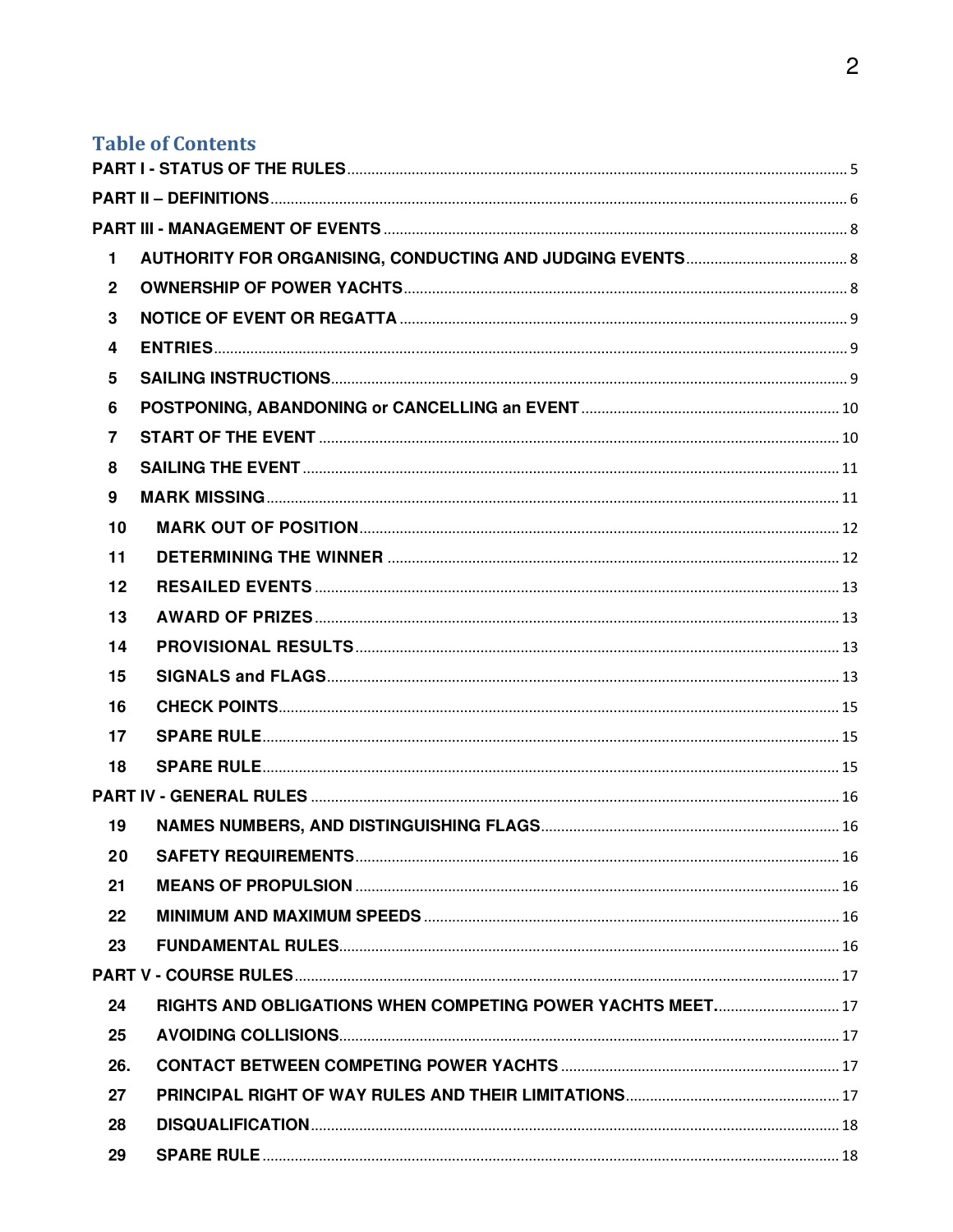| 30             |                                                                     |  |
|----------------|---------------------------------------------------------------------|--|
| 31             |                                                                     |  |
| 32             |                                                                     |  |
|                |                                                                     |  |
| 33             |                                                                     |  |
| 34             |                                                                     |  |
| 35.            |                                                                     |  |
| 36             |                                                                     |  |
|                |                                                                     |  |
| 37             | PENALTIES FOR MISCONDUCT OR GROSS INFRINGEMENT OF RULES  24         |  |
| 38             |                                                                     |  |
|                |                                                                     |  |
| 39             |                                                                     |  |
| 40             |                                                                     |  |
|                |                                                                     |  |
|                | PROTEST COMMITTEE PROCEDURE AND DUTIES OF THE PROTEST COMMITTEE  27 |  |
| $\mathbf{1}$   |                                                                     |  |
| $\overline{2}$ |                                                                     |  |
| 3              |                                                                     |  |
|                |                                                                     |  |
|                |                                                                     |  |
| $\mathbf{1}$   |                                                                     |  |
|                |                                                                     |  |
| 3              | SPECIAL SCORING PROVISIONS: STATE CHAMPIONSHIP SCORING SYSTEM30     |  |
| 4              |                                                                     |  |
|                |                                                                     |  |
|                |                                                                     |  |
|                |                                                                     |  |
|                |                                                                     |  |
|                |                                                                     |  |
|                |                                                                     |  |
|                |                                                                     |  |
|                |                                                                     |  |
|                |                                                                     |  |
|                |                                                                     |  |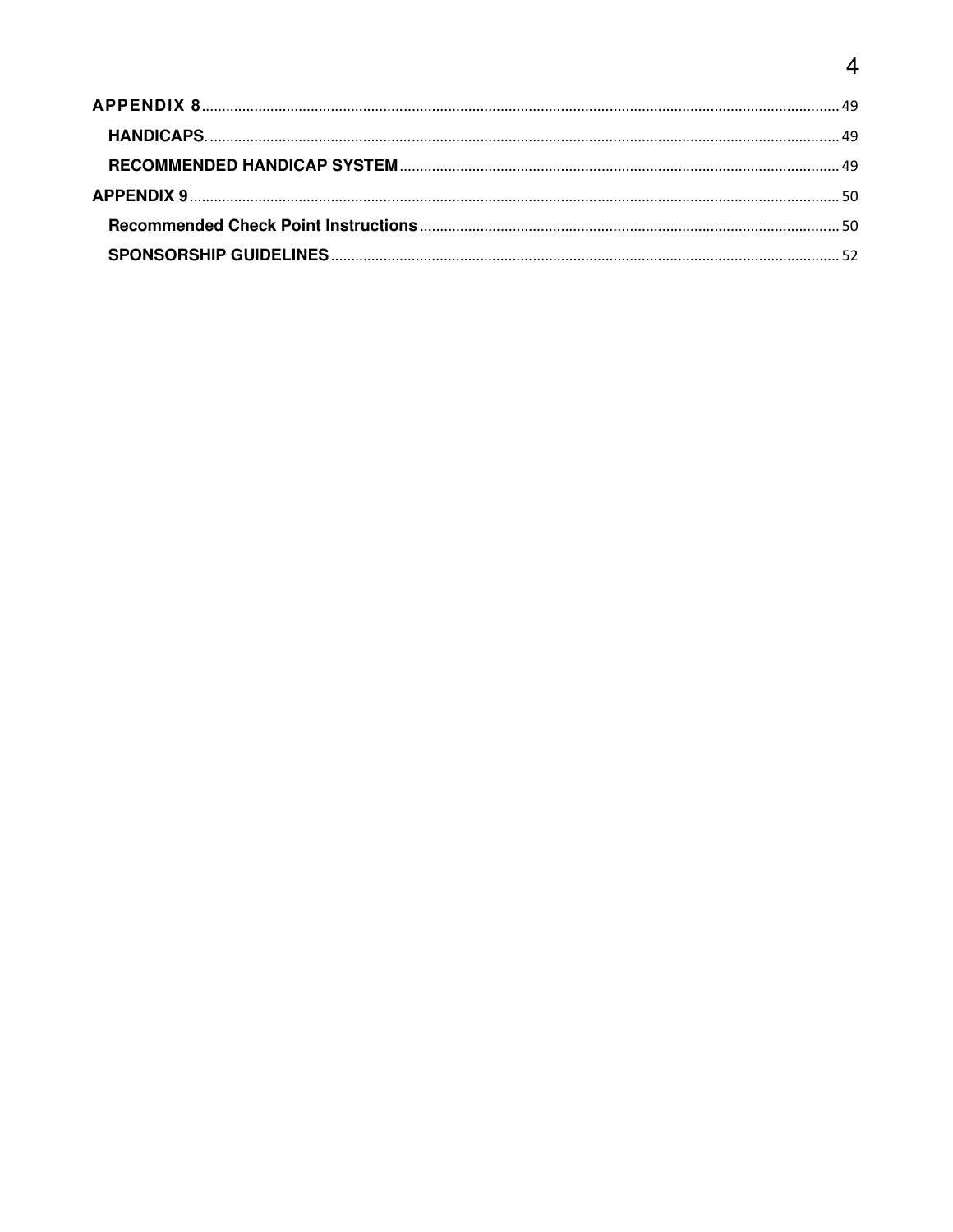#### **PART I - STATUS OF THE RULES**

#### CRUISING & POWER YACHT COMMITTEE OF YACHTING WESTERN AUSTRALIA (INC)

These rules shall be known as **The Time Trialling Rules.** 

**The Time Trialling Rules** are based upon the Power Yacht Association Rule Book (1974) as amended from time to time, the current rules of the International Yacht Racing Union and the prescriptions of Australian Sailing (formally Yachting Australia).

**The Time Trialling Rules** first became effective on May 1<sup>st</sup> 1986 and edition 2003 became effective on April 30th 2003. The 2003 reprint celebrated 100 years of organized power yacht events on the Swan River. The Time Trialling Rules 2014 Revision 1 became effective from May 3<sup>rd</sup> 2014. The Time Trialling Rules 2018 Revision 1 became effective from May 3<sup>rd</sup> 2018. The Time Trialling Rules 2019 Revision 1 became effective from the 30<sup>th</sup> April 2019. The Time Trialling Rules 2020 Revision 1 becomes effective from 30<sup>th</sup> April 2020. The Time Trialling Rules 2021 Revision 1 becomes effective from 30<sup>th</sup> April 2021

The Time Trialling Rules will here in after be referred to as the Rules.

| Pages              | Page Notes                                                                                                                                                                               | Date   | <b>Printing Notes</b>   |
|--------------------|------------------------------------------------------------------------------------------------------------------------------------------------------------------------------------------|--------|-------------------------|
| 16                 |                                                                                                                                                                                          | 12/95  |                         |
| 11                 |                                                                                                                                                                                          | 12/95  |                         |
| 48                 |                                                                                                                                                                                          | 5/96   |                         |
| 5,20,30,32,47      |                                                                                                                                                                                          | 12/97  | Edition 3.2             |
| 29,32,33           |                                                                                                                                                                                          | 2/99   |                         |
|                    | All Pages                                                                                                                                                                                | 12/99  | Edition 2000            |
|                    | <b>Radio Rules</b>                                                                                                                                                                       | 1/01   |                         |
|                    | Reprint                                                                                                                                                                                  | 03     | Edition 2003            |
| All pages reviewed | Reformat, history removed, rule<br>7.5 added, rule 30.4 and 31.6.3<br>modified, sailing instruction 8,<br>11 and 17 modified.                                                            | 4/2014 | Edition 2014 Revision 1 |
| All pages reviewed | Correct grammar, modify Rule<br>8.5, modify Special<br>Scoring Provisions 3.C.1, and<br>Appendix 2, Penalties 1N,<br>modify Appendix 3,<br><b>Recommended Sailing</b><br>Instructions 14 | 4/2018 | Edition 2018 Revision 1 |
| 8                  | Section 1.1.1 CPYC as an<br>Organising Authority removed                                                                                                                                 |        | Edition 2019 Revision 1 |
| 16                 | Rule 22.3 added                                                                                                                                                                          |        | Edition 2020 Revision 1 |
| 11, 29, 51         | Rule 8 Modified. Rule 11.1 11.2<br>added. 1B modified, 1O<br>becomes 1N. Append 4 spelling                                                                                               |        | Edition 2021 Revision 1 |

## **Update Information**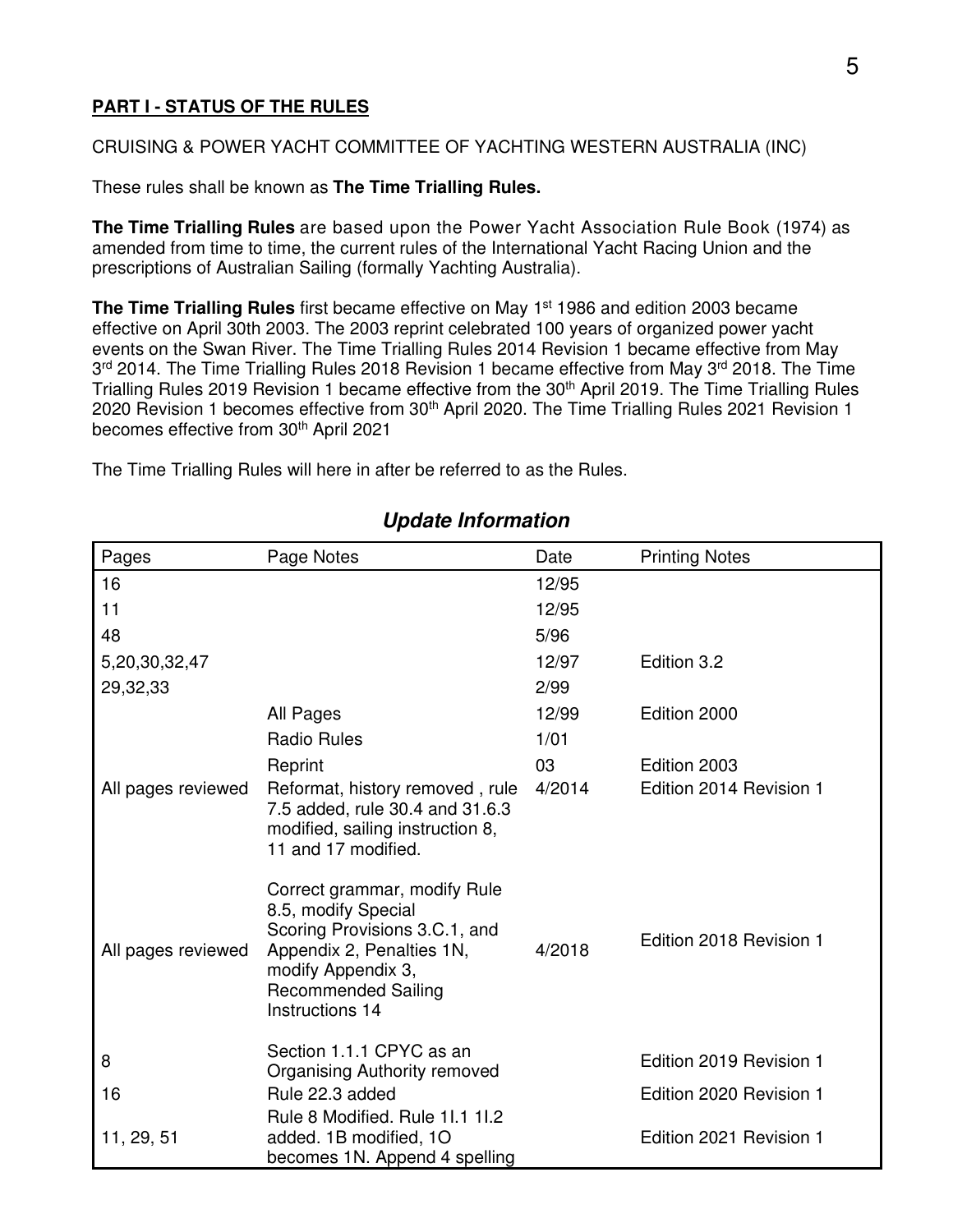|       | error                                                     |                           |
|-------|-----------------------------------------------------------|---------------------------|
| 30,31 | 2H, 3.B.1, 3.C.1, 3D, 3E, 3F<br>qualifying criteria added | Edition 2021 Revision 2   |
| l 8   | Corrected clause numbering Section 2                      | Edition 2021 Revision 2.1 |

In interpreting the rules, it will be understood that the words **shall** and **will** are mandatory, and the words **can** and **may** are permissive.

The Rules may be reviewed periodically by a special Sub Committee formed by the CPYC of YWA.

Any recommended alterations should be addressed to "Chairman", Cruising & Power Yacht Committee of YWA, PO Box 3073, Broadway, Nedlands. 6009. **PART II – DEFINITIONS**

#### **BLATANT**

Flagrantly obvious or undisguised (Macquarie Dictionary 1981, Fifth Edition)

#### **CHECK POINT**

A check point shall be any mark of the course, including the start line and transit lines, at which a power yacht may be timed.

#### **CLEAR ASTERN AND CLEAR AHEAD**

- **a** A power yacht is *clear astern* of another when its hull and equipment in normal position are abaft an imaginary line projected abeam from the aftermost point of the other's hull and equipment in normal position. The other power yacht is clear ahead.
- **b** The terms clear astern and clear ahead apply to power yachts only when they are subject to rules **27.4.2** & **27.5**.

#### **DURINGTHE EVENT**

Means from the warning signal until all power yachts either finish the event or retire.

#### **GOVERNING RULES**

- **a** The Time Trialling Rules, and
- **b** The sailing instructions, and Navigable Waters Regulations, 1958
- **c** International Rules for the Prevention of Collisions at sea
- **d** Any other conditions governing the event.

#### **MARKS OF THE COURSE**

Marks of the course are the objects specified in the sailing instructions which require power yachts to pass by, between or on a required side and include the following:-

- **a Start Line.** The start line shall be either:
	- i An extension of the imaginary line joining the two fixed marks indicated in the sailing instructions and within the limitations of the inner and outer extremity buoys, or
	- ii A line between the signal mast of the committee boat and a mark of the course as close as practicable at right angles to the approach line to the next mark of the course, or
	- iii As prescribed in the sailing instructions.
- **b** Fixed Mark. A spit post, for example
- **c Movable Mark.** A marker buoy, for example.
- **d Transit Line.** A transit line shall be the imaginary line joining two fixed points, or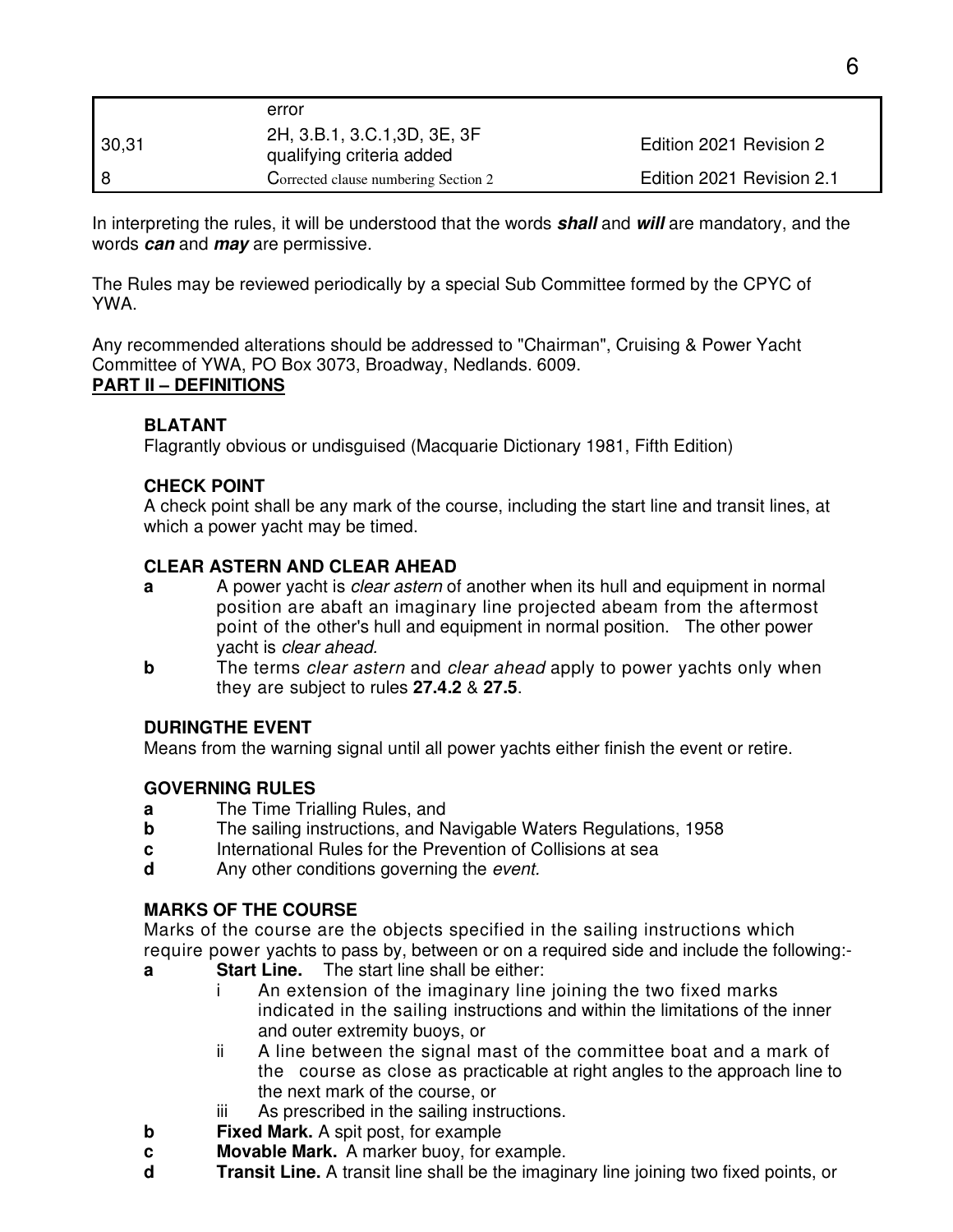the extension of that line.

#### **OFFICIAL TIME**

The official time shall be the Official Time published on the CPYC Home Page at www.Sportspage.com.au.

#### **PROPER COURSE**

A proper course in the absence of any obstruction is a direct line from mark to mark.

#### **PROTEST**

A written allegation by a power yacht under rule **31** that another power yacht has infringed a rule or rules.

Or a written request by a power yacht protesting against the decision of the redresser.

#### **REDRESS**

A power yacht competitor's request for a change to given penalties as detailed under rule **30**.

#### **STARTING AREA**

The starting area is that area extending back 50 metres behind the start line and limited in width by the marks signifying the extremities of the start line.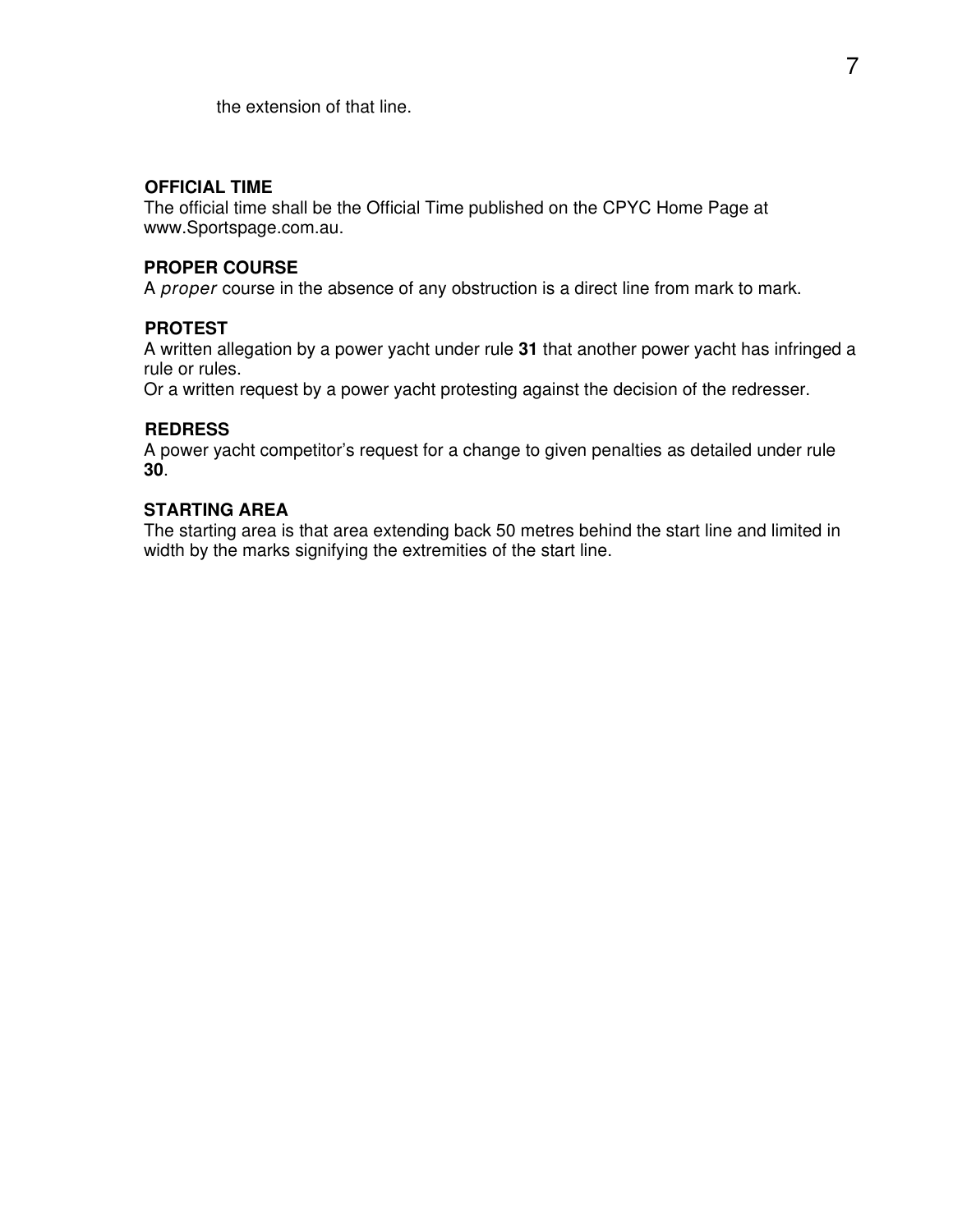## **PART III - MANAGEMENT OF EVENTS**

#### $\overline{a}$ **1 AUTHORITY FOR ORGANISING, CONDUCTING AND JUDGING EVENTS**

- **1.1** Events shall be organised by any one of the following:
	- **1.1.1** A club or regatta committee affiliated with Yachting Western Australia (Inc).
	- **1.1.2** An unaffiliated body in conjunction with an affiliated club or regatta committee. Any of the above shall be referred to as 'The Organising Authority".
- **1.2** Subject to such direction as an organising authority may exercise, events shall be judged or conducted by the organising committee in conformity with the published terms and conditions. The term "organising committee" whenever it is used shall include any person or committee which is responsible for carrying out any of the designated duties or functions of the organising committee.
	- **1.3** The receiving, initiating, hearing and adjudication of requests for redress (refer to rule **30**) shall be carried out by:-
		- **1.3.1** The organising committee itself, or
		- **1.3.2** A sub-committee thereof appointed by the organising committee from its own members or from outside the committee or from a combination of both, or
		- **1.3.3** A protest committee, separate from and independent of the organising committee, appointed by the organising authority or the organising committee, or
		- **1.3.4** The Regatta Control Officer, Chief Starter or a delegate of the organising committee. Any one of the above shall be known as the "Redresser".
		- **1.3.5** Should the power yacht seeking redress disagree with the decision, it still has the right to a full protest hearing in accordance with rule **1.4**.
	- **1.4** The receiving, initiating, hearing and adjudication of protests (refer to rule **31**) shall be carried out by:
		- **1.4.1** The organising committee itself, or
		- **1.4.2** A sub-committee thereof appointed by the organising committee from its own membership or from outside the committee or from a combination of both, or
		- **1.4.3** A protest committee separate from, and independent of the organising committee appointed by the organising authority or the organising committee. Any one of the above shall be known as the "Protest Committee" and the quorum shall be three persons, including the chairman.
	- **1.5** All events shall be organised, conducted and judged under the "Rules". The organising authority shall appoint an organising committee and publish the notice of each event containing the terms and conditions of each event in accordance with rule **3**.

#### **2 OWNERSHIP OF POWER YACHTS**

- **2.1** Every power yacht entered for an event shall be the property of:
	- **2.1.1** The person or persons in whose name it is entered. The person or persons must be members of an affiliated club or regatta committee, or
	- **2.1.2** A club or body affiliated with the committee, or
	- **2.1.3** A defence service organisation.
- **2.2** Unless otherwise provided in the notice of event, where a power yacht is chartered or on loan or hire it shall for the purposes of rule **2.1** be deemed to be the property of the charterer, borrower or hirer as the case may be.
- **2.3** Two or more power yachts owned wholly or in part by the same person or body shall not be entered in the same event without the prior consent of the organising committee.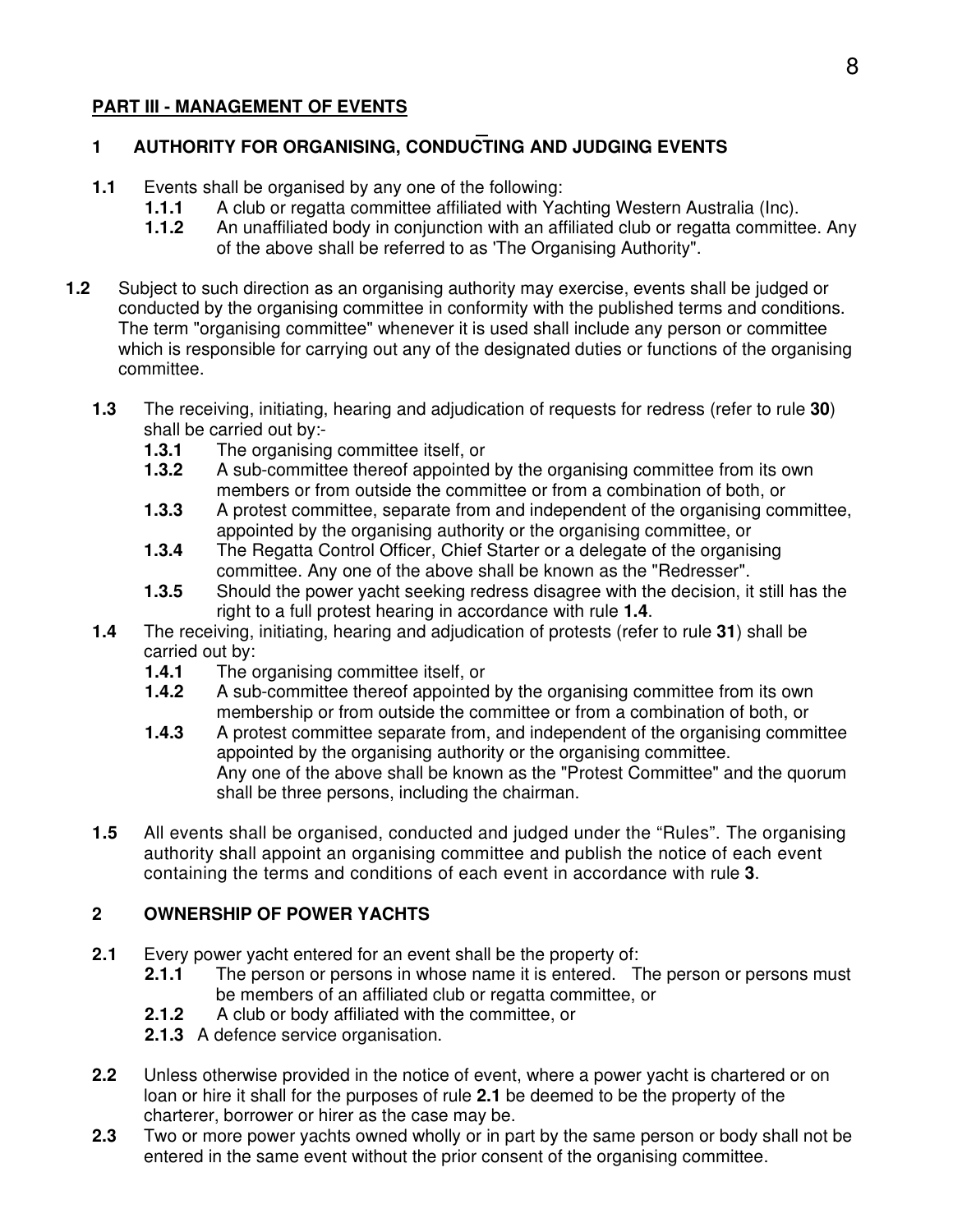## **3 NOTICE OF EVENT OR REGATTA**

- **3.1** The notice of an event or regatta shall contain the following information:
	- **3.1.1** The title, place and date of the event and the name of the organising authority.<br>**3.1.2** That the events shall be sailed under the "Rules" and such other rules as
		- **3.1.2** That the events shall be sailed under the "Rules" and such other rules as applicable.
		- **3.1.3** The time of the start of the event and if possible successive events.
		- **3.1.4** The amount of entry fees, if any.
		- **3.1.5** The address to which entries should be sent and the date that entries close.
		- **3.1.6** Any conditions regarding the number of starters or competitors.
		- **3.1.7** The time and place for the issue of the program and sailing instructions.
		- **3.1.8** The minimum and maximum speeds acceptable by the organising authority.
- **3.2** The notice of event may also contain the following if applicable:
	- **3.2.1** Particulars and numbers of prizes.
	- **3.2.2** An entry form.

## **4 ENTRIES**

- **4.1** A power yacht shall not be entered for two or more events to be run at the same time under the same organising committee in order to exercise an optional entry.
- **4.2** If without the previous consent of the organising committee a power yacht shall not be entered by an owner skipper of any power yacht other than his own in an event wherein his own power yacht competes. Both power yachts shall be disqualified.

## **5 SAILING INSTRUCTIONS**

- **5.1** The rules shall he supplemented or modified by written sailing instructions.
- **5.2** Written sailing instructions will be made available to every power yacht entered for an event and shall contain the following particulars:
	- **5.2.1** That the event shall be governed by the Rules and that the Rules shall be available for perusal by competitors at the regatta office or online at an address nominated within the sailing instructions.
	- **5.2.2** The number of events required to complete the regatta.<br>**5.2.3** The competition numbers and names, if used, of the pow
	- **5.2.3** The competition numbers and names, if used, of the power yachts entered.
	- **5.2.4** The time of the start of the event and the start time for each competitor.<br>**5.2.5** The start line.
	- **5.2.5** The start line.
	- **5.2.6** The course to be sailed listing all marks, stating the order in which and the hand on which each is to be rounded or passed.
	- **5.2.7** Protest procedure.
	- **5.2.8** The place where competitors may set and check their clocks.
	- **5.2.9** The time and place of declaration of results.
- **5.3** The following may be included:
	- **5.3.1** Penalties for rule infringement.
	- **5.3.2** Variations from the Rules.
	- **5.3.3** The frequency used for radio communication and call sign of the organising committee.
	- **5.3.4** The method of calculation of points and penalties.
	- **5.3.5** The length of the course.<br>**5.3.6** The class and course sign
	- **5.3.6** The class and course signals.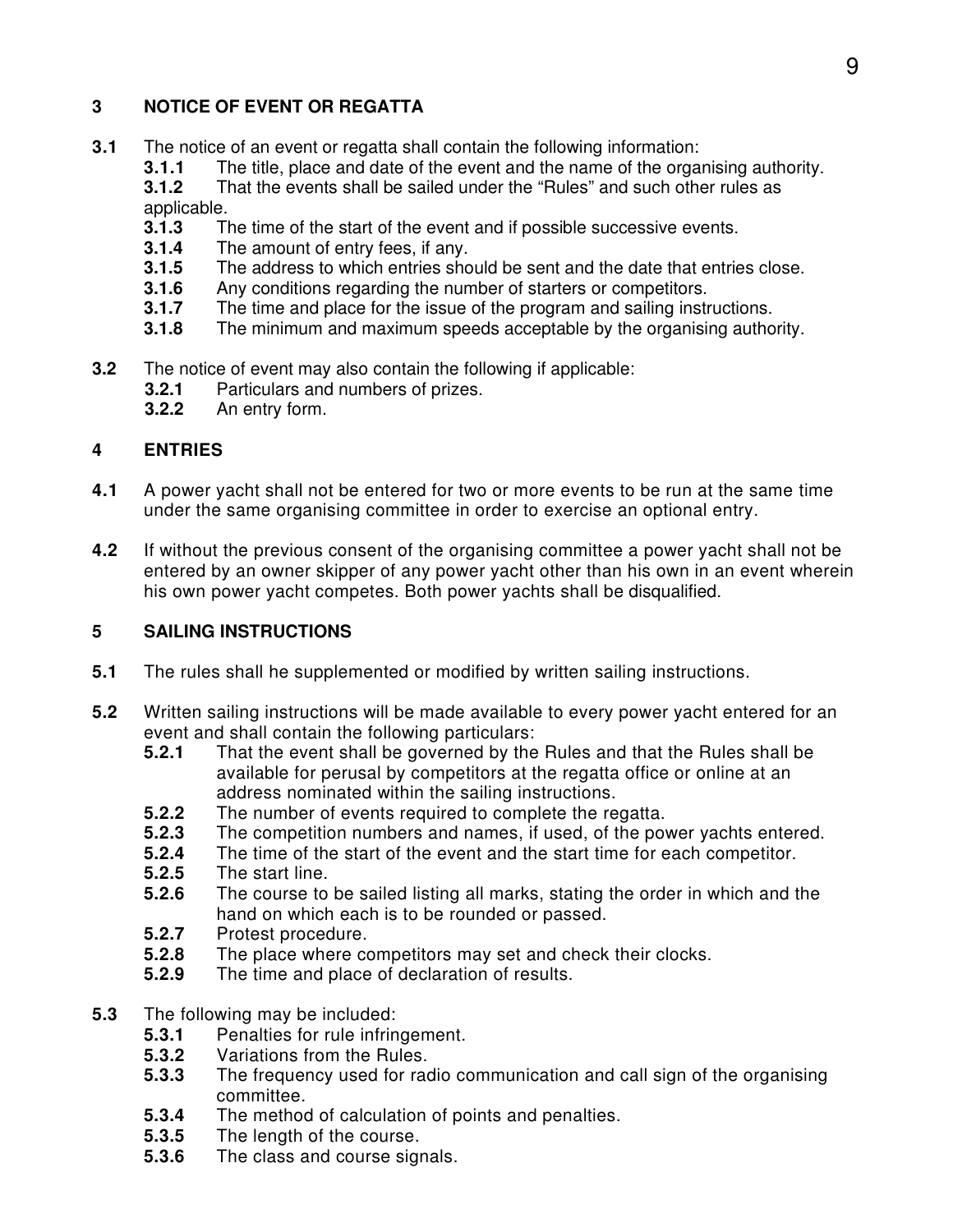- **5.3.7** All those taking part in club and association events do so at their own risk and responsibility. The club and association are not responsible for the seaworthiness of a power yacht whose entry is accepted or the sufficiency or adequacy of its equipment. The club and association reserves the right to refuse an entry. Attention is drawn to fundamental rule 23.2.
- **5.3.8** The method by which competitors shall be notified of any change of course.
- **5.4** The organising committee shall have the power to change the original sailing instructions. Code flag "L": shall be displayed at the start line no later than 20 minutes before the start time and transmit the change information on VHF channel 77, to indicate that an alteration has been made.
- **5.5** Charts, showing courses, shall be approved by the CPYC of YWA and referred to in the sailing instructions before the event. For guidance, recommended sailing instructions are set out in Appendix 3.

#### **6 POSTPONING, ABANDONING or CANCELLING an EVENT**

- **6.1** The organising committee may:
	- **6.1.1** Before the starting signal postpone or cancel an event for any reason.
	- **6.1.2** After the starting signal abandon or cancel an event because of foul weather, or for other reasons directly affecting the safety or fairness of the competition.

**6.2** After the event the organising committee shall not abandon, shorten, cancel or order a resail of an event without taking the appropriate action under rule **36.2** (Consideration of redress).

**6.3** After a postponement the ordinary starting signals prescribed in rule **15.11** (Signals for starting an event), shall be used, and the postponement signal shall be lowered one minute before the first warning or course signal is made.

**6.4** The organising committee shall notify all eligible power yachts concerned when and where an event postponed or abandoned shall be sailed.

#### **7 START OF THE EVENT**

- **7.1** The phrase "during the event" means from the warning signal until all power yachts either finish the event or retire.
- **7.2** An event starts from the Warning Signal and a power yacht shall be thereafter subjected to the rules during the event.
	- **7.2.1** The Warning Signal is the 10 minute signal (see rule **15**) Class flag is raised.
	- **7.2.2** Preparatory Signal is the 5 minute signal. "P" flag is raised.
	- **7.2.3** Starting Signal is the official time of the event start. "P" flag is lowered.
- **7.3** A power yacht's start shall be timed when the leading edge of the bow crosses the start line.
- **7.4** A power yacht shall be under way not less than 10 minutes before its allotted start time.
- **7.5** Before the Warning Signal:
	- **7.5.1** No participating power yacht shall practice in the vicinity of a Start or Checkpoint vessel while that vessel is in the act of anchoring.
	- **7.5.2** A participating power yacht shall make no more than three (3) trial starts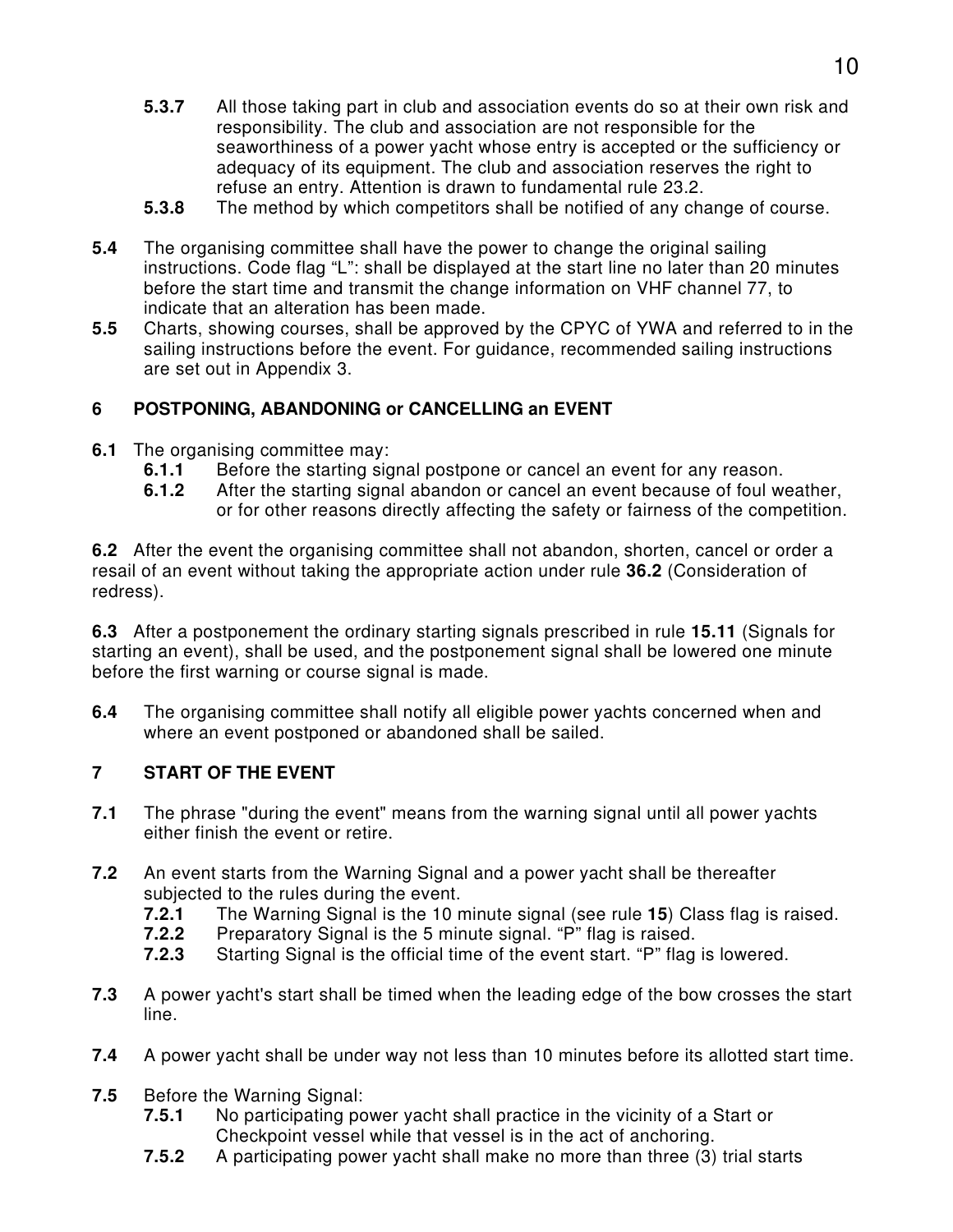between the time the Start vessel is at anchor and the Warning Signal

- **7.5.3** All participating power yachts underway in the vicinity of a Start or Checkpoint vessel other than in the act of trial runs shall cause minimal wake and keep well clear of the Start or Checkpoint vessel.
- **7.6** After the Warning Signal:
	- **7.6.1** A participating power yacht shall not practice any part of the course.
	- **7.6.2** A power yacht shall not enter the starting area unless in the act of starting, or finishing.
	- **7.6.3** A power yacht shall not manoeuvre so as to hinder another power yacht in the act of starting or finishing.
	- **7.6.4** A power yacht within the starting area shall maintain a course at approximately 90 degrees to the start line.
	- **7.6.5** A power yacht within the starting area shall travel at its nominated speed except where the sailing instructions or statutory regulations state a lesser speed.
	- **7.6.6** A power yacht shall not change course in the starting area.

## **8 SAILING THE EVENT**

**8.1** A skipper shall nominate a power yacht's competition speed. The time to complete the course shall be calculated from the nominated speed taking into account any speed restrictions.

 **8.1.1** Speed Limits on any part of the course will be designated in the sailing instructions as on the course sheet showing the speed limit applying from the previous mark. The calculated times will be based on the speed limit, or the nominated speed, whichever is the lesser.

- **8.2** A Power yacht may be timed at the start line, finish and or any number of check points established on the course, and shall lose one point for each second late or early at a check points.
- **8.3** Any power yacht which shows a blatant change of speed or course shall incur a penalty of 10 points.

 **8.3.1** A power yacht which shows any change of speed within approximately 50 metres when approaching a check point shall incur a penalty of 3 points. Penalties under clauses **8.3** and **8.3.1** shall be applied provided that the organising committee is satisfied that such infringement was a deliberate attempt to avoid penalty under the rules.

- **8.4** Any competitor who observes a blatant change of speed or course by another competitor may lodge a protest.
- **8.5** A power yacht shall steer a proper course, rounding or passing the series of marks on the required side and in the correct order as specified in the sailing instructions. If, after starting, a power yacht initially rounds or passes a mark of the course (including the start mark) on the wrong side, it will incur a 10pt penalty.
- **8.6** A power yacht which touches a mark shall either retire from the event, be disqualified or hoist a protest flag at the first reasonable opportunity and lodge a protest in accordance with rule **31**.

#### **9 MARK MISSING**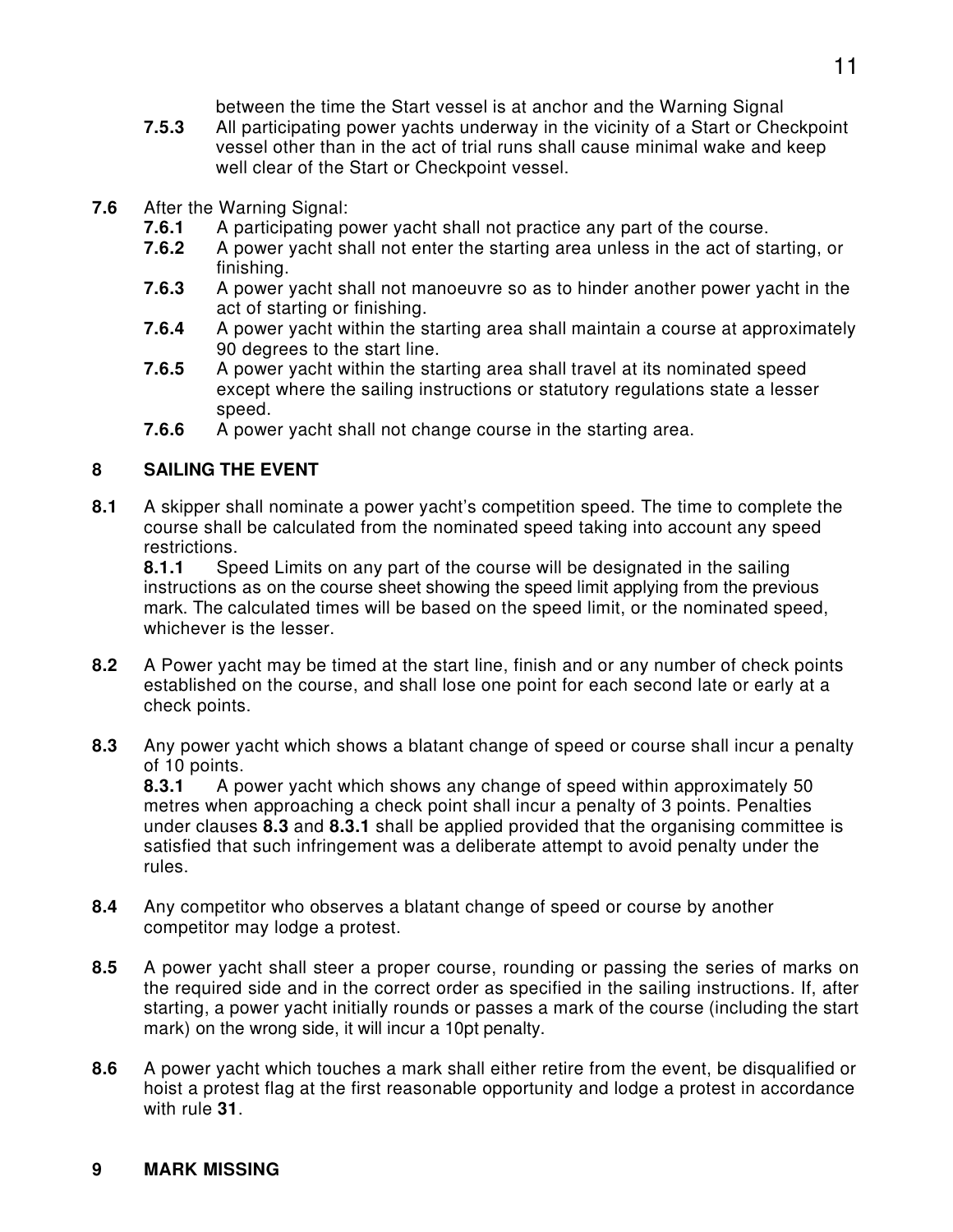- **9.1** When any marks of the course are missing. The organising committee shall, when possible, substitute a floating mark or vessel displaying code flag "M" - the mark signal.
- **9.2** When it is not practicable to replace a fixed mark or to substitute it in time for a power yacht to round or pass it, the organising committee may at its discretion act in accordance with rule **6** (Postponing. abandoning or cancelling an event).
- **9.3** A mark of the course substituted under rule **9.1** shall not be used as a check point but shall become a movable mark.

#### **10 MARK OUT OF POSITION**

- **10.1** When a movable mark is considered to be out of position, creating an increase or decrease in the length of the course being sailed of more than 50 metres, then the movable mark may be considered missing and a power yacht shall round or pass the designated position of the missing mark.
	- **10.1.1** A power yacht taking this action shall display the protest flag at the first reasonable opportunity after passing the designated position of the missing mark and keep it displayed until finishing or retiring and then seek redress from the organising committee within one hour of completing the course.
- **10.2** Where a movable mark designates either the start or finish of a restricted speed area, then the described position of the mark shall be the point where the restricted speed area shall start or finish.
- **10.3** If the position of a movable mark is not adequately described in the sailing instructions and not clearly identifiable then rule **10** shall not apply.

#### **11 DETERMINING THE WINNER**

- **11.1** Scoring: Each power yacht finishing an event and not thereafter retiring or being disqualified shall score points as follows:
	- **11.1.1** Seconds early or late: The sum total of all seconds early and late at each check point designated by the Starter.
	- **11.1.2** Penalties: Penalties imposed for changes of course or speed or other penalties as the organising or protest committees may determine.
	- **11.1.3** At the completion of the event the number of points lost at each check point and any penalty points incurred shall be totalled and the power yacht having the least number of points lost shall he declared the winner, then after adjustment for handicap the winner on handicap will be declared
- **11.2** Ties: In the event of a tie it shall he decided as follows:
	- **11.2.1** Each check point is to be considered separately in relation to the tied power yachts and the power yacht with the most individual "zeros" shall be the winner.
	- **11.2.2** If the tie remains it shall be broken in favour of the power yacht with the most one second losses at check points and so on if necessary, for the total number of check points. Should this method fail to resolve the tie then the tie shall stand.
- **11.3** The organising committee's decision shall be final on all matters regarding timing unless subject to rule **31** (Protests by power yachts),
- **11 4** Should a competitor miss being timed or be timed incorrectly at a check point, the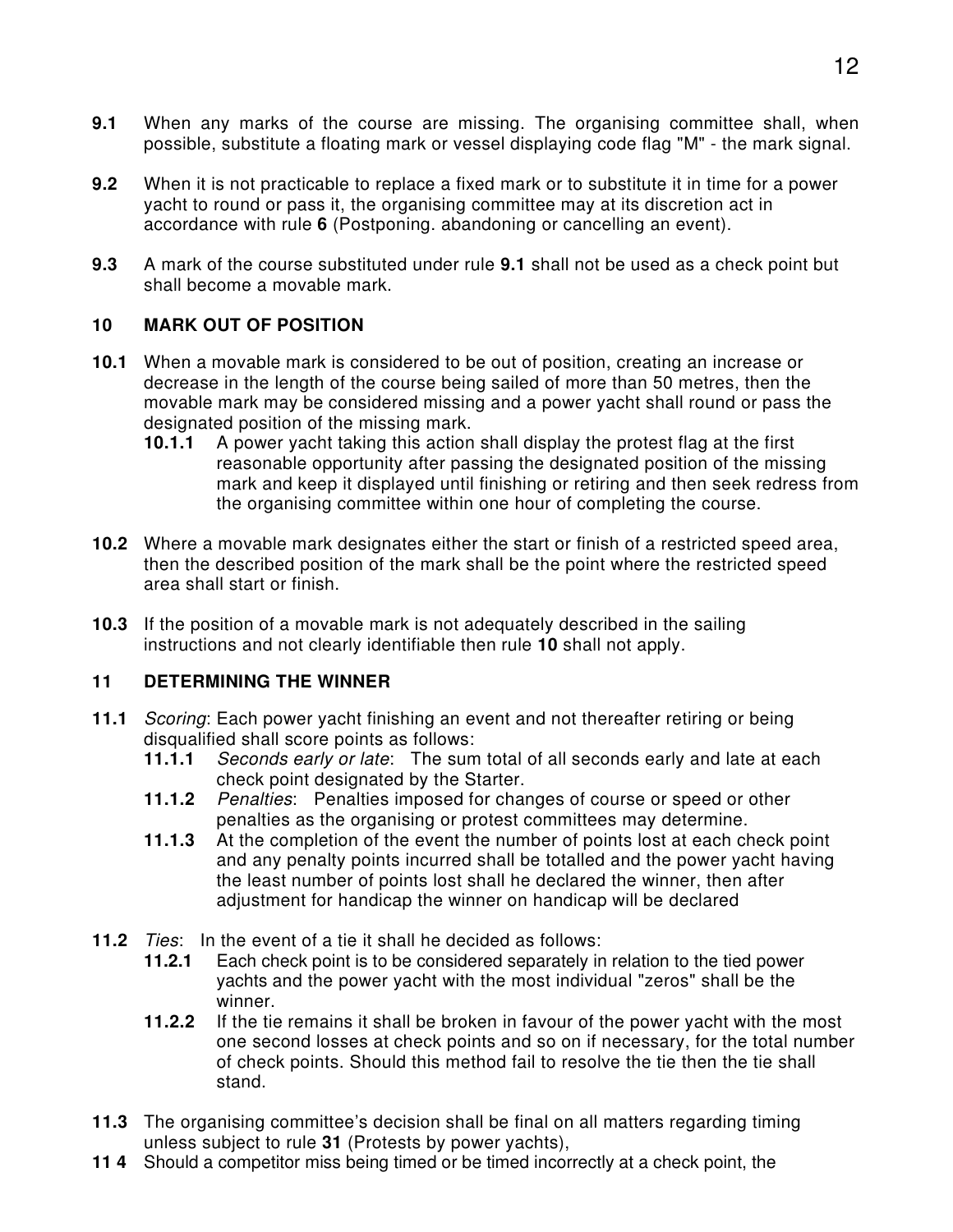organising committee, after considering all the facts and being satisfied that the competitor did not breach any rules may:

- **11.4.1** Amend the result as proven.
- **11.4.2** Let check point recording stand.
- **11.4.3** Average points for the competitor. To determine an average of a check point the sum of points lost at check points not in question (excluding all penalties) shall be divided by the number of such check points. Decimals of 0.5 and above shall be raised to the next whole number and decimals of less than 0.5 shall be disregarded.
- **11.4.4** Disqualify the check point.
- **11.4.5** Any decision made by the organising committee may be subject to protest.

#### **12 RESAILED EVENTS**

- **12.1** When an event is resailed all power yachts in the original event shall be eligible to start in the event to be resailed.
- **12.2** Subject to the entry requirements of the original event and at the discretion of the organising committee new entries may be accepted.
- **12.3** Rule infringements in the original event shall be disregarded for the purpose of competing in the resail.
- **12.4** The organising committee shall notify the power yachts entered in the original event when and where the resail shall be held and the course to be sailed.

#### **13 AWARD OF PRIZES**

 Before awarding the prizes the organising committee shall be satisfied that all prize winning power yachts have complied with the rules.

#### **14 PROVISIONAL RESULTS**

- **14.1** A provisional result, in accordance with rule **11** shall be declared on the day of the event. This result shall be subject to any protest which may have been lodged and has yet to be heard.
- **14.2** Result sheets shall be made available for perusal by competitors immediately after the declaration of results. The organising committee may display the provisional results prior to the declaration of results to allow competitors to check for any possible errors in the calculations.
- **14.3** Any request for redress shall be heard by the redresser in accordance with rule **30** (Requests for redress) and the provisional result either confirmed or amended.

#### **15 SIGNALS and FLAGS**

- **15.1** Competitors are requested to keep their radio tuned to VHS channel 77 (Club Events Channel) during the event
- **15.2** The class flag shall be a yellow flag not less than 300mm by 200mm.
- **15.3** Unless otherwise prescribed in the sailing instructions, the following international code flags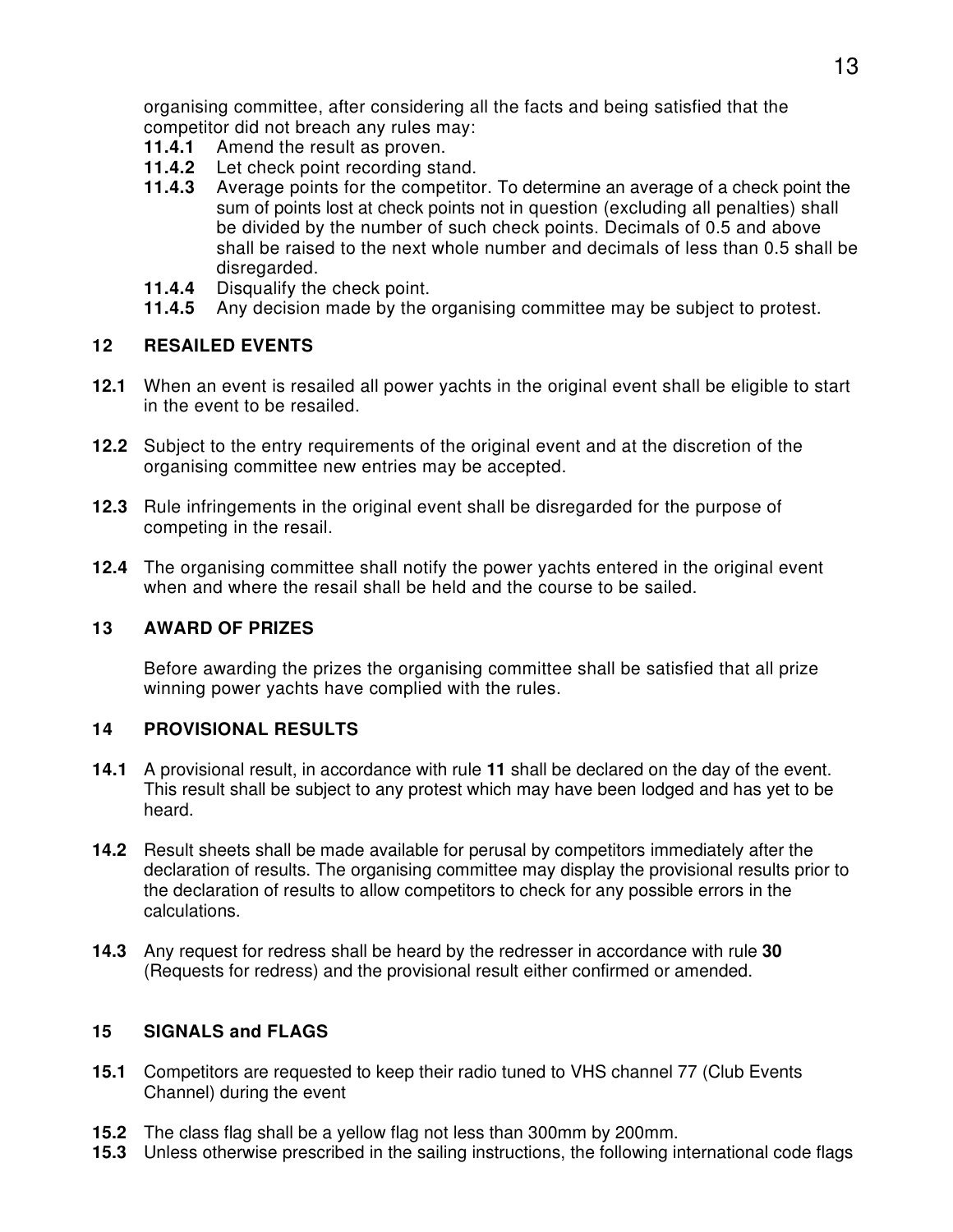and other visual signals shall be used as indicated.

- **15.3.1** Postponement Signal. International code flag "AP"-Answering Pendant is raised with two sound signals. When flown alone means: All events not started are postponed.
- **15.3.2** When "AP" is flown over one ball or shape means: "The scheduled starting times of all events not started are postponed fifteen minutes". This postponement can be extended indefinitely by the addition of one ball or shape for every fifteen minutes.
- **15.3.3** When "AP" is flown over one of the numeral pendants 1 to 9 means: "All events not started are postponed one hour, two hours, and so on."
- **15.3.4** When "AP" is flown over the class flag means: "All events not started are postponed to a later date".
- **15.3.5** At the end of the postponement period one sound signal will be made with the lowering of the "AP".
- **15.3.6** The warning signal (one sound signal with the raising of the class flag) shall be made one minute after the "AP" signal is lowered.
- **15.4** International code flag "B" Protest Signal. When displayed by a power yacht, means "I intend to lodge a protest".
- **15.5** International code flag "L." When displayed ashore means: "A notice to competitors has been posted on the notice board and will be transmitted by radio. When displayed afloat means:- "Come within hail" or "Follow me" or I will transmit a message on radio"
- . **15.6** International code flag "M" - Mark Signal When displayed on a buoy, vessel, or other object means: "Round or pass the object displaying this signal instead of the mark it replaces"
- . **15.7** International code flag "N" - Abandonment Signal - means:- "The event is abandoned."
- **15.8** International code flags "N over First Substitute" Cancellation Signal means: "The event is cancelled".
- **15.9** International code flag "P" Preparatory Signal means: "The class designated by the warning signal shall start in five minutes exactly."
- **15.10** International code flag "Y" Personal Floatation Device (PFD) Signal means:-"PFD or other adequate personal buoyancy should be worn while competing by all helmsmen and crews unless otherwise specified in the sailing instructions". When this signal is displayed after the warning signal is made, failure to comply shall not be a cause for disqualification. Notwithstanding anything in this rule, it shall be the individual responsibility of each competitor to wear a PFD or other adequate personal buoyancy when conditions warrant. A wet suit is not an adequate personal buoyancy device.
- **15.11** Orange On station Flag -When displayed afloat means:- The committee boat is on station at the start or finishing line."When displayed ashore means: "The start or finish line is in use".
- **15.12** Signals for starting an event. Unless otherwise prescribed in the sailing instructions the signals for starting an event shall be made at five minute intervals exactly leading up to the announced start time and shall be:-
	- **15.12.1** Warning Signal: Class flag broken out or distinctive signal displayed.
	- **15.12.2** Preparatory Signal: Code flag "P" broken out or distinctive signal displayed.
	- **15.12.3** Starting Signal: Preparatory flag "P" is lowered.
	- **15.12.4** When the last boat crosses the start line: Class flag is lowered.
- **15.13** Other Signals: The sailing instructions shall designate any other special signals and shall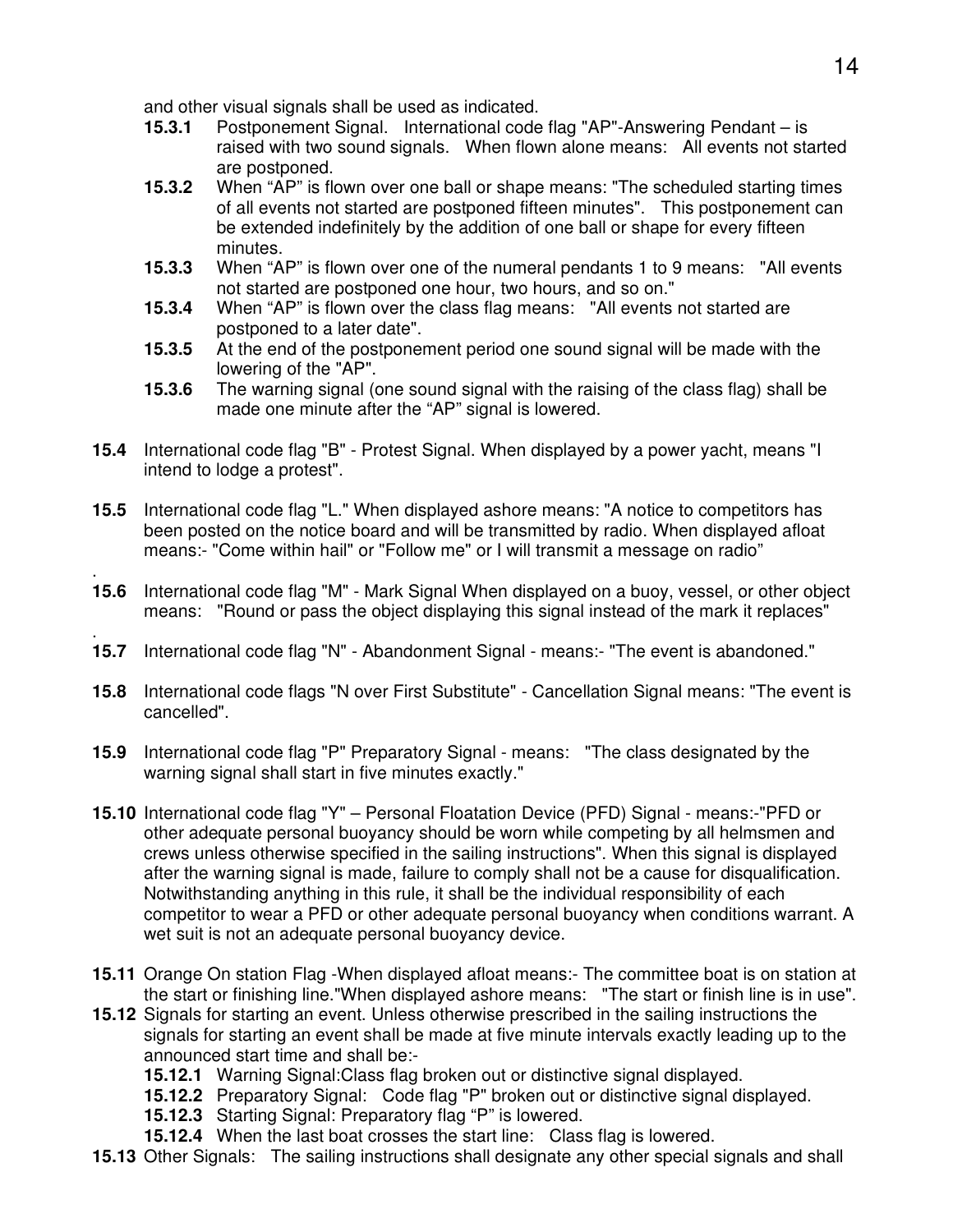explain their meaning.

- **15.14** Calling Attention to Signals: Whenever the committee makes a signal, or flies a flag it shall call attention to its action as follows:
	- **15.14.1** Three guns or other sound signals when displaying:<br>**15.14.1.1** "N" Flag
	- **15.14.1.1**
	- **15.14.1.2** "N" Flag over first substitute
- **15.15** Two sound signals when displaying ''AP".
- **15.16** One sound signal when making any other signal, including with the lowering of the Answering Pennant ("AP") when the period of postponement is concluded.
- **15.17** Official Time to govern time. Times shall be taken from the Official Time and a failure or mistiming of a sound or other signal calling attention to starting signals shall be disregarded.

## **16 CHECK POINTS**

- **16.1** Check points are the responsibility of the organising committee conducting the event. The location of the check points and the acceptance of check points shall be at the discretion of the organising committee.
- **16.2** Check points may be used at the start, the finish and at any marks of the course, and transit lines.
- **16.3** A mark is reached when the leading edge of the bow of a power yacht reaches an imaginary line at right angles to the course proper and through the centre of the mark. Timing shall be in seconds elapsed with all fractions being ignored.
- **16.4** Check points at marks of the course shall be taken as near as possible at right angles to the course line from the previous mark of the course.
- **16.5** A check shall not be taken within 150 metres after a check point where power yachts are required to turn through more than 60 degrees.
- **16.6** Any power yacht which passes a check point on the correct side but so wide as to make checking impractical or impossible shall be either disqualified or have points averaged at the discretion of the organising committee. **16.6.1** Averaging in these circumstances may be subject to a penalty of 10 points.
	-
- **16.7** Check point crews shall ignore a change of speed or course after a power yacht has reached that mark of the course for which that crew is responsible.
- **16.8** Failure to provide the minimum crew of 2 persons together with tape recording for any check point may render such check point liable to disqualification.
- **16.9** All information from check points shall remain confidential to the organising committee which will make relevant material available to a protest committee. The organising committee may reconsider the relevant material at the request of a competitor.

#### **See appendix 9 for instructions to check points**

#### **17 SPARE RULE**

**18 SPARE RULE**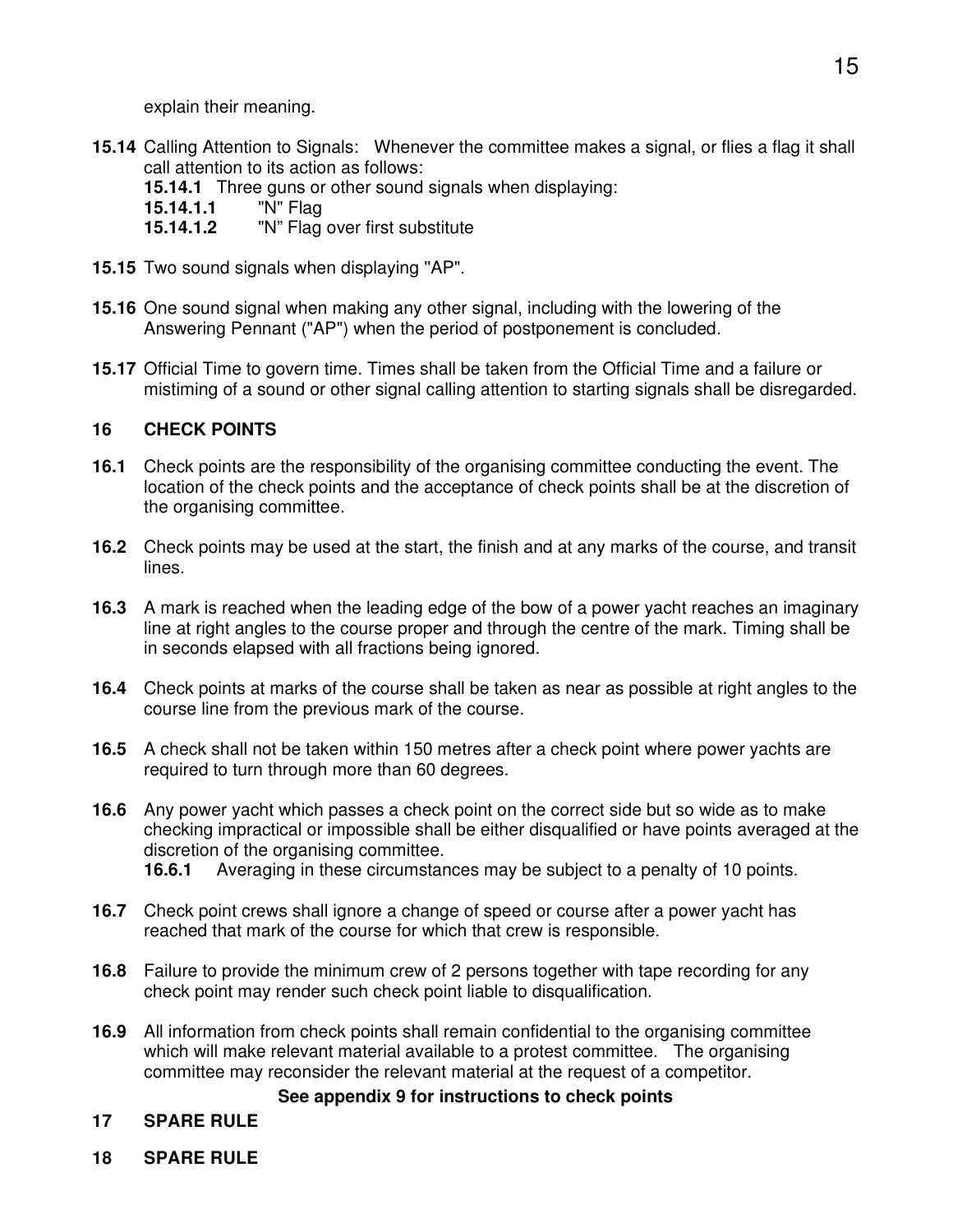#### **PART IV - GENERAL RULES**

#### **19 NAMES NUMBERS, AND DISTINGUISHING FLAGS**

- **19.1** A competing power yacht shall for the purpose of identification clearly display its allotted number each side. The number displayed shall be one of the series of numbers allocated by the CPYC of YWA as listed in appendix 7.
	- **19.1.1** The numbers shall be 300mm high and 50mm broad in black on a yellow background measuring a minimum of 600mm by 375mm.
- **19.2** A competing power yacht shall fly its club burgee over the class flag.
- **19.3** The class flag shall be lowered within five minutes of a power yacht retiring from or completing an event.

#### **20 SAFETY REQUIREMENTS**

- **20.1** Every competing power yacht shall comply with the Navigable Waters Regulation 1958 of the Department of Transport:
- **20.2** Every competing power yacht shall comply with the minimum marina requirements of the club of origin.

#### **21 MEANS OF PROPULSION**

A competing power yacht shall not employ any means of propulsion other than its engine or engines.

#### **22 MINIMUM AND MAXIMUM SPEEDS**

- **22.1** The minimum nominated speed of competing power yachts shall be 5 knots unless a lower limit is specified in the sailing instructions.
- **22.2** The maximum nominated speed of competing power yachts shall be 15 knots.
- **22.3** At the discretion of the Organising Committee a maximum speed limit below 15 knots may be placed on a vessel on grounds of safety to reduce wash to an acceptable level, the skipper of the affected vessel will be:
	- a) Notified in writing prior to the publication of event start times
	- b) Requested to nominate a speed up to the maximum speed limit applied

Wash refers to the waves and turbulence created by a boat as it moves through the water. The size of a boat's wash and the effects it might have depend on how the boat is driven, its hull shape and how much load it is carrying. Skippers in nominating for events should be cognisant of their vessels wash characteristics when selecting their nominated speed.

#### **23 FUNDAMENTAL RULES**

#### **23.1 RENDERING ASSISTANCE**

Every power yacht shall render all possible assistance to any vessel or person in peril when in a position to do so.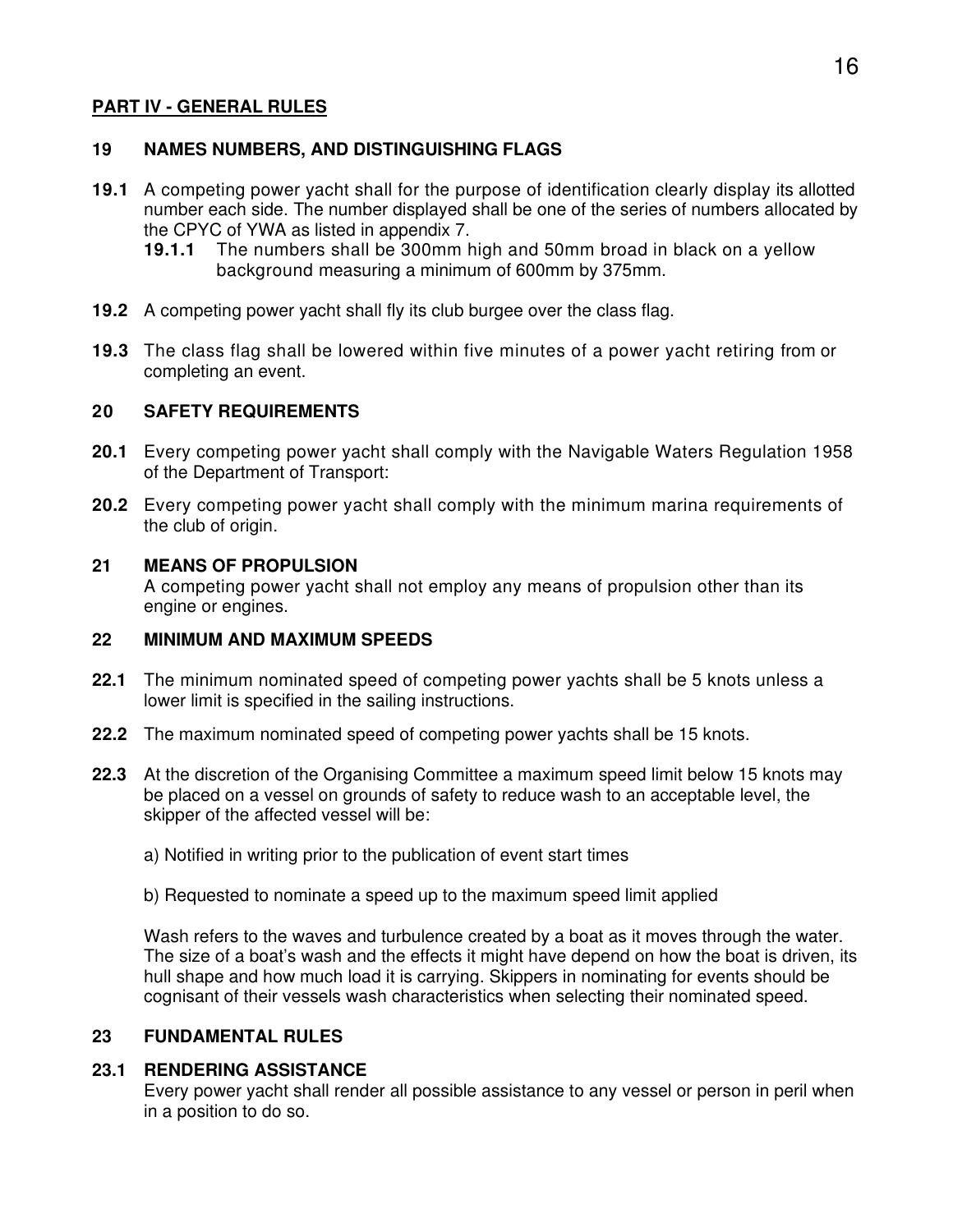#### **23.2 RESPONSIBILITY**

It shall be the sole responsibility of each power yacht skipper to decide whether or not to start or to continue in an event.

#### **23.3 FAIR TACTICS**

A power yacht shall participate in an event or series of events only by competent navigation, fair sailing and skill.

A power yacht may be disqualified under this rule in the case of a clear cut violation of the above principles and only when no other rule applies.

#### **23.4 CREW**

All power yachts are required to carry at least one other person in addition to the skipper whilst competing.

## **PART V - COURSE RULES**

#### **24 RIGHTS AND OBLIGATIONS WHEN COMPETING POWER YACHTS MEET.**

- **24.1** The rules of Part V do not apply in any way to a vessel which is neither intends to compete nor competing in an event; such vessel shall be treated in accordance with International Regulations for Preventing Collisions at Sea or statutory right-of-way rules applicable to the area concerned.
- **24.2** The rules of Part V apply only to power yachts which are either intending to compete or are competing in the same or different events, and augment the International Regulations for Preventing Collisions at Sea or statutory right-of-way rules applicable to the area concerned during the event.

#### **25 AVOIDING COLLISIONS**

A right of way power yacht which fails to make a reasonable attempt to avoid a collision which results in serious damage may be disqualified as well as the other power yacht.

#### **26. CONTACT BETWEEN COMPETING POWER YACHTS**

- **26.1** Where there is contact between the hulls, equipment or crew of two power yachts, both shall be disqualified or otherwise penalised unless:
	- **26.1.1** One of the power yachts retires in acknowledgment of the infringement, or
	- **26.1.2** One or both of these power yachts acts in accordance with rule **31**.
- **26.2** Waiving rule **26.1**. An organising committee acting under rule **26.1** may waive the requirements of the rule when it is satisfied that the contact was minor and unavoidable.

#### **27 PRINCIPAL RIGHT OF WAY RULES AND THEIR LIMITATIONS**

The rules apply except where specifically overridden by other rules.

- **27.1** When two power yachts are meeting on reciprocal or nearly reciprocal courses and the risk of collision is likely, then each shall alter its course to starboard so that each shall pass on the port side of the other.
- **27.2** When two power yachts are on crossing courses and the risk of collision is likely, then the vessel which has the other on starboard shall give right of way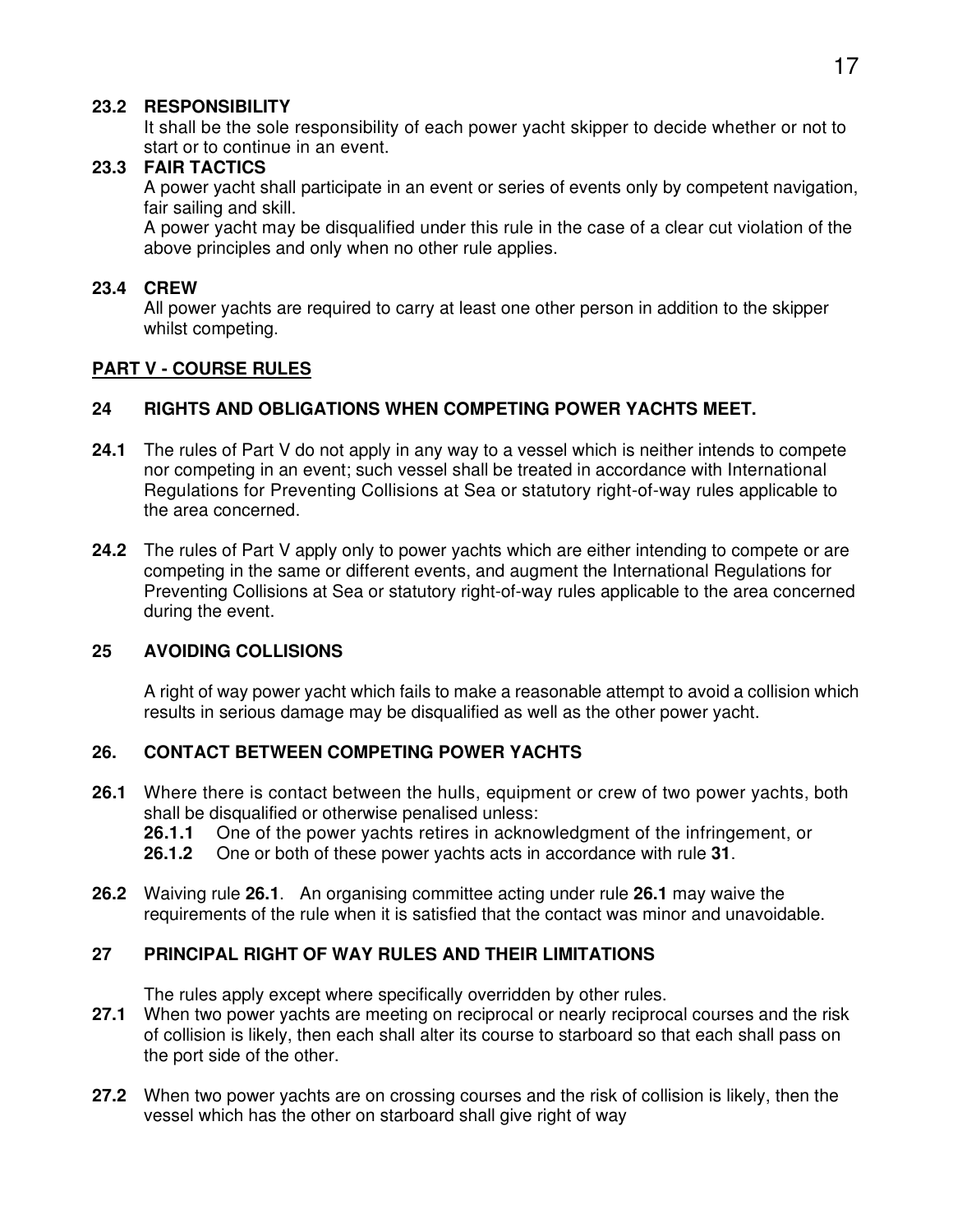- **27.3** An overtaking power yacht approaching a mark shall not travel on a course between the power yacht being overtaken and the mark when the power yacht being overtaken is 150 metres or less from the mark, regardless of sea room.
- **27.4** Altering Course Simultaneously
	- **27.4.1** On open water: When two power yachts alter course at the same time the one on the other's port side shall keep clear.
	- **27.4.2** When rounding or passing a mark or obstruction: When two power yachts are about to round or pass a mark or obstruction on the same required side:-
	- **27.4.2.1** The power yacht clear astern shall keep clear or
	- **27.4.2.2** If neither power yacht is clear astern or clear ahead of the other, then the outside power yacht shall keep clear.
- **27.5** Notwithstanding the provisions of rule **27.3** or any other circumstances, a power yacht which is about to be overtaken by another competing power yacht shall not alter course towards the overtaking power yacht.

#### **28 DISQUALIFICATION**

- **28.1** A power yacht may be disqualified or otherwise penalised for infringing a rule of Part V only when the infringement occurs while it is competing, whether or not a collision results.
- **28.2** A power yacht may be disqualified for deliberately hindering a power yacht which is competing, or for infringing the sailing instructions.
- **29 SPARE RULE**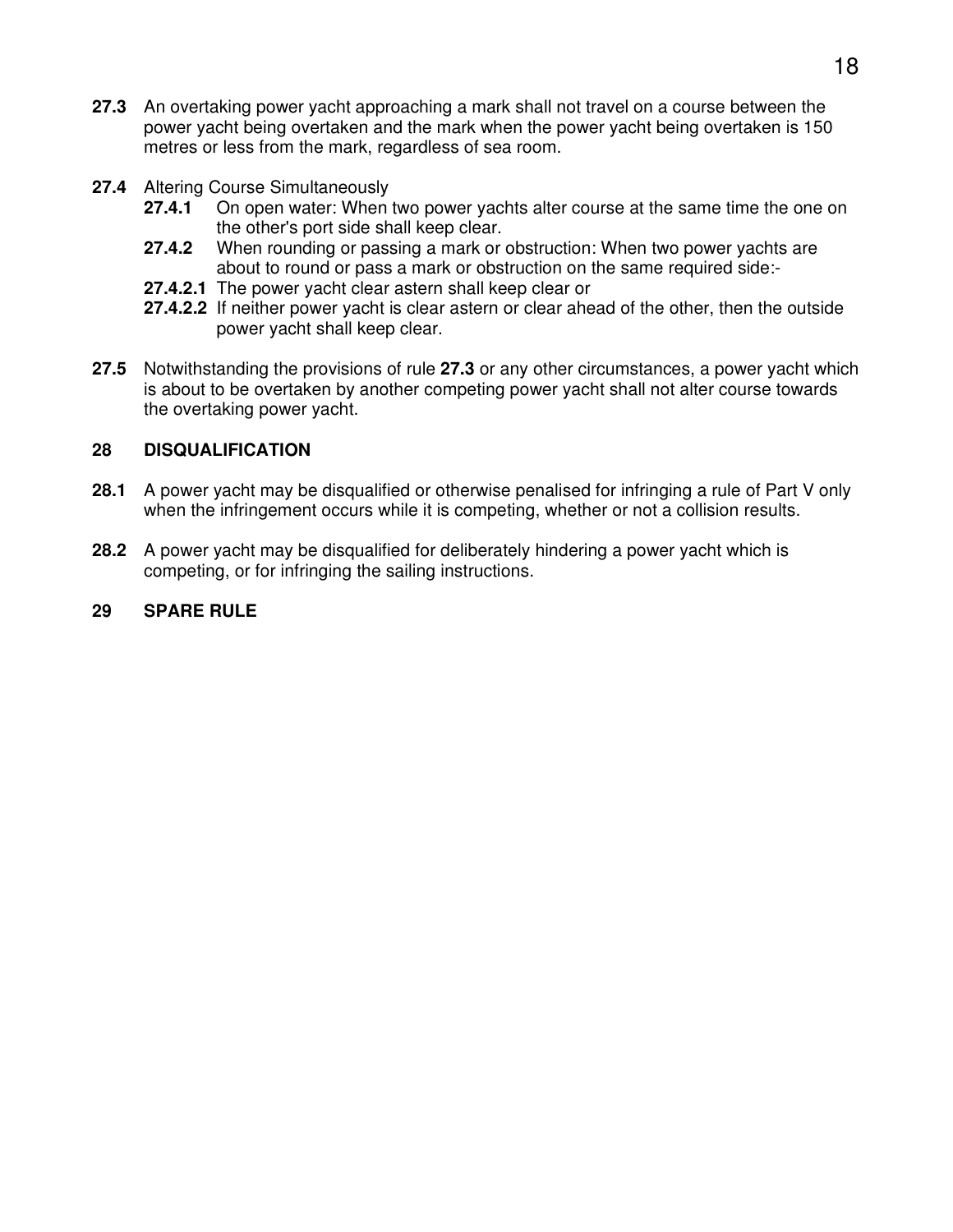## **PART VI - PROTESTS PENALTIES AND APPEALS**

#### **30 REQUESTS FOR REDRESS**

- **30.1** A power yacht which alleges that its overall result has been prejudiced through no fault of its own for any reason may request redress.
- **30.2** The Redresser may then decide to:
	- **30.2.1** Amend the result as proven.
	- **30.2.2** Let check point recording stand.
	- **30.2.3** Average points for the competitor.
	- **30.2.4** Disqualify the check point.
	- **30.2.5** Take no action if the request is considered frivolous.
- **30.3** A power yacht which intends to seek redress for any reason other than an act or omission of the organising committee shall conspicuously display the protest flag at the first reasonable opportunity after the incident or observation giving rise to the request for redress and keeping it displayed until finishing the event or retiring.
- **30.4** Requests for redress made under rule **30.3** shall be notified to the organising committee within one hour of the finishing time of the power yacht. All other requests for redress shall be notified to the organising committee midday of the day following display of the provisional results. Redress must be sought in writing on the Redress Form in Appendix 4A.

#### **31 PROTESTS BY POWER YACHTS**

- **31.1** Right to protest. A power yacht can protest another power yacht if it:
	- **31.1.1** Is directly involved in an incident.
	- **31.1.2** Witnesses an incident.
	- **31.1.3** A power yacht can protest against the decision of the redresser.
- **31.2** During an Event. An intention to protest an infringement of the rules occurring during an event shall be signified by the protesting power yacht conspicuously displaying the protest flag (International Code flag B) at the first reasonable opportunity after the incident and keeping it displayed until finished or retired and notifying the finish check point immediately after finishing.
- **31.3** After an Event. A Power yacht which has no knowledge of the facts justifying a protest, including the failure of another power yacht to lodge a required protest until having finished or retired, may protest without having displayed a protest flag.
- **31.4** Informing the protested power yacht. A protesting power yacht shall try to inform the power yacht it intends to protest that a protest shall be lodged
- **31.5** Particulars to be Included. A protest shall be in writing and be signed by the owner or his representative and shall include all relevant particulars required in the protest form as set out in Appendix 4B.
- **31.6** Time Limit. Unless otherwise prescribed in the sailing instructions, a protesting power yacht shall deliver its protest to the organising committee:
	- **31.6.1** Within one hour of finishing the event unless the organising committee has reason to extend this time limit, or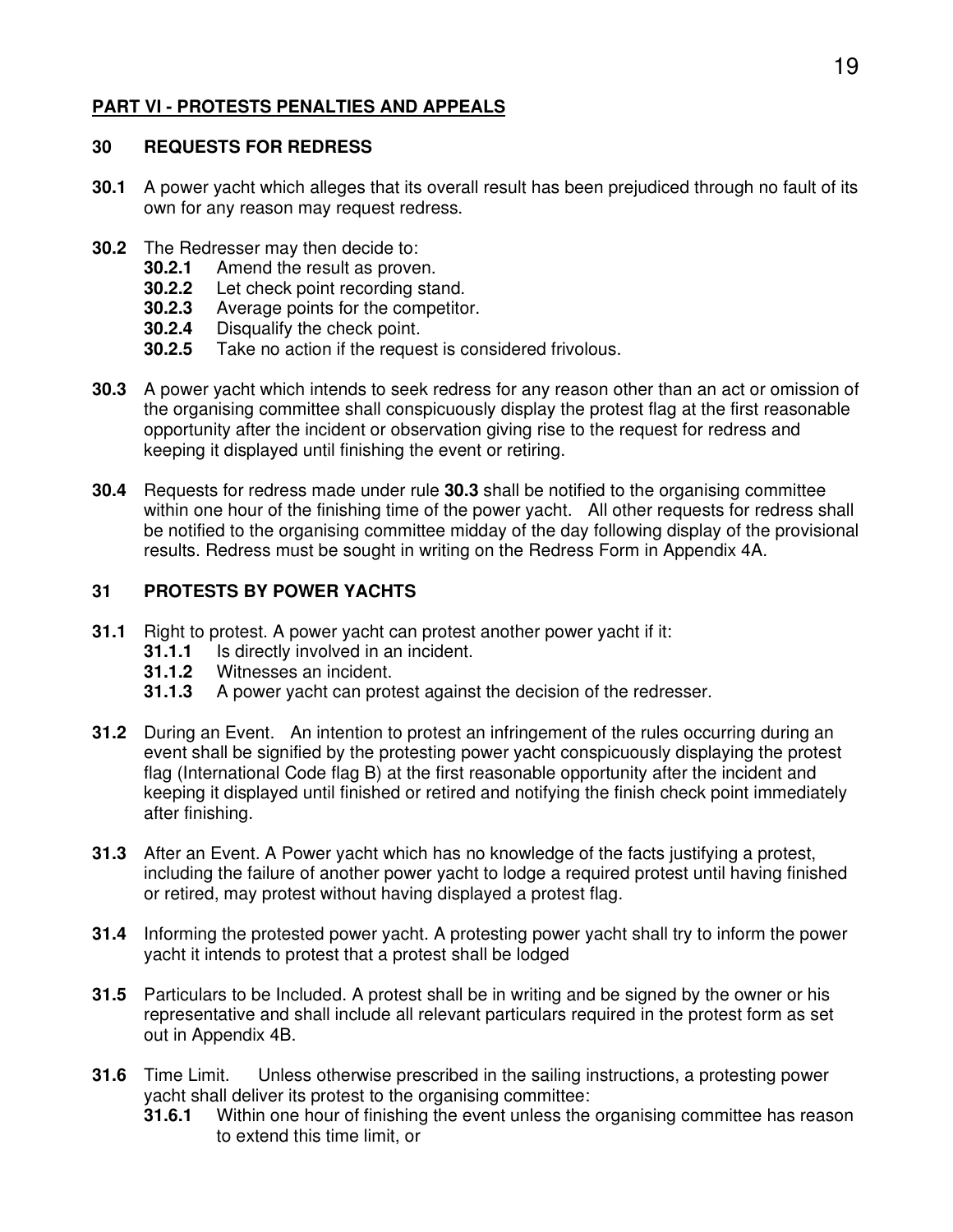- **31.6.2** When the power yacht does not finish the event, within such time as the organising committee may consider reasonable in the circumstances, or
- **31.6.3** Within one hour of becoming aware of the facts justifying a protest, provided that such protest is lodged by midday of the day following the announcement of results or of the redresser's decision.
- **31.7** Fee. A protest shall not be accompanied by a fee, unless otherwise prescribed in the sailing instructions.
- **31.8** Remedying defects in the protest. During the hearing the protest committee shall allow the protesting yacht to remedy any defects in the details required by rule **31.5** provided that the protest identifies the nature of the incident.
- **31.9** Withdrawing a Protest. A protest shall not be withdrawn, but shall be decided by the protest committee unless:
	- **31.9.1** Prior to the hearing one or more of the power yachts acknowledges the infringement, or
	- **31.9.2** All parties to the protest agree that it shall be withdrawn.

#### **32 ACTION BY ORGANISING OR PROTEST COMMITTEE**

- **32.1** Without a Hearing. The protest committee may act in accordance with rule **36.3** against a power yacht which fails to start or finish, but if the power yacht satisfies the organising committee that an error may have been made then a hearing shall he conducted. A power yacht penalised under rule **32.1** shall be informed of the action taken, either by letter or by notification in the event results.
- **32.2** With a Hearing. The protest committee may call a hearing when it:
	- **32.2.1** Sees an apparent infringement by a power yacht of any of the rules (except as provided in rule **32.1**), or
	- **32.2.2** Learns directly from a written or oral statement by a competitor that it may have infringed a rule, or
	- **32.2.3** Has reasonable belief that an infringement resulted in serious damage.
- **32.3** Power yacht materially prejudiced. The organising or protest committee may initiate consideration of redress when it is satisfied that any of the circumstances set out in rule 30 may have occurred.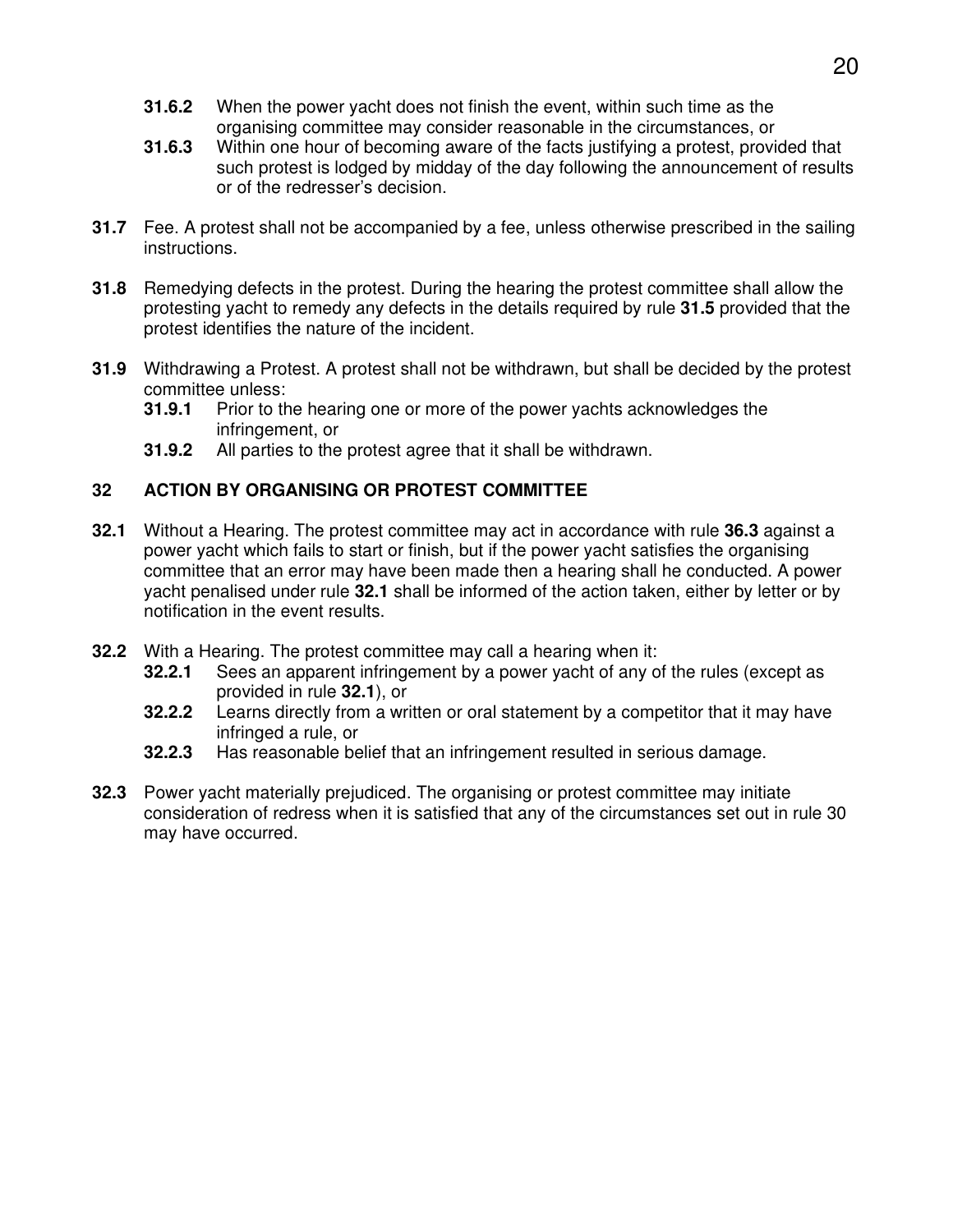## **PART VI B - PROTEST PROCEDURE**

#### **33 PROCEDURAL REQUIREMENTS**

- **33.1** Requirement for a hearing. A power yacht may not be penalised without a hearing except as provided in rules **4.2**, **7**, **8**, **11**, **16.6**, **19**, **20**, **30**, **32.1** or **34.2**.
- **33.2** Interested Parties
	- **33.2.1** No interested party shall be a member of a protest committee.
	- **33.2.2** A party to a protest who wishes to object to a member of the protest committee on the grounds of being an interested party shall do so before evidence is taken at the hearing or as soon as practicable after becoming aware of the conflict of interest.
- **33.3** Protests between power yachts in separate events. A protest occurring between yachts competing in separate events organised by different parties shall be heard by a combined committee of the parties concerned.

#### **34 ACCEPTANCE OR REFUSAL OF A PROTEST**

- **34.1** Accepting a Protest, when the organising committee decides, after examination that a protest conforms to all the requirements of rule **31** and is valid it shall then call a hearing within 14 days.
- **34.2** Refusing a protest. When the protest committee decides that a protest does not conform to the requirements of rule **31** all parties to the protest concerned shall be notified that the protest shall not be heard and of the reason for such decision. Such a decision shall not be reached without giving the protesting party an opportunity of bringing evidence that the requirements of rule **31** were complied with.
- **34.3** Notification of parties. The protest, or a copy of it, shall be made available to all parties to the protest, and each shall be notified of the time and place of the hearing, and reasonable time shall be allowed for the preparation of a defense.

#### **35. HEARINGS.**

- **35.1** Right to be present. The parties to the protest, or a representative of each, shall have the right to be present throughout the hearing of all the evidence and to question witnesses. Each witness, unless a member of the protest committee, shall be excluded except when giving evidence. Others may be admitted as observers at the discretion of the protest committee.
- **35.2** Taking of evidence. The protest committee shall take the evidence presented by the parties to the protest and such other parties as it deems necessary.
- **35.3** Evidence of committee member. Any member of the protest committee who speaks of his own observation of the incident shall give his evidence as a witness in the presence or the parties to the protest, and may be questioned.
- **35.4** Failure to attend. Failure on the part of any party to the protest or a representative, to attend the hearing may justify the protest committee in deciding the protest as it thinks fit without a full hearing.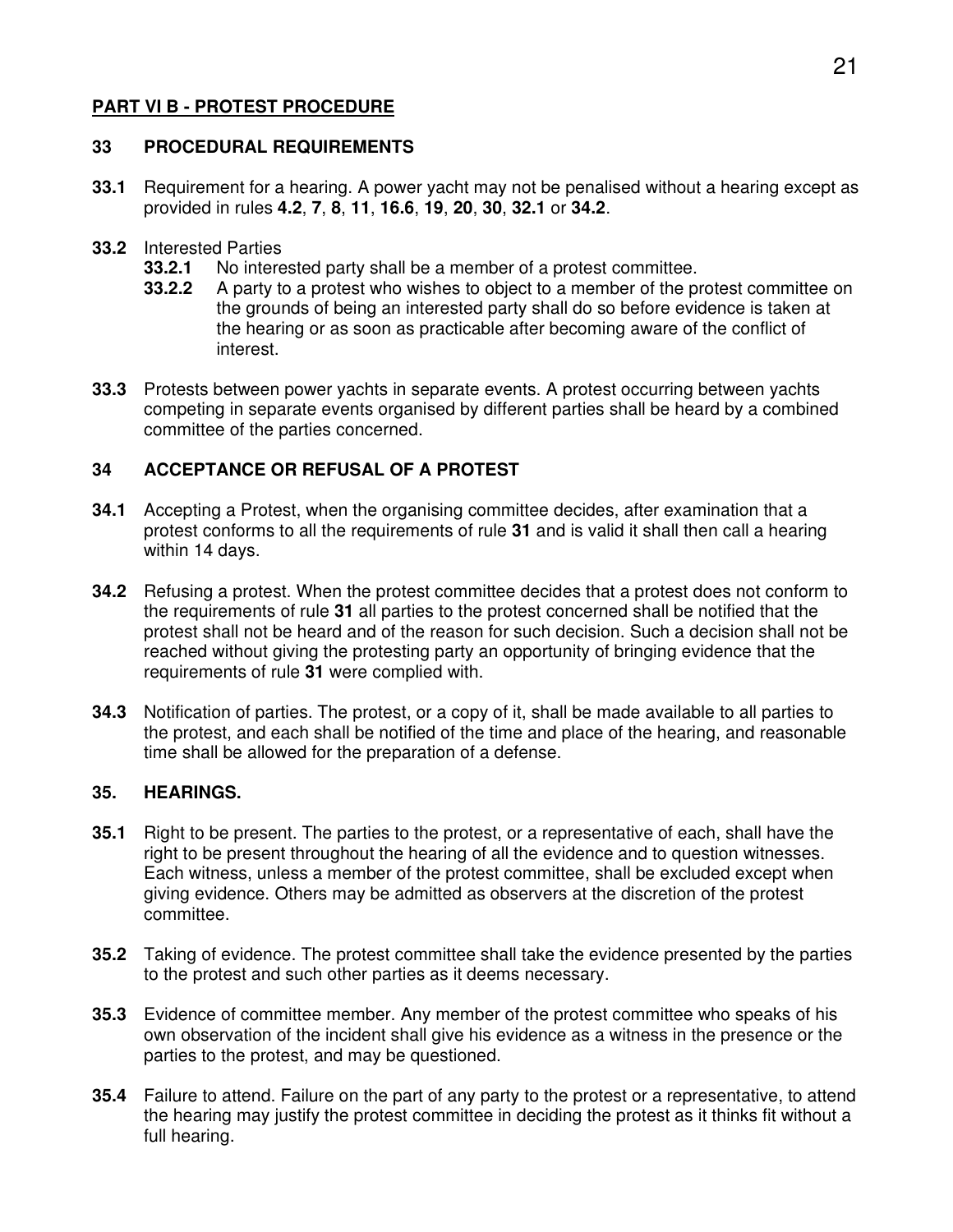- **35.5** Re-opening a hearing. A hearing may be re-opened when the protest committee decides it may have made a significant error or when material new evidence becomes available within a reasonable time.
- **35.6** Conduct of Hearings. Hearings shall be conducted in the manner laid down in Appendix 1. **35.6.1** Crew of competing power yachts are bound by these rules and it is a condition of entry in an event that a crew member shall attend a protest hearing when requested.

## **36 DECISIONS AND PENALTIES**

- **36.1** Finding of facts. The protest committee shall determine the facts and base its decision upon them. The finding, of facts shall be final.
- **36.2** Consideration of redress.
	- **36.2.1** When consideration of redress has been initiated as provided for in rule **30** (Requests for redress). or rule **32.3** (Power yacht materially prejudiced), the protest committee shall decide whether the points score of a power yacht has been materially prejudiced.
	- **36.2.2** If so, the protest committee shall satisfy itself by taking appropriate evidence, especially before abandoning or cancelling the event, that it is aware of the relevant facts and of the probable consequences of any arrangement, to all yachts concerned for that particular event and for the series, if any, as a whole.
	- **36.2.3** The protest committee shall then make as equitable an arrangement as possible for all power yachts concerned. This may be to let the results of the event stand, to adjust the points score of the prejudiced power yacht or power yachts or to abandon or cancel the event or to adopt some other means.
	- **36.2.4** If a competitor requests redress for points lost at a mark to the satisfaction of the protest committee, that committee may average the points lost by the competitor around the course and apply that average to the mark or marks concerned, or make as equitable an arrangement as possible for all competing power yachts concerned which may include the disqualification of the check point.

#### **36.3 PENALTIES**

When the protest committee after finding the facts decides that,

- **36.3.1** A power yacht has infringed any of the rules, or
- **36.3.2** In consequence of its neglect of any of the rules a power yacht has caused another power yacht to infringe any of the rules, it shall be disqualified unless the sailing instructions applicable to that event provide some other penalty, and the other power yacht may be exonerated. Such disqualification or other penalty shall be imposed irrespective of whether the rule which led to the disqualification or penalty was mentioned in the protest, or the power yacht which was at fault was mentioned or protested, e.g. the protesting power yacht or a third power yacht may be disqualified and the protested power yacht exonerated.

## **36.4 POINTS SCORE**

- **36.4.1** For the purpose of awarding points in a series, a retirement alter an infringement of the rules shall not rank as a disqualification. This penalty can only be imposed in accordance with rule **36.3**
- **36.4.2** When a power yacht either is disqualified or has retired, the next placed power yachts shall each be moved up one place.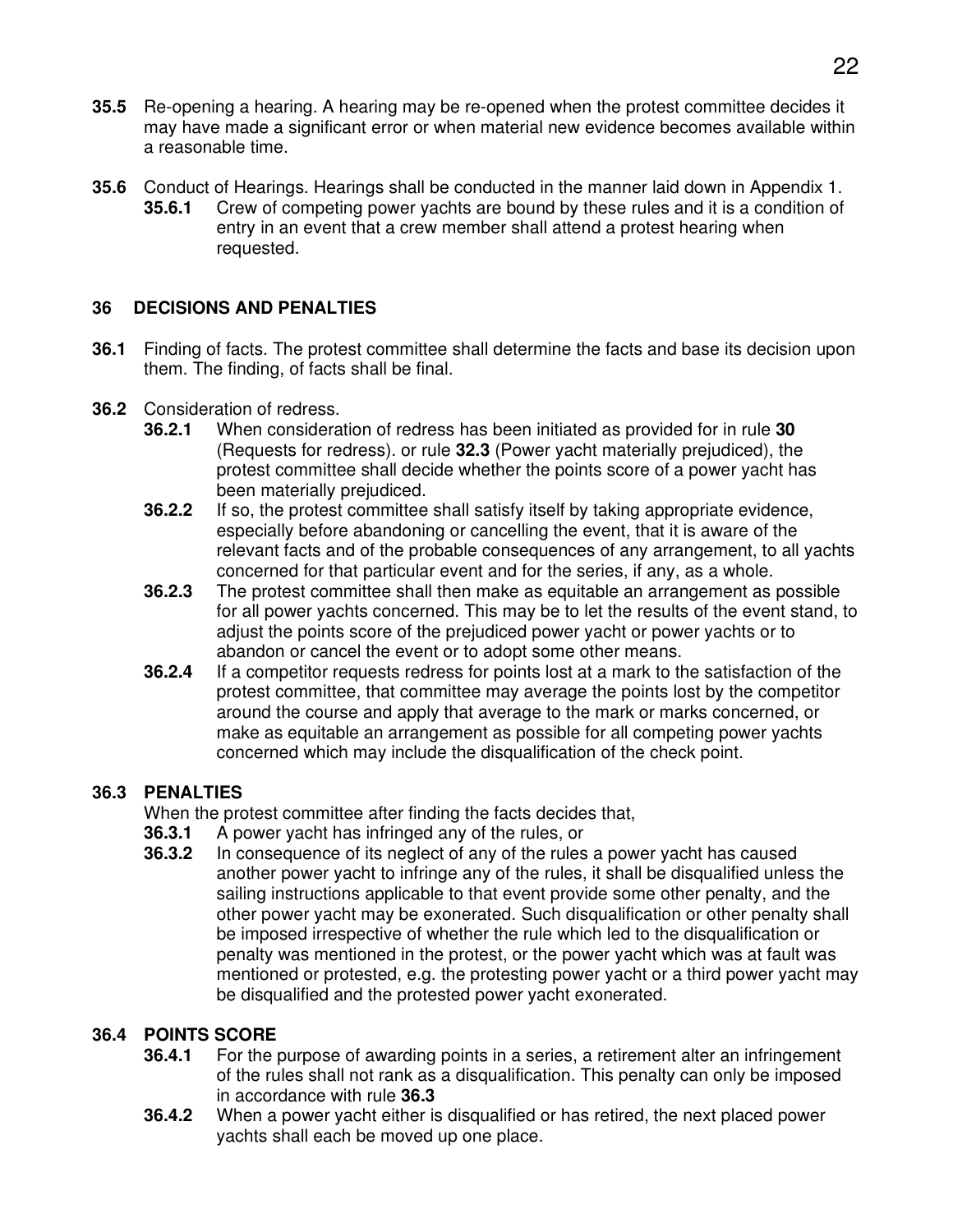#### **36.5 THE DECISION**.

 After making its decision the protest committee shall promptly communicate the following to the parties to the protest.

- **36.5.1** The facts found, and **36.5.2** The rule or rules judg
- The rule or rules judged applicable, and
- **36.5.3** The decision and grounds on which it is based, and
- **36.5.4** The power yacht or power yachts penalised, if any, and **36.5.5** The penalty imposed, if any, or the redress granted, if any
- **36.5.5** The penalty imposed, if any, or the redress granted, if any.
- **36.6** If any protest fee exists it shall be the decision of the protest committee whether to refund that fee in whole or in part.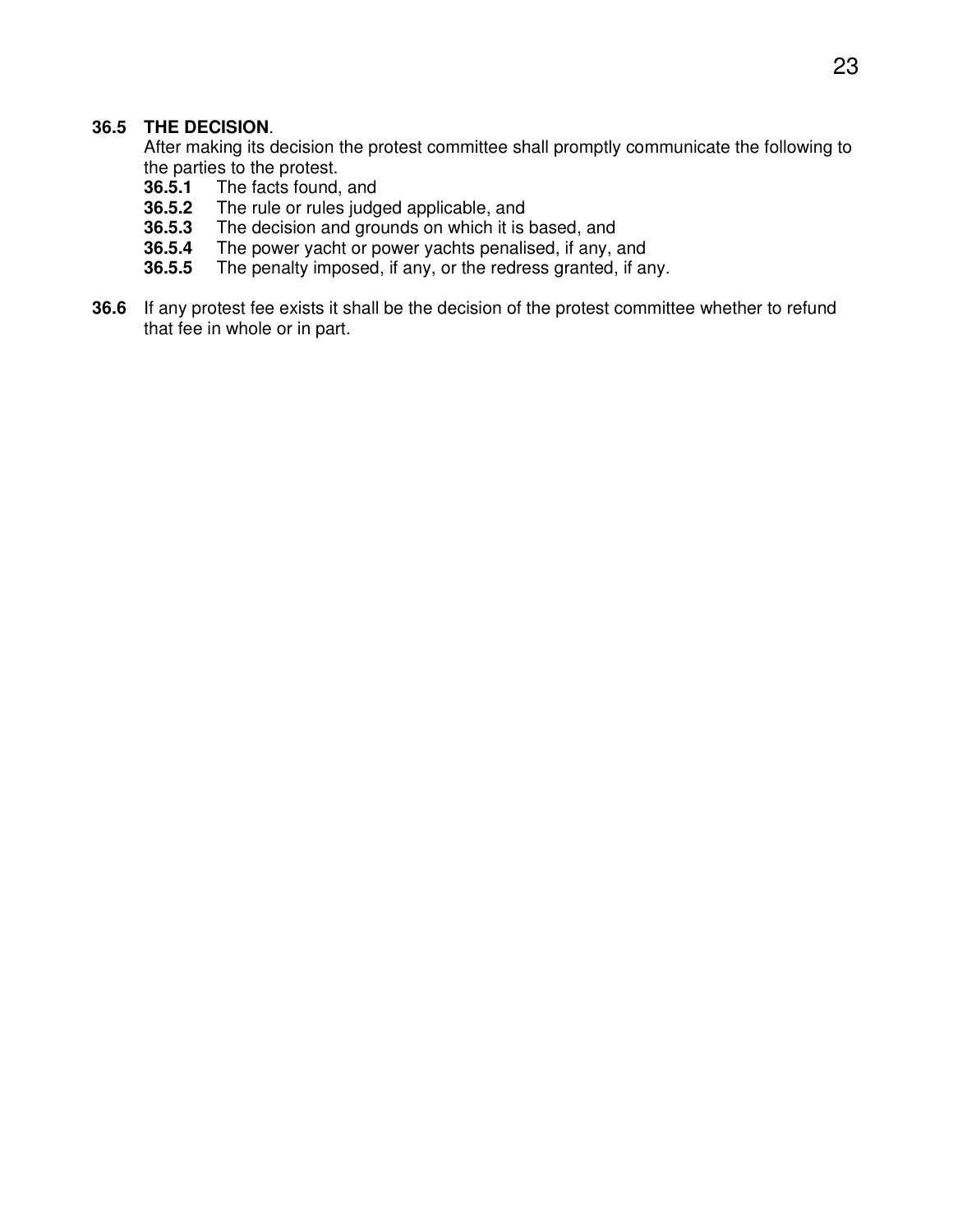#### **PART VI C - SPECIAL RULES**

#### **37 PENALTIES FOR MISCONDUCT OR GROSS INFRINGEMENT OF RULES**

- **37.1** By the CPYC of YWA. When a gross infringement of any of the rules or gross breach of good manners or sportsmanship is proved against the owner, the owner's representative, the skipper or crew of a power yacht, such persons may be disqualified by the CPYC of YWA, for any period it may think fit from participating in a power yacht event held under its jurisdiction.
- **37.2** By the Organising Authority. When a gross infringement of any of the rules or gross breach of good manners or sportsmanship is proved against the owner, the owner's representative, the skipper or crew of a power yacht, such persons may be disqualified by the organising authority, for any period it may think fit from participating in a power yacht event held under its jurisdiction.

 Notice of any penalty imposed under this rule shall be communicated to the CPYC of YWA which may also penalise the offender.

#### **38 LIABILITY**

- **38.1** The question of damages or any other liability arising from an infringement of any of the Rules shall not be the subject of the Rules.
- **38.2** The CPYC of YWA does not accept responsibility for any inaccuracies or hazards on a course which may lead to damage to a competing power yacht.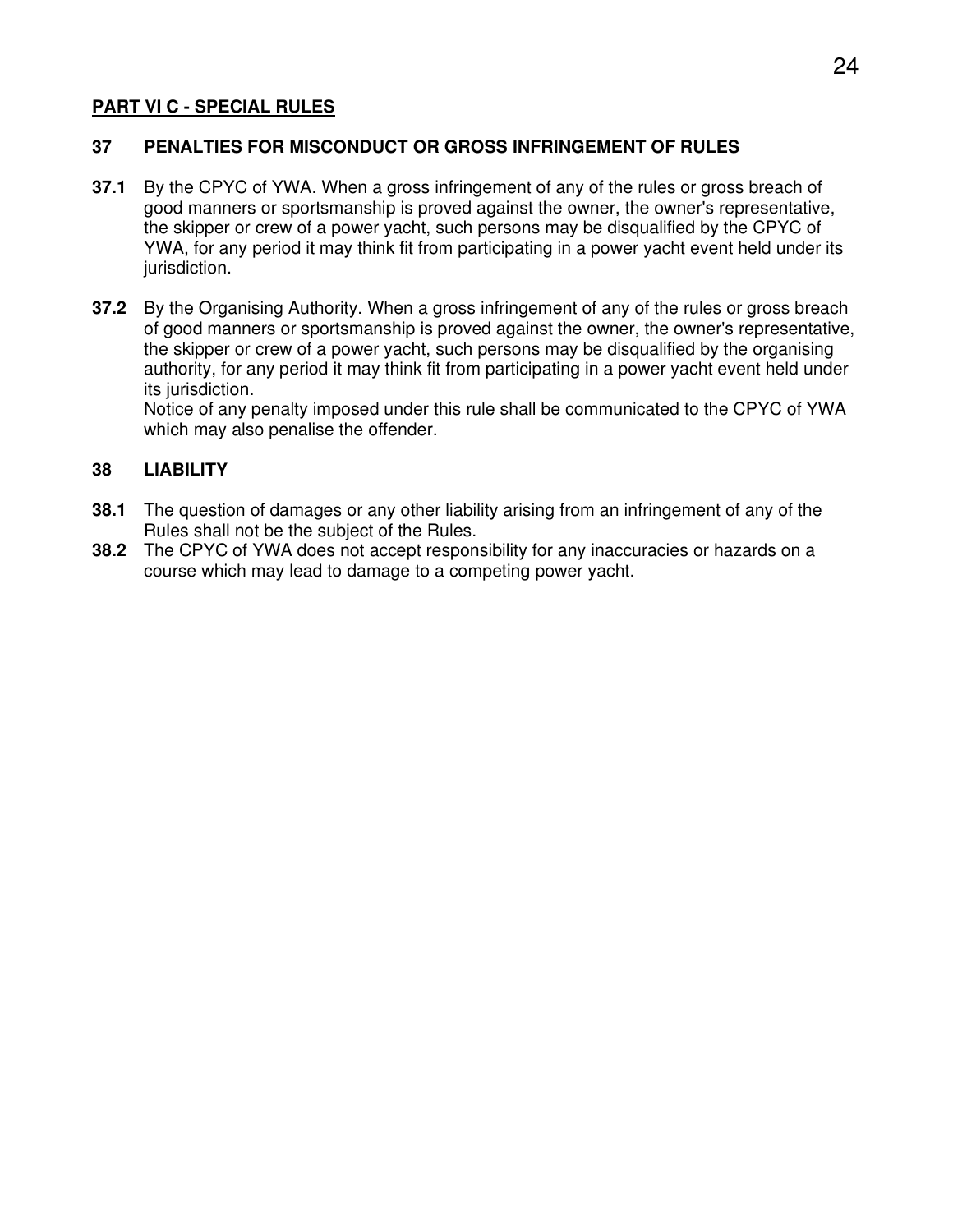#### **PART VI D - APPEAL PROCEDURE**

#### **39 APPEALS**

**39.1** Right of Appeal.

**39.1.1** A power yacht which is a party to a protest may appeal to the organising authority against a decision of a protest committee.

**39.1.2** An organising committee may appeal to the organising authority only against a decision of an independent protest committee as provided in rule **1**.

**39.1.3** A protest committee may refer its own decision to the YWA for confirmation or correction of its interpretation of the rules.

- **39.2** Time Limit and Deposit. An appeal or reference shall be made within the prescribed period after receipt of the protest committee's decision and be accompanied by such deposit as the YWA may prescribe.
- **39.3** Interpretation of rules. An appeal or reference shall he made solely on a question of interpretation of the rules. YWA shall accept the protest committee's finding of the facts except that when it is not satisfied with the facts presented it may when practicable, request further information or return the case to the protest committee for a re-hearing.
- **39.4** The appeal. The grounds for the appeal and such deposit as required by YWA payable by the appellant to be forfeited to the funds of YWA in the event of the appeal being dismissed, shall be lodged with the organising authority within ten (10) days of receiving the protest committee's decision in writing; and **39.4.1** The organising authority shall forward all details required to the Executive

Officer of YWA after carrying out its duty in accordance with rule **40.2** and within two months of their receipt.

- **39.5** No part of rule **39** may be varied or excepted by the sailing instructions unless prior written approval of YWA has been obtained.
- **39.6** When a protest has been decided by a protest committee the only appeal or reference shall be to YWA, whose decision shall be final.
- **39.7** Withdrawal of appeal. An appeal lodged with YWA may be withdrawn when the appellant accepts the original decision.
- **39.8** Interested parties. Interested parties or any member of the protest committee concerned shall take part in the discussion or the decision upon an appeal or reference.
- **39.9** Power to sustain or reverse a decision. YWA shall have the power to sustain or reverse a decision, and when it is of the opinion from the facts found by the protest committee that any power yacht which is a party to the protest has infringed an applicable rule it shall disqualify or penalise that power yacht irrespective of whether the rule which led to the disqualification was mentioned in the decision.

#### **39.10 DECISIONS**

 The decision of YWA shall be final and shall be communicated in writing to all the parties to the protest, who shall be bound by the decision.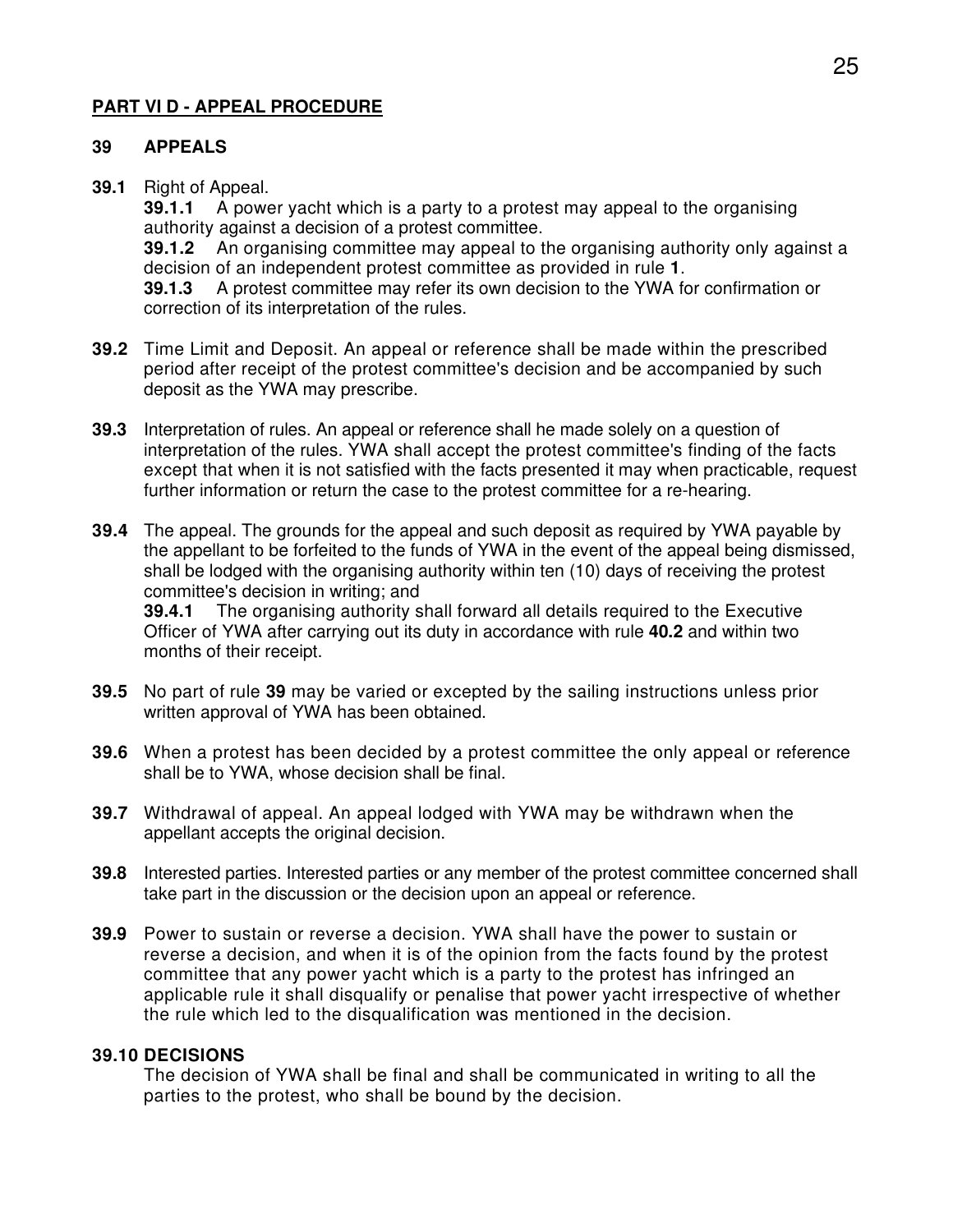## **40 PARTICULARS TO BE SUPPLIED IN APPEALS**

**40.1** The appeal or reference to YWA shall be in writing and shall contain the following particulars if applicable:

 **40.1.1** A copy of the notice of event or regatta, the sailing instructions and amendments thereto and any other conditions governing the event, and

- **40.1.2** A copy of the protest or protests prepared in accordance with rule **31.5** and all other written statements which may have been submitted by the parties to the protest.
- **40.1 3** There in the observations of the protest committee, a full statement of the facts found and the decision and grounds thereof.
- **40.1.4** A diagram prepared or endorsed by the protest committee in accordance with the facts found by it showing:
	- **40.1.4.1** The course to the next mark or when close by, the mark itself with the required rounding side.
	- **40.1.4.2** The direction and force of the wind.
	- **40.1.4.3** The set and rate of the tidal stream or current, if any.
	- **40.1.4.4** The depth of water if relevant, and
	- **40.1.4.5** The positions and tracks of all power yachts involved. It is preferable to show power yachts travelling from the bottom of the diagram towards the top.
- **40.1.5** The grounds of the appeal to be supplied by the appellant in accordance with rule **39.4**.
- **40.1.6** The observations, if any, upon the appeal by the protest committee, the organising committee or any of the parties to the protest.
- **40.2** The organising authority shall notify all parties to the protest that an appeal has been lodged and shall invite them to make observations upon it. Any such observations shall be forwarded with the appeal.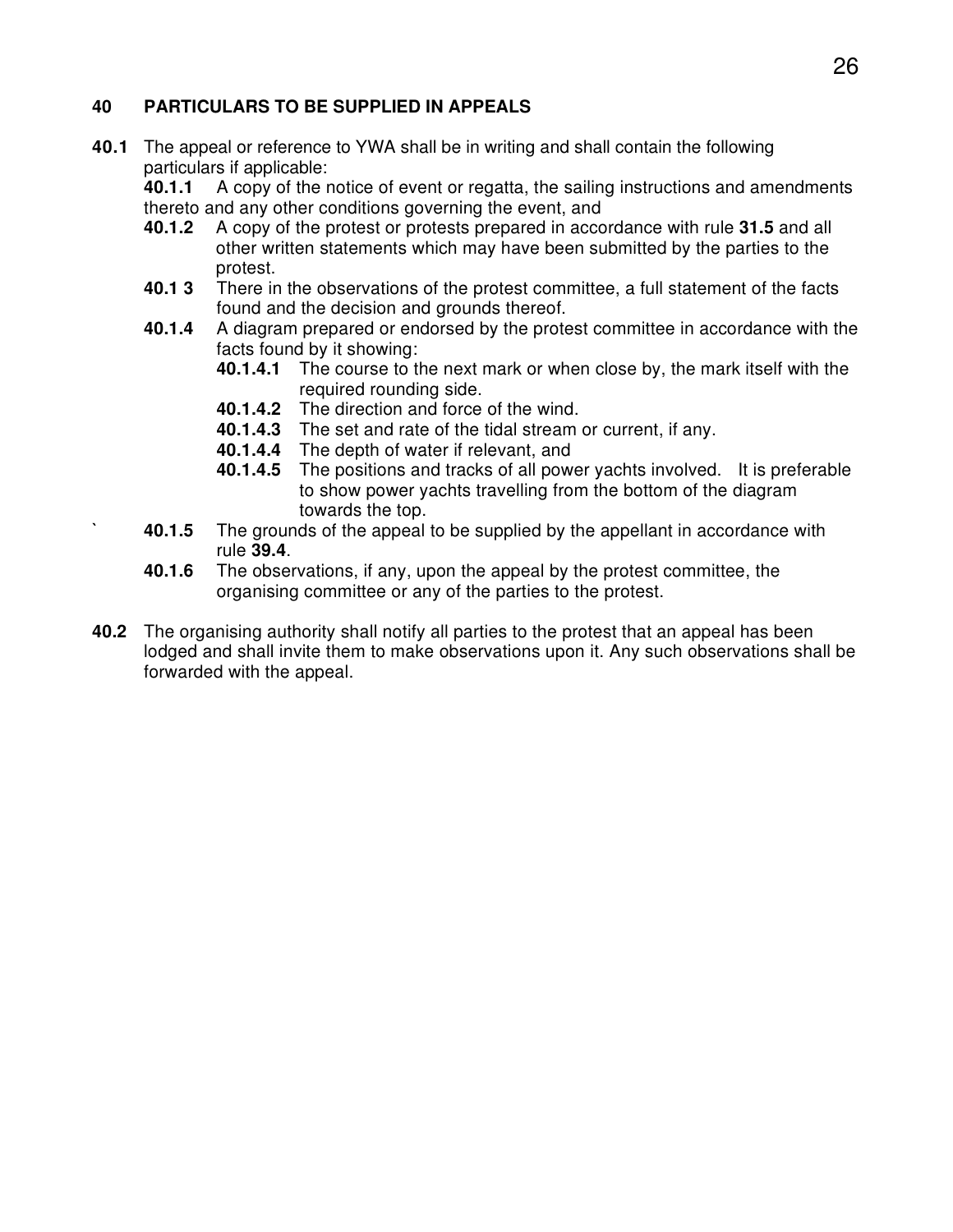## **PROTEST COMMITTEE PROCEDURE AND DUTIES OF THE PROTEST COMMITTEE**

In a protest hearing the protest committee should give equal weight to the testimony of all principals and it should recognise that honest testimony can vary and even be in conflict as a result of different observations or recollections.

The protest committee should resolve such variations as best it can, and recognise that a power yacht is not guilty until its infringement has been established to the satisfaction of the protest committee.

The protest committee should keep an open mind until all the evidence has been submitted as to whether the protester, the protestee or a third party has infringed a rule when involved in the incident.

#### **1 PRELIMINARIES**

The protest committee should:

- **1.A** Check the time at which the protest was received.
- **1.B** Determine whether the protest contains the information called for by rule **31.5**, if not, ask the protester to remedy the deficiency (rule **31.8**). When a protest by a power yacht does not conform it shall be refused (rule **34.2**).
- **1.C** Unless the protest already provides the information. Inquire as to whether the protester displayed a protest flag rule **31.2** or whether rule **31.3** applies for not displaying a protest flag or whether the protester is seeking redress under rule **30.1.1** and note the answer on the protest form. When a protest flag has not been displayed the protest shall be refused, (rule **34**) unless the protest committee decides either:
	- **1.C.1** Rule **31.3** or rule **30.1.1** applies, or
	- **1.C.2** It was impossible for the power yacht to have displayed a protest flag.
- **1.D** Unless the protest already provides the information, inquire whether the protester attempted to inform the protested power yacht(s) that a protest would be lodged (rule **31.4**) and note the answer on the protest. Rule **31.4** is mandatory with regard to the attempt to inform, but not with regard to its success.
	- **1.D.1** See that the protest fee (if any) defined in the sailing instructions is included and note its receipt on the protest.
- **1.E** When the protest conforms to the requirement of rule **31**, arrange to hold a hearing as soon as possible. Notify the representative of each power yacht involved of the time and place of the hearing (rule **34.3**).
- **1.F** The protest and copies of any written statement regarding the incident shall be available to all parties of the protest and to the protest committee for study before the taking of evidence. A reasonable time shall be allowed for the preparation of defense.

#### **2 THE HEARING**

- **2.A** The protest committee shall ensure that:
	- **2.A.1** A quorum is present.
	- **2.A.2** Interested parties shall not be a member of the protest committee or take part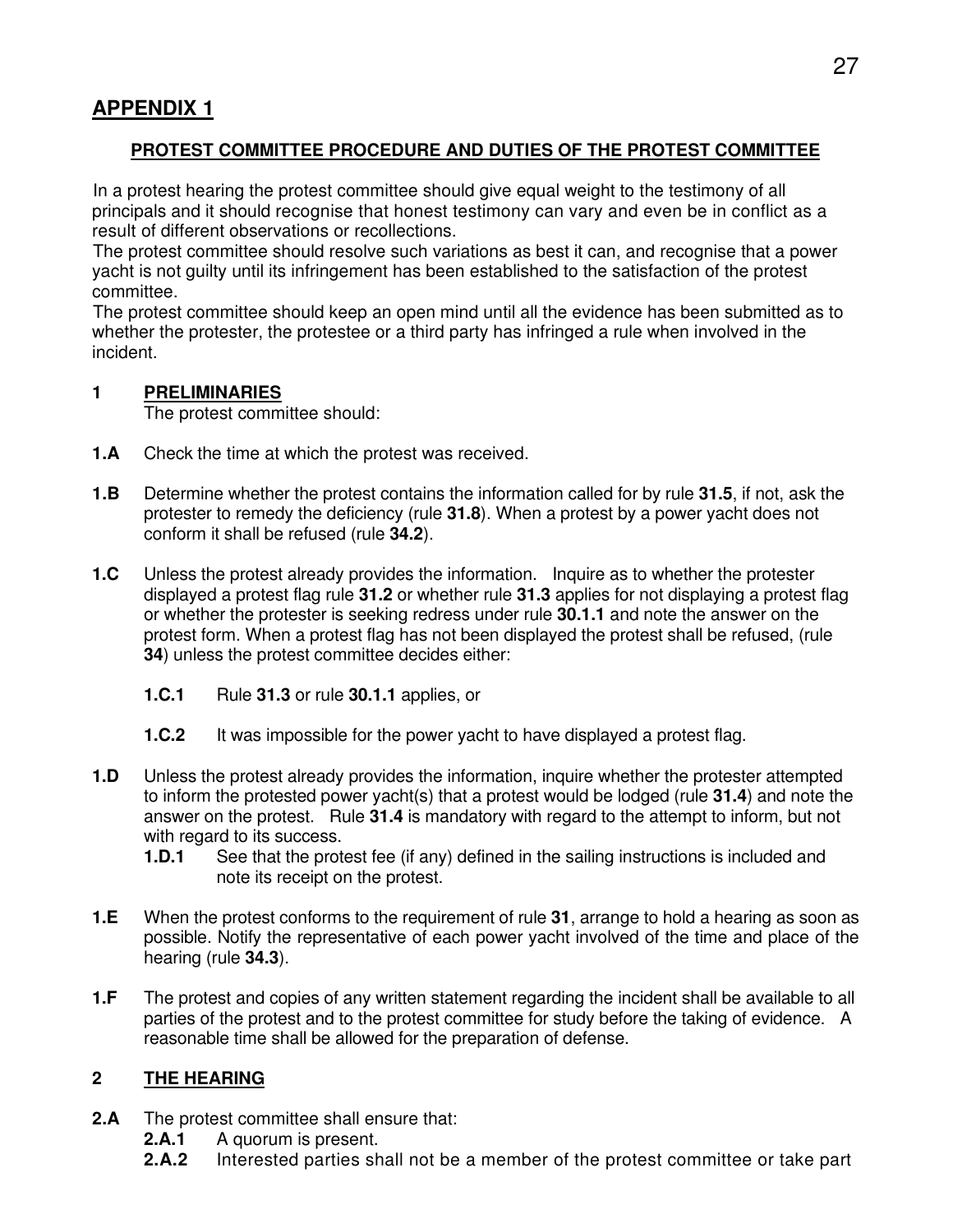in the discussion or decision. Ask the parties to the protest whether they object to any member on the grounds of interest. Such an objection shall be made before the protest is heard.

- **2.A.3** Should any member of the protest committee have observed the incident, then that person shall only give evidence as a witness in the presence of the parties to the protest and may be required to answer questions.
- **2.A.4** When a hearing concerns a request for redress under rule **30**, or rule **32.3** involving a member of the organising committee it is desirable that that person is not a member of the protest committee and would therefore appear only as a witness.
- **2.B** The parties to the protest or a representative of each (with a language interpreter when required) shall have the right to be present throughout the hearing. (see rule **35.1**)
- **2.C** Invite first the protester and then the protestee(s) to give their accounts of the incident. Each may question the other(s). Questions by the protest committee, except for clarifying details, are preferably deferred until all accounts have been presented. Models are useful, positions before and after the incident are helpful.
- **2.D** The protester and then the protestee(s) should be invited to call witnesses. They may be questioned by the protester and protestee(s) as well as by the protest committee. The protest committee may also call witnesses.
- **2.E** The protester and then the protestee(s) should be invited to make final statements of their cases, including any application or interpretation of the rules as they see them.
- **2.F** The protest committee may adjourn a hearing to obtain additional evidence.

#### **3 THE DECISION**

- **3.A** The protest committee, after dismissing those involved in the incident, shall decide the facts.
- **3.B** The protest committee shall then apply the rules and reach a decision as to whom infringed a rule and which rule was infringed (rule **36**).
- **3.C** Having reached a decision in writing, recall the protester and protestee(s) and read to them the facts found, the decision and the grounds, (rule **36.5**).
- **3.D** Any party to the protest is entitled to a copy of the decision (rule **36.5**), signed by the chairman of the protest committee. A copy should also be filed with the CPYC of YWA.
- **3.E** Decide if any protest fee shall be refunded (rule **36.6**).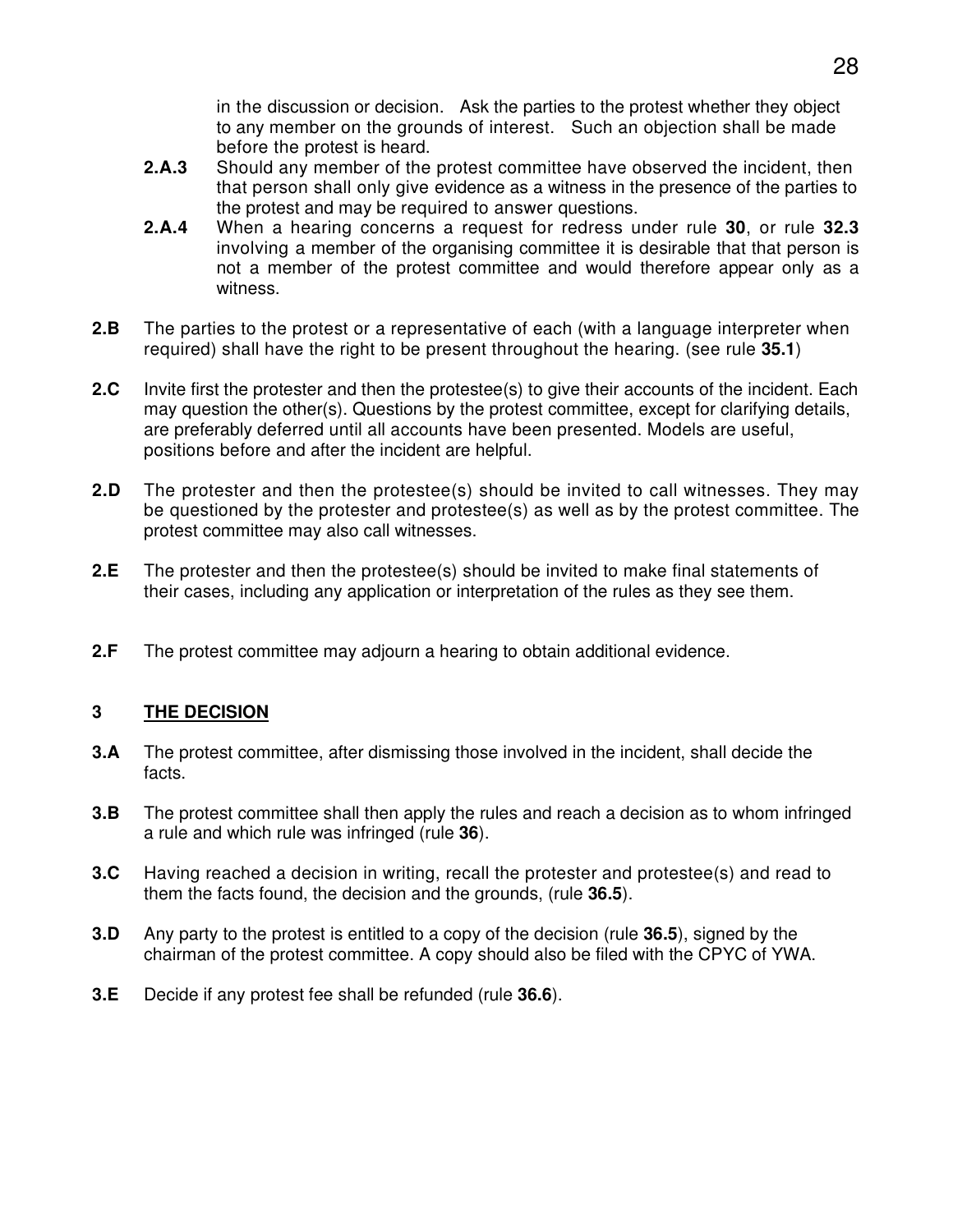## **SCORING**

#### **1 PENALTIES**

- **1.A** Breach of a fundamental rule. **Disqualification.**
- **1.B** Failure to pass or round any mark of the course on the correct side. **10 Points per offence**
- **1.C** Collision with a check boat or mark of the course. **Disqualification.**
- **1.D** Failure to comply with any rule in Part IV (general rules). **Disqualification.**
- **1.E** If without the previous consent of the organising committee an owner skippers starts any power yacht other than his own in an event wherein his own power yacht competes.  **Both power yachts shall be disqualified**
- **1.F** Deliberately hindering a power yacht which is competing. **Disqualification.**
- **1.G** Forcing another competitor to breach a rule. **Disqualification.**
- **1.H** Each second early or late at a manned check point. **1 Point**
- **1.I.1** Blatant changes of speed or course as defined in the rules. **10 Points Per Offence**
- **1.I.2** Any change of speed as defined in defined in Rule 8.3.1. **3 Points Per Offence**
- **1.J** Failure to observe speed restrictions. **10 Points Per Offence**
- **1.K** Before the warning signal:
	- **1.K.1** Conduct trial runs in the vicinity of a Start or Checkpoint vessel in the act of anchoring. **10 Points Per Offence**
	- **1.K.2** Conduct more than three (3) trial runs when the Start vessel is at anchor. **10 Points Per Offence**

**1.K.3** In the vicinity of a Start or Checkpoint vessel, travel at speeds causing more than minimal wake unless in the act of making a trial run. **10 Points Per Offence** 

- **1.L** After the warning signal:
	- **1.L.1** Practising within 150metres of any mark of the course. **10 Points Per Offence**
	- **1.L.2** Practice runs to the start line. **10 Points Per Offence**
	- Entering the starting area while not in the act of starting. **10 Points Per Offence**
	- **1.L.4** Maneuvering so as to hinder another power yacht in the act of starting. **10 Points Per Offence**
	- **1.L.5** Within the starting area. Failing to maintain a run to the start line at approximately 90 degrees to the start line. **10 Points Per Offence**
	- **1.L.6** Changing course in the starting area. **10 Points Per Offence**
- **1.M** Failure to comply with rule **27.3** (Overtaking within 150metres of a mark). **Disqualification**
- **1.N** Any other penalty that may be decided by the redresser or protest committee.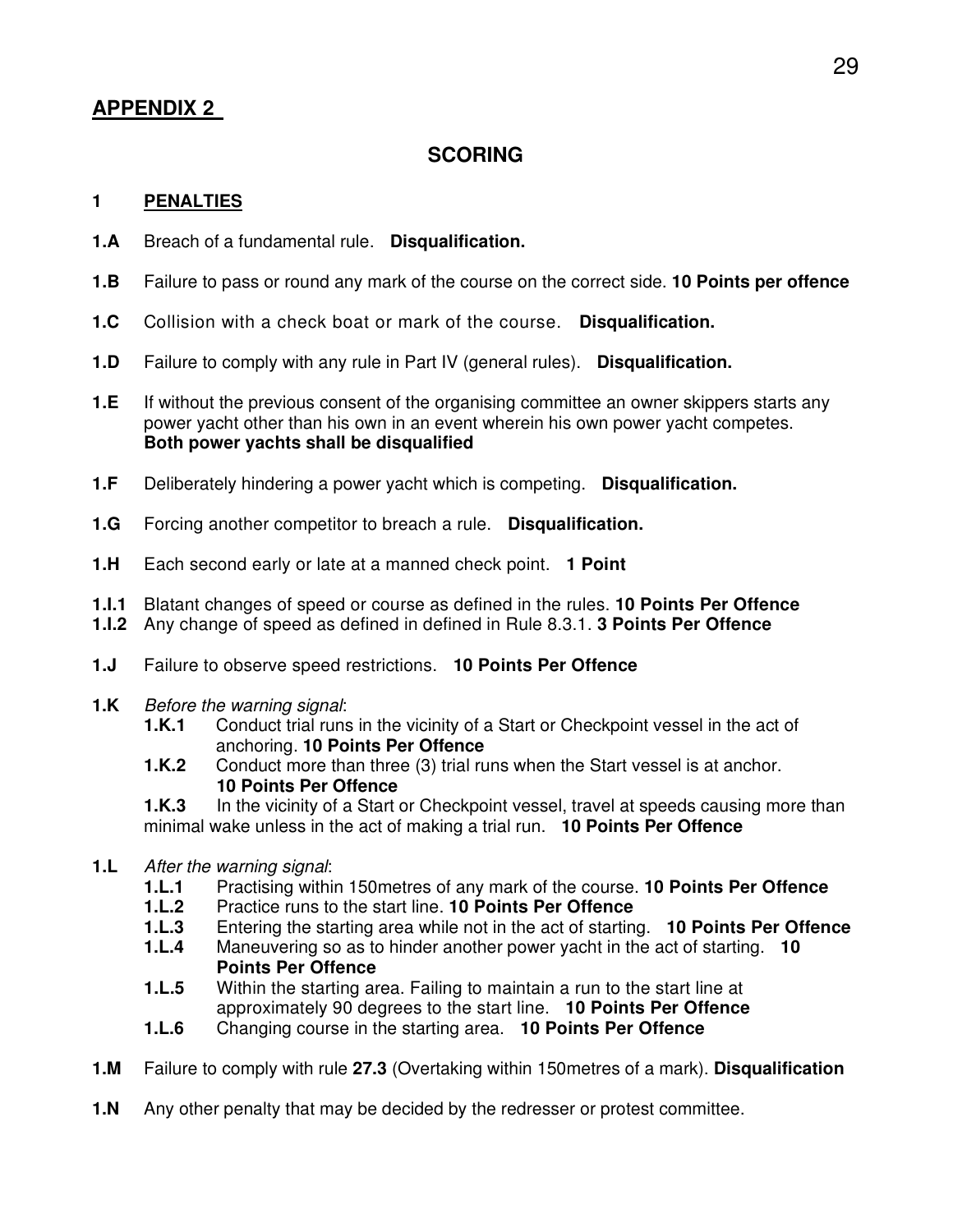## **2 SPECIAL SCORING PROVISIONS: INTER CLUB TEAM EVENTS**

- **2.A** Each Club may nominate up to six power yachts A minimum of four power yachts shall constitute a team.
	- **2.A.1** Any substituted power yacht which is not already nominated in other events run in conjunction with a team event shall be at the same speed as the nominated power yacht it is replacing.
- **2.B** At the completion of each event the best four performing power yachts from each Club shall be selected as that Club's team.
- **2.C** A finishing place in the event shall be allocated to all final selections based on total points lost.
- **2.D** Power yachts shall score three quarters (O.75) of a point for first place, two points (2) for second place, three (3) points for third place and so on.
	- **2.D.1** In the event of equal placing the following scoring system shall apply. The score for that place and the next places involved shall be added together then divided by the number of boats involved.

Examples: 2 boats equal  $4^{th}$  (4+5 = 9/2 = 4.5 points each) 3 boats equal  $1^{st}$  (0.75+2+3 = 5.75 /3 = 1.917 points each).

- **2.E** Should a team fail to finish the minimum four power yachts required, then points equal to the last finishing place shall be scored for the craft which did not finish.
- **2.F** A power yacht which infringes any rule and retires shall score points equal to the last finishing place, but if that power yacht fails to retire and is subsequently disqualified, that power yacht shall score four points more than the last finishing place.
- **2.G** The team with the lowest point score shall be the winner of the event.
- **2.H** The points scored by each team in an event shall he carried forward to the next event and the team with the lowest aggregate in their best six events at the completion of the series shall be the winning team for the series. To qualify for this event a club must field a team in a minimum of 6 events of the series.

#### **3 SPECIAL SCORING PROVISIONS : STATE CHAMPIONSHIP SCORING SYSTEM**

- **3.A** Power yachts from affiliated Clubs may nominate in accordance with the notice of event.
- **3.B Outright Winners.** The outright winner of each heat shall be the power yacht accumulating the least points lost including penalties (but excluding handicap) in that heat.
	- **3.B.1 The State Champion Power Yacht** shall be the power yacht overall accumulating the least points under the CPYC of YWA scoring system. The accumulation shall be from the power yachts best five scores of the eight heats of the series. To be eligible a Skipper must have competed in a minimum of five events.
- **3.C Handicap Winners.** The handicap winner of each heat shall be the power yacht accumulating the least points lost including penalties but after the subtraction of the allotted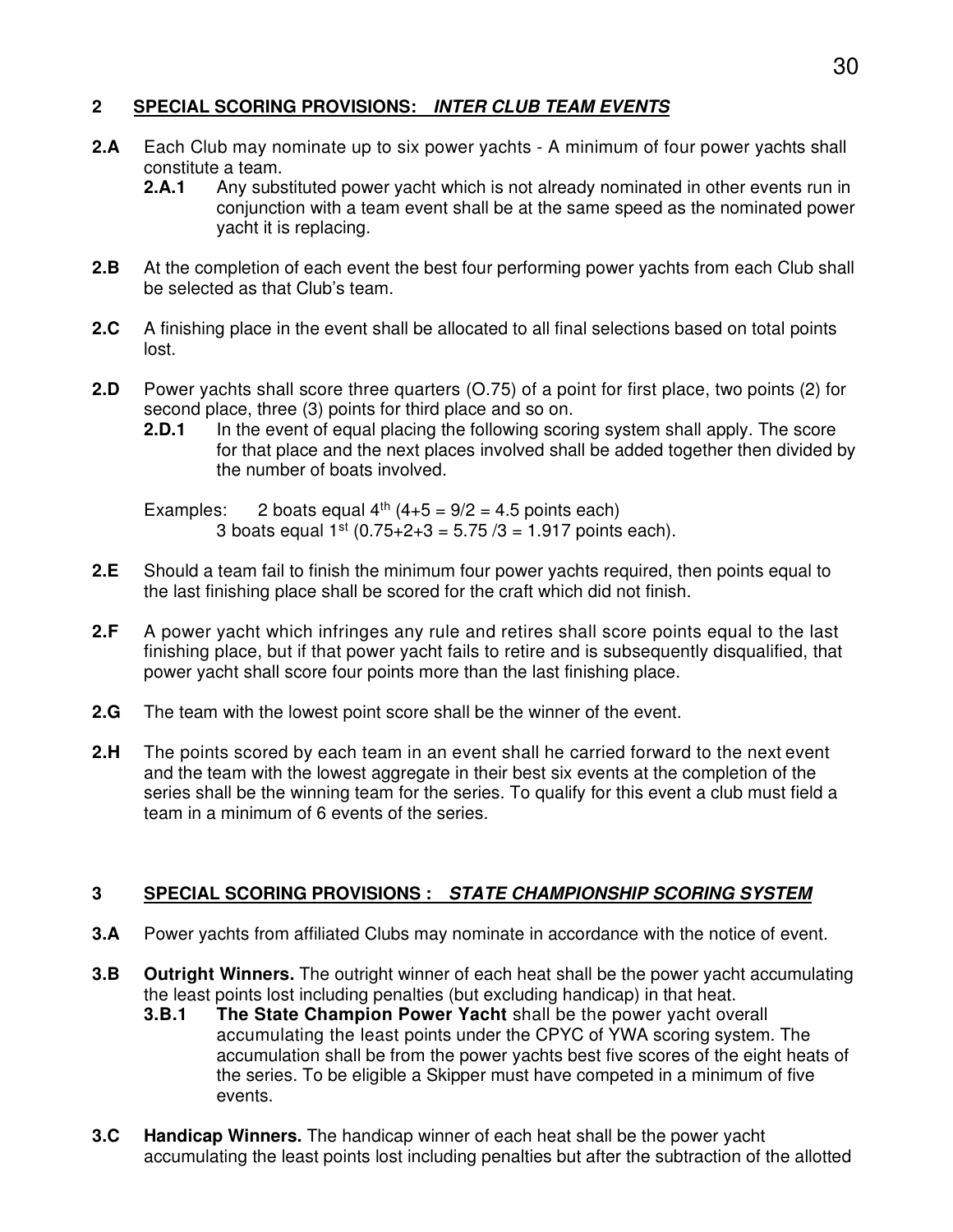handicap.

- **3.C.1 The Overall Handicap.** Winner shall be the power yacht overall accumulating the least points under the CPYC of YWA scoring system after the subtraction of the allotted handicap. The accumulation shall be from the power yachts best five scores of the eight heats of the series. To be eligible a Skipper must have competed in a minimum of five events.  **3.C.1.1** The winner of the State Champion Power Yacht is ineligible to be the Overall Handicap Winner**.**
- **3.D** Bob Stanford trophy. The power yacht accumulating the least points from the power yachts best six scores of the eight heats of the series shall win this perpetual trophy. To be eligible a Skipper must have competed in a minimum of six events.
- **3.E Best First Year Skipper.** The Skipper competing in their first year of Time Trialling accumulating the least points from the power yachts best six scores of the eight heats of the series shall win this perpetual trophy. To be eligible a Skipper must have competed in a minimum of six events.
- **3.F Colin Wilson 0 Points Lost.** Any Skipper competing in an event of the State Championship series that completes the course accumulating 0 penalty points shall be represented on the Colin Wilson Zero Points Lost Perpetual Trophy. To be eligible the event must have a minimum of 7 valid checkpoints used in the computation of a power yachts score. The Score is to be inclusive of any penalties applied.
- **3.G Handicaps.** The handicap applicable to each entrant shall be decided upon by the Organising Committee prior to each heat.
- **3.H** The CPYC of YWA scoring system, as set out below, shall apply to both outright and handicap sections of the championship with separate points scoring for each section.
	- **3.H.1** A power yacht which finishes in a heat shall score points as follows for placing's in that heat.

| <b>First Place</b>    | 0.0  |
|-----------------------|------|
| <b>Second Place</b>   | 3.0  |
| <b>Third Place</b>    | 5.7  |
| <b>Fourth Place</b>   | 8.0  |
| <b>Fifth Place</b>    | 10.0 |
| <b>Sixth Place</b>    | 11.7 |
| Seventh Place and the |      |

- Seventh Place and thereafter Place  $+6$ . (eg. 9th  $+6 = 15$ )<br>3.H.2 Should there be ties for places then the points due for th
- Should there be ties for places then the points due for the places covering that tie shall he added together and divided equally amongst the tied power yachts.
- **3.H.3** A power yacht which retires shall score the points equal to the number of power yachts which started correctly in that heat plus six points.
- **3.H.4** A power yacht which is disqualified for any reason shall score the points for a last place finish plus twelve points.
- **3.H.5** Should there be a tie on total points lost between two or more power yachts that tie shall be broken in accordance with the rules.
- **3.I** If for what ever reason the number of sailed events is reduced to below eight the eligibility criteria and calculation criteria may be reconsidered by a majority ruling of the CPYC club delegates immediately after completion of the final event.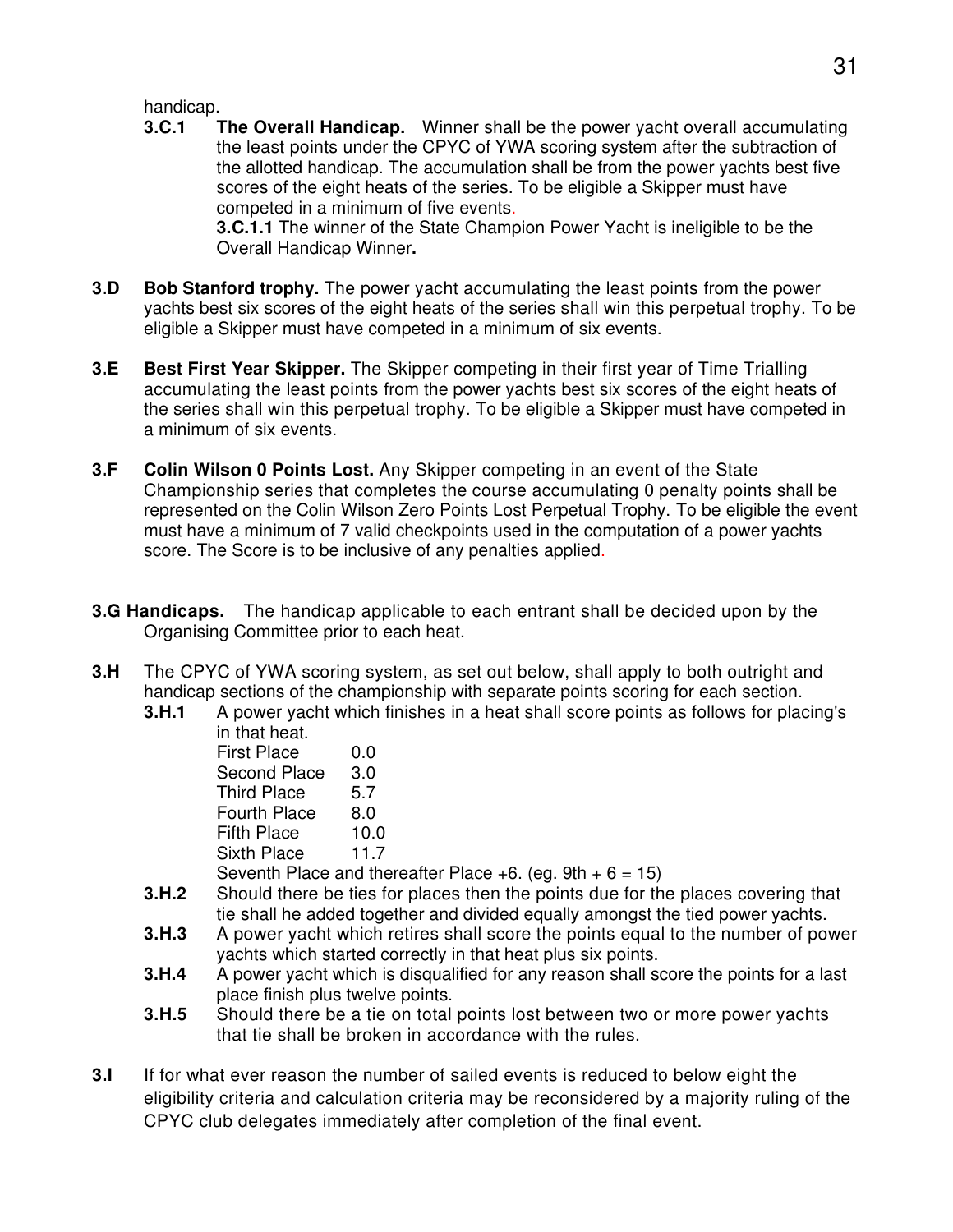## **4 ABBREVIATIONS**

The following abbreviations are recommended:

- **DNC** Did not compete, i.e. did not start or rank as a starter
- **DNS** Did not start, i.e. ranked as a starter but failed to start
- **DNF** Did not finish
- **RET** Retired
- **DSQ** Disqualified
- **WRS** Disqualified for going wrong side of mark
- **+COS** Change of speed penalty for increasing speed
- **-COS** Change of speed penalty for decreasing speed
- **COC** Change of course penalty for changing course
- **PRF** Protest flag flying
- **RDG** Redress given
- **SCP** Other scoring penalty
- **YMP** Power yacht materially prejudiced
- **STARB** Leave to starboard
- **PORT** Leave to port
- **TRANSIT** A transit line

point)

- **CA -STB** Leave close abeam starboard, used for inside turns
- **CA-PT** Leave close abeam port, used for inside turns
- **PT-20M** Leave the mark a minimum distance of 20 metres to port (mark not used as a check
- **ST-30M** Leave the mark a minimum distance of 30 metres to port (mark not used as a check point)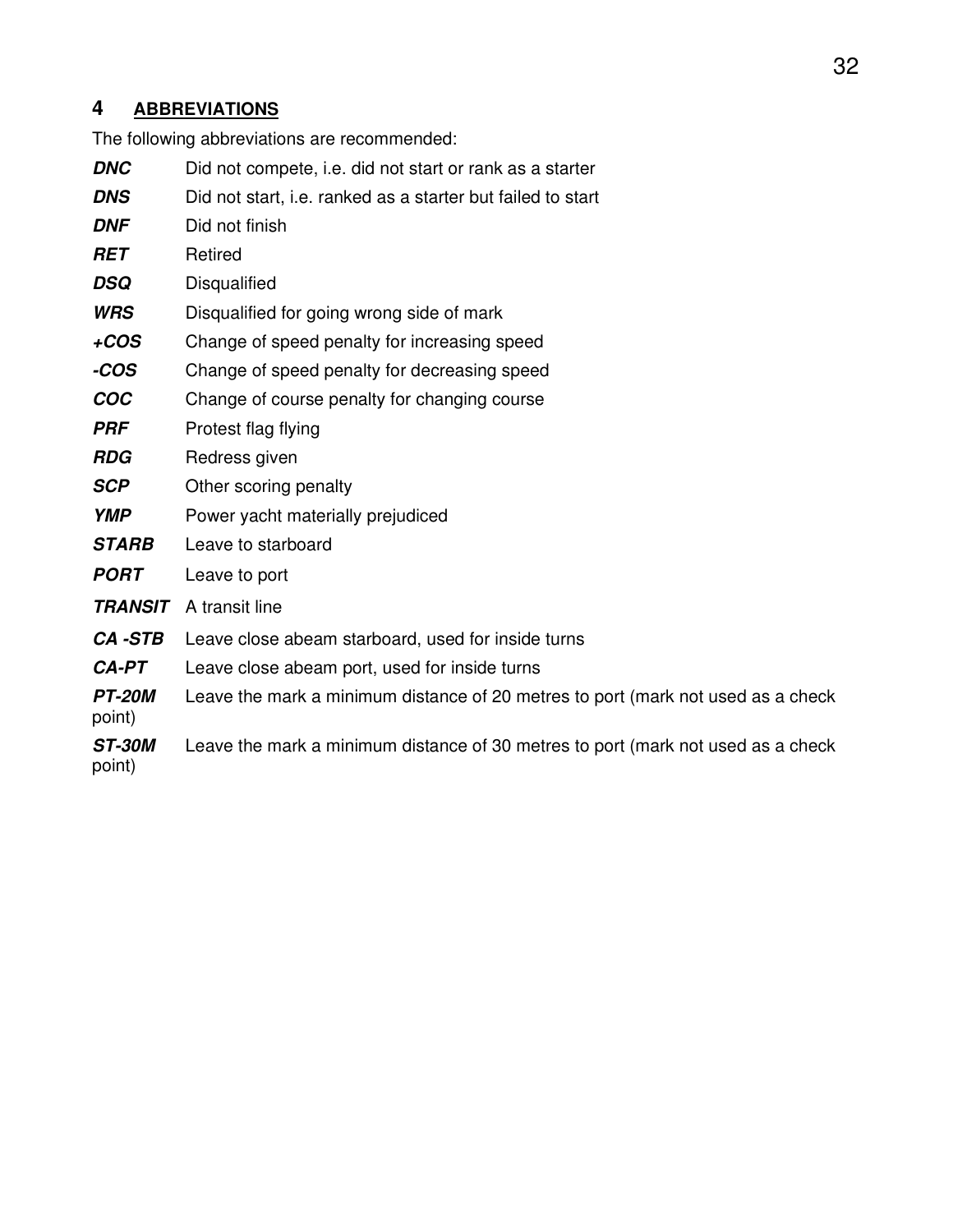#### **RECOMMENDED SAILING INSTRUCTIONS**

#### **1. RULES**

 The event will be sailed under the **Time Trialling Rules** (as amended) of the CPYC of YWA, applicable at the event starting time and as modified by the Sailing Instructions. A copy of the rules shall be available for perusal by competitors at the Regatta Control Office.

#### **2. FLAGS**

 Competing power yacht shall fly its Club burgee over the Power Yacht competition class flag. If and when required the protest flag to be displayed is the International Code Flag B.

#### **3. NUMBERS**

Shall be in accordance with the **Time Trialling Rules**.

#### **4. JETTIES**

 Power Yachts are subject to the competition rules from the 10 minute signal and must be underway at least 10 minutes before their respective start time. After finishing power yachts must keep clear of the finishing line.

#### **5. Power yachts are requested to refrain from making practice starts while the start boat is in the process of anchoring in position.**

#### **6. TRIAL RUNS UP TO THE START**

 Trial runs to the start line or on any part of the course are not permitted after the ten minute signal.

#### **7. NOMINATED SPEED**

 Each power yacht shall compete at the speed normally nominated in club events. After the close of entries changes to nominated speeds will not be accepted.

#### **8. START AND FINISH LINE**

 The start and finish lines will be as per the course sheet and in accordance with Definition of Start Line of the CPYC of YWA Rules. Notification of any change of course shall be posted outside the Regatta Office prior to the start of any event and notified in accordance with CPYC of YWA Rule **15.5**.

#### **9. STARTING INSTRUCTIONS**

- a) An orange on station flag may be hoisted when the start boat is on station.
- b) Ten minutes before the start a sound signal may be made and the class flag

raised.

- c) Five minutes before the start the preparatory flag, International Code flag P may be hoisted and a sound signal may be made.
- d) At the start time a sound signal may be made and the preparatory flags may fall.
- e) Each power yacht shall start at its allotted time.
- f) If any or all of the procedures outlined in items (a) to (d) fail to occur a power yacht shall start at its allotted time
- g) When starting power yachts shall be travelling at their nominated speed or restricted speed if applicable on a course approximately 90 degrees to the start line.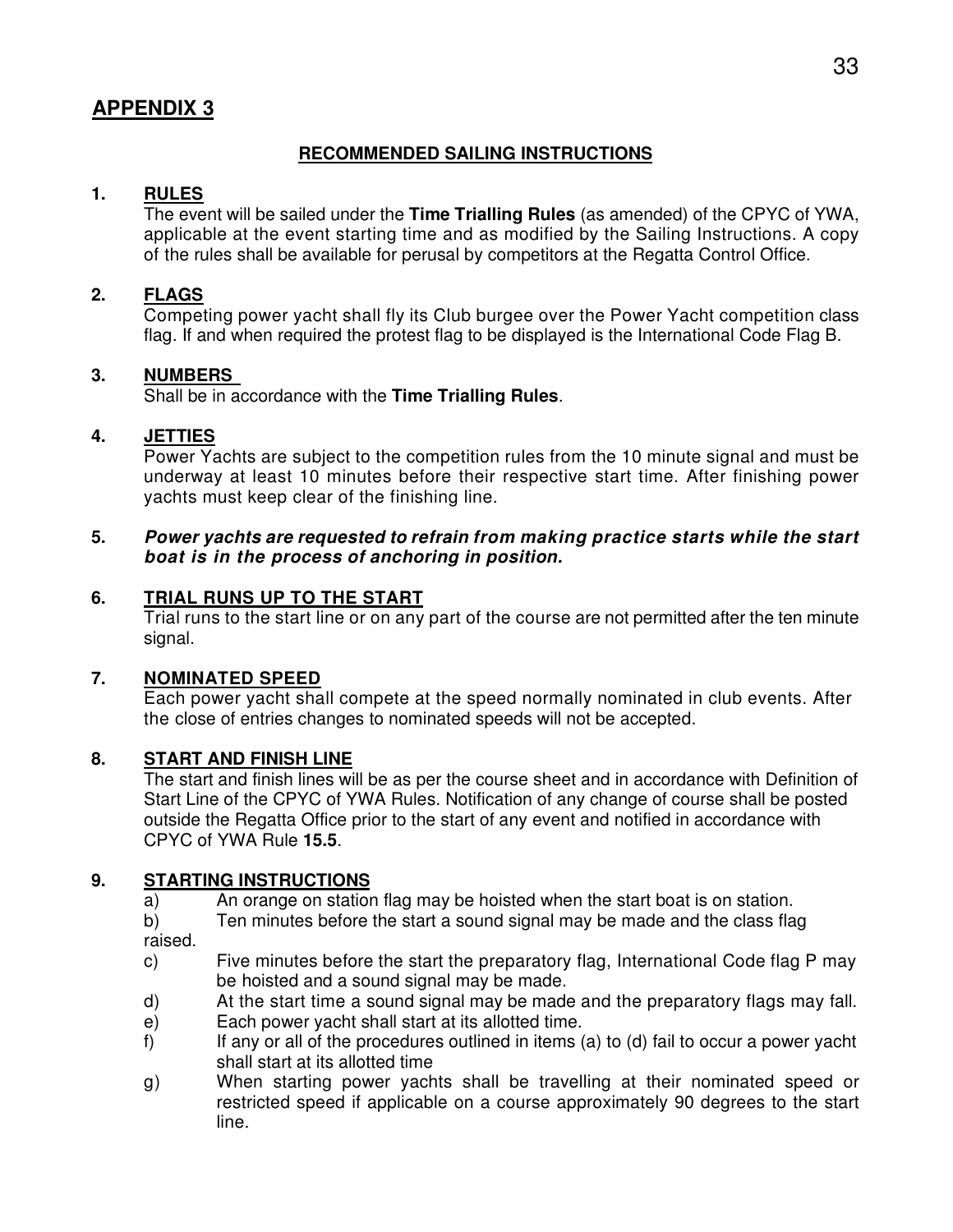#### **10. RESTRICTED AREAS**

 Where there is a speed restriction it shall be designated on the course sheet and those power yachts with a higher nominated speed shall travel at the designated speed from the mark immediately preceding to that shown.

## **11. CHECK POINTS**

May be at the start and finish and at any fixed mark on the course.

#### **12. PENALTIES**

 Shall be in accordance with Section 1 PENALTIES of APPENDIX 2 of the Time Trialling Rules.

#### **13 ENTRIES**

- a) All team members nominated by Clubs will be automatic entries in the championship heat of that day.
- b) Power yachts not selected in their Club's team but whose skippers wish to compete in the championship shall be nominated by their club in the space provided on the entry form.
- c) Clubs are to provide the current variable handicap of each nominated competitor as at the closing date for nominations.

## **14 CONDUCT:**

 A power yacht shall steer a proper course, rounding or passing the series of marks on the required side and in the correct order as specified in the sailing instructions.

 If, after starting, a power yacht initially rounds or passes a mark of the course, other than a starting mark, on the wrong side, it must return and round or pass it on the same side before rounding or passing it on the correct side, or be disqualified.

#### **15 PROTESTS**

- a) Any protest shall be signified as soon as practicable by displaying International Code Flag B on the protesting yacht until the finish of the event and notifying the finishing line check boat by hailing immediately after finishing.
- b) A written protest accompanied by a fee of \$25.00 must be lodged with Regatta officials within one hour of the protesting yacht's finish or, if the protest is against result calculations, within 30 minutes of the announcement of results.
- c) Protests will be heard in accordance with the Time Trialling Rules as soon as possible and in any event within 14 days of lodgment.
- d) If a competitor protests against the recorded time at a check point, the Regatta Control Officer, after considering all relevant information, may at his discretion:
	- $i$  Amend the result as proven.
	- $ii$  Let check point recording stand.
	- iii Average points for the competitor.
	- $iv$  Disqualify the check point.
- e) Should the protester disagree with the redresser's decision the protester has the right to a full protest hearing in accordance with the Time Trialling Rules.
- f) The fee accompanying the protest form may be refunded at the discretion of the protest committee.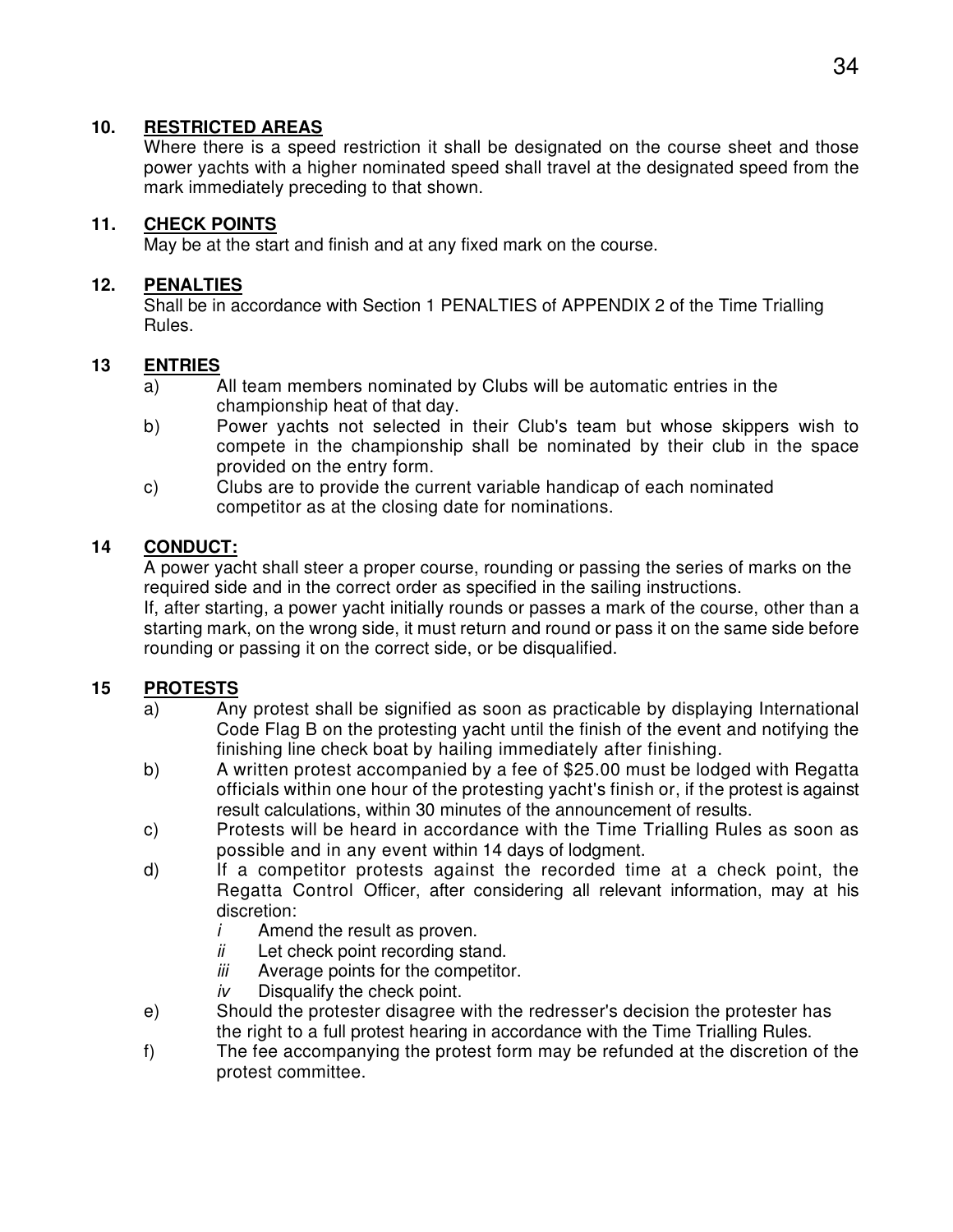#### **16 GENERAL NOTES**

 a) The Official Time published on the CPYC Home Page at www.sportspage.com.au is to be used as official regatta time.

- b) Substitutions:
	- $i$  Substitution of a skipper for a championship heat will not be allowed.
	- $ii$  Any substitution of power yacht, skipper or crew in team events shall be subject to the approval of the Regatta Control Officer.
	- iii Requests for any substitution must be made to the officer not less than one hour prior to the start times of such events where substitution is required.
	- $iv$  Any substituted power yacht which is not already nominated for the event shall carry the same competition number, compete at the same speed and start at the same time as the original entry.
	- $v$  Power yachts already nominated for the championship division of the event may be substituted for a previously nominated team member who is unable to compete, providing that due notice is given and permission granted.
- c) Radar speed checking and, or, image recording equipment may be used as evidence of breach of any rule or sailing instruction.

## **17 RESULTS**

- a) Results shall be posted on the POWER results page at www.sportspage.com.au as soon as practicable after each event.
- b) Detailed result sheets for each individual club's competitors will be issued to team captains immediately after the announcement of results.
- c) Overall result sheets will be displayed at the host club.

#### **18 COMPLIANCE**

- a) Each power yacht shall comply with and carry the required equipment in accordance with the Department of Transport regulations.
- b) Every competing power yacht shall comply with the minimum requirements of Cruising Power Yacht Committee of Yachting Western Australia Inc

 c) Every power yacht is to monitor VHF channel 77 (club events channel) from the 10 minute sound signal and for 10 minutes after it's finish.

## **19 INDEMNITY**

 The Cruising Power Yacht Committee, Yachting Western Australia (Inc.), the host Club or any officer or official of the aforesaid committees associations or the club shall not be responsible for any personal injury or damage to property arising from any cause whatsoever. Participation in an event shall be deemed an acceptance of this indemnity. However, any accident involving personal injury or damage to property howsoever arising shall be reported immediately to the Regatta Control Officer or an officer of the Association.

#### **20 RESPONSIBILITY**

 It shall be the sole responsibility of each power yacht skipper to decide whether or not to start or continue in an event

#### . **21 FAIR TACTICS**

 A power yacht skipper or crew shall not indulge in offensive behaviour, verbal or otherwise, toward any official of the event. A competitor may be disqualified under this rule in the case of a clear cut violation of the above principles where other covering rules are not applicable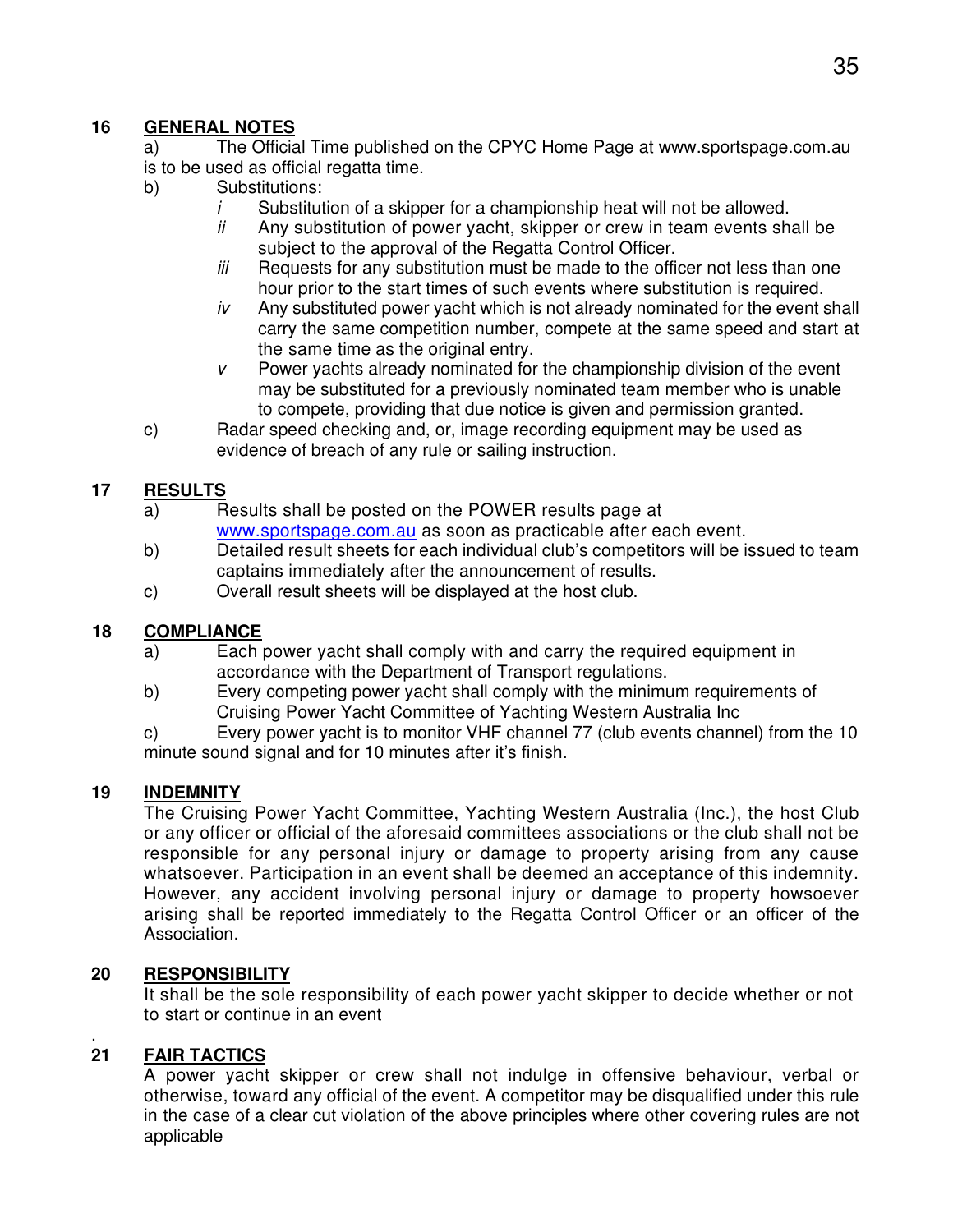#### **22 SCORING SYSTEMS**

 The scoring systems for both championship and team events shall be in accordance with the CPYC of YWA Rules.

#### **23 HANDICAPS**

Variable handicaps shall be in accordance with Appendix "8" attached.

#### **24 PRIZES**

 Championship and team events prizes shall be in accordance with the Notice of Event. The winner of the Bob Stanford Memorial Trophy shall be the power yacht accumulating the least loss of points after competing in a minimum if six of the eight heats of a series.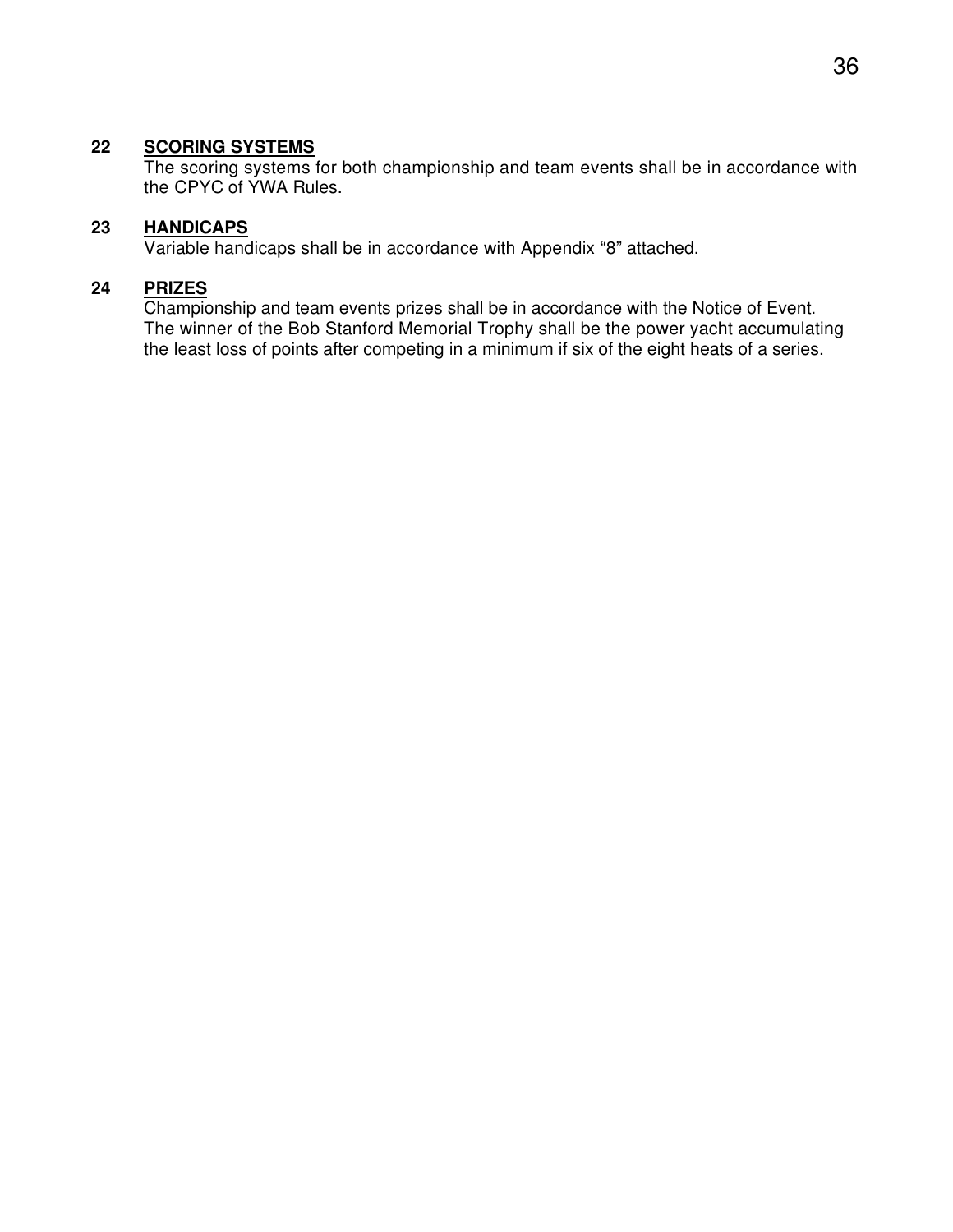| <b>APPENDIX 4A</b>                                                                             |  |  |  |  |  |
|------------------------------------------------------------------------------------------------|--|--|--|--|--|
| <b>REDRESS FORM</b>                                                                            |  |  |  |  |  |
| 1. EVENT<br>Organising Club<br>Event number<br>Date                                            |  |  |  |  |  |
|                                                                                                |  |  |  |  |  |
| 2. REDRESSEE DETAILS<br><b>Competition Number</b>                                              |  |  |  |  |  |
| <b>Skippers Name</b><br>Telephone                                                              |  |  |  |  |  |
| Email                                                                                          |  |  |  |  |  |
| <b>3. NATURE OF REDRESS</b>                                                                    |  |  |  |  |  |
| Redress against a competing<br>Yes<br>No<br>If yes refer section 4<br>yacht?                   |  |  |  |  |  |
| No<br>Yes<br>Redress against checkpoint score?<br>If yes refer section 5                       |  |  |  |  |  |
| Redress against a penalty<br>No<br>Yes<br>If yes refer section 6<br>imposed?                   |  |  |  |  |  |
| 4. REDRESS AGAINST COMPETING YACHT                                                             |  |  |  |  |  |
| No<br>Yes<br>Did you fly a protest flag and carry to finish/retirement?                        |  |  |  |  |  |
| Did you notify the organizing committee with one<br>Yes<br>No<br>hour of completing the event? |  |  |  |  |  |
| (Continue to section 7)                                                                        |  |  |  |  |  |
| 5. REDRESS AGAINST CHECKPOINT SCORE                                                            |  |  |  |  |  |
| Redress form lodged by midday after posting<br>No<br>Yes<br>of results?                        |  |  |  |  |  |
| Checkpoint?                                                                                    |  |  |  |  |  |
| Your Sheet Result:<br>Your Recorded Result:                                                    |  |  |  |  |  |
| (Continue to section 7)                                                                        |  |  |  |  |  |
| 6. REDRESS AGAINST PENALTY IMPOSED                                                             |  |  |  |  |  |
| No<br>Yes<br>Redress form lodged by midday after posting of results?                           |  |  |  |  |  |
| Penalty imposed?                                                                               |  |  |  |  |  |
| (Continue to section 7)                                                                        |  |  |  |  |  |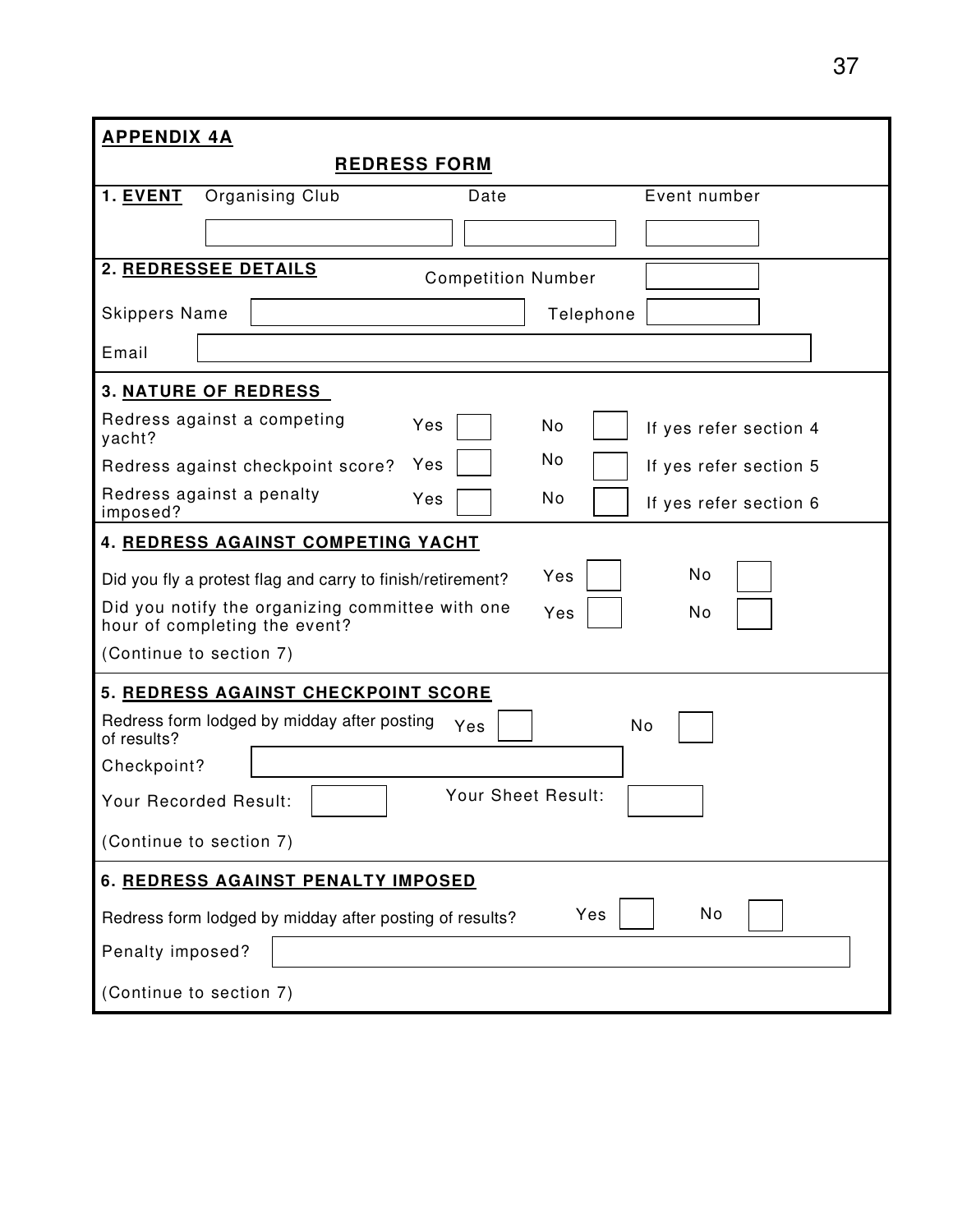#### **7. Supporting Statement**

(including diagrams and witness details as required)

| <b>REMAINDER OF FORM FOR REDRESSOR USE ONLY.</b>             |                  |  |  |  |  |  |
|--------------------------------------------------------------|------------------|--|--|--|--|--|
| Finding:<br>30.2.1 Amend result as proven                    | Other outcome:   |  |  |  |  |  |
| 30.2.2 Let check point recording stand                       |                  |  |  |  |  |  |
| 30.2.3 Average points for the<br>competitor                  |                  |  |  |  |  |  |
| 30.2.4 Disqualify the checkpoint                             |                  |  |  |  |  |  |
| 30.2.5 No action taken due to frivolous nature               |                  |  |  |  |  |  |
| Protest flag observed by organizing committee at the finish? | <b>No</b><br>Yes |  |  |  |  |  |
| Proceeding to protest?                                       | No<br>Yes        |  |  |  |  |  |
| Redressor:                                                   |                  |  |  |  |  |  |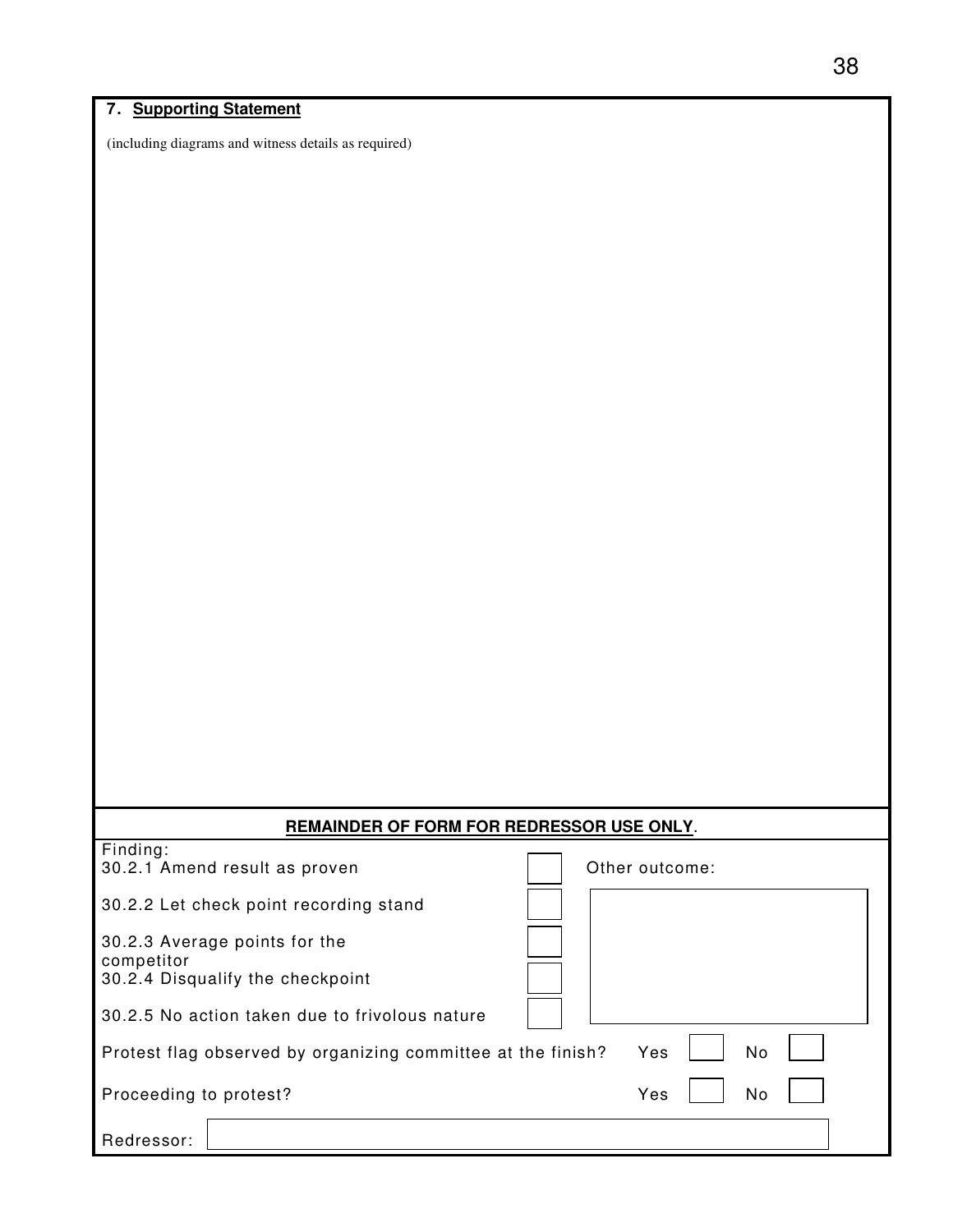**APPENDIX 4B PROTEST FORM EVENT Constructed Constructed Constructed Constructed Constructed Constructed Constructed Constructed Constructed Constructed Construction Construction Construction Construction Construction Construction Construction Co PROTESTING YACHT** Number Number Time Trial event Owner or Owner or<br>representative and the Club Club Signature Address **Email** Telephone **PROTESTED YACHT** Number Number Time Trial Owner or Owner or<br>representative and the Club Club Signature Address **Email** Telephone **NOTIFICATION Tick Box** Did the protesting yacht inform the protested yacht of the protest'? Yes | No If so how? When Did the protesting yacht display a protest flag? No Yes No If so when? **INCIDENT:** When and where **Witness(es) Witness(es) RULE(S)** alleged to have been infringed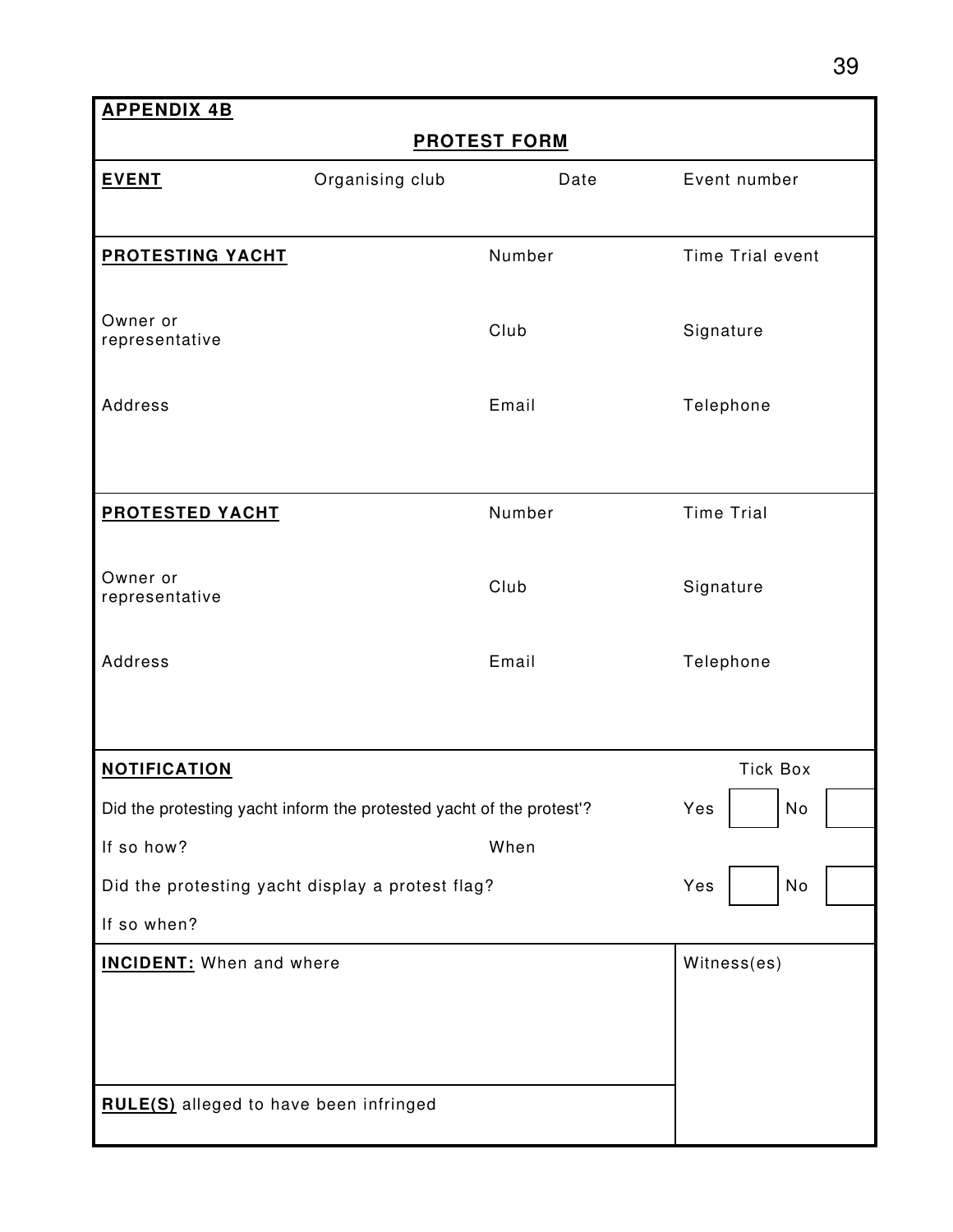#### **DESCRIPTION OF THE INCIDENT**

| REMAINDER OF FORM FOR PROTEST COMMITTEE USE ONLY.                |                                 |                             |                                     |     |                   |  |  |
|------------------------------------------------------------------|---------------------------------|-----------------------------|-------------------------------------|-----|-------------------|--|--|
| PRE-HEARING INFORMATION                                          |                                 |                             |                                     |     |                   |  |  |
|                                                                  | Date                            | Time                        | Parties notified of<br>hearing      |     | <b>Tick Box</b>   |  |  |
| Protest time limit                                               |                                 |                             |                                     | Yes | No                |  |  |
| Protest received                                                 |                                 |                             |                                     | Yes | No                |  |  |
| Hearing scheduled                                                |                                 |                             |                                     |     |                   |  |  |
| Protest flag observed by organizing committee at the finish      |                                 |                             |                                     | Yes | No                |  |  |
| <b>HEARING TO VALIDATE PROTEST</b>                               |                                 |                             |                                     |     |                   |  |  |
| Parties present                                                  | Protesting yacht represented by |                             |                                     |     |                   |  |  |
|                                                                  | Protested yacht represented by  |                             |                                     |     |                   |  |  |
|                                                                  |                                 |                             |                                     |     |                   |  |  |
|                                                                  |                                 |                             |                                     |     | <b>Tick Boxes</b> |  |  |
| Objection about interested party made<br>Remark                  |                                 |                             | Yes                                 | No  |                   |  |  |
| Hail immediate and appropriate                                   |                                 |                             | Yes                                 | No  | <b>NA</b>         |  |  |
| Remark                                                           |                                 |                             |                                     |     |                   |  |  |
| Protestor informed/tried to inform protestee                     |                                 |                             | Yes                                 | No  | <b>NA</b>         |  |  |
| Remark                                                           |                                 |                             |                                     |     |                   |  |  |
| Proper and timely display of protest flag<br>Yes<br>No<br>Remark |                                 |                             |                                     |     |                   |  |  |
| Protest flag acceptable                                          |                                 |                             | Yes                                 | No  | <b>NA</b>         |  |  |
| Remark                                                           |                                 |                             |                                     |     |                   |  |  |
| Nature of incident identified in protest                         |                                 |                             | Yes                                 | No  |                   |  |  |
| Remark                                                           |                                 |                             |                                     |     |                   |  |  |
| Protest lodged within time limit                                 |                                 |                             | Yes                                 | No  |                   |  |  |
| Remark                                                           |                                 |                             |                                     |     |                   |  |  |
| Time limit extended                                              | Yes<br>No                       |                             |                                     |     |                   |  |  |
| Remark                                                           |                                 |                             |                                     |     |                   |  |  |
| Conclusion                                                       |                                 |                             | Protest valid, hearing will proceed |     |                   |  |  |
| (tick one)                                                       |                                 | Protest invalid and refused |                                     |     |                   |  |  |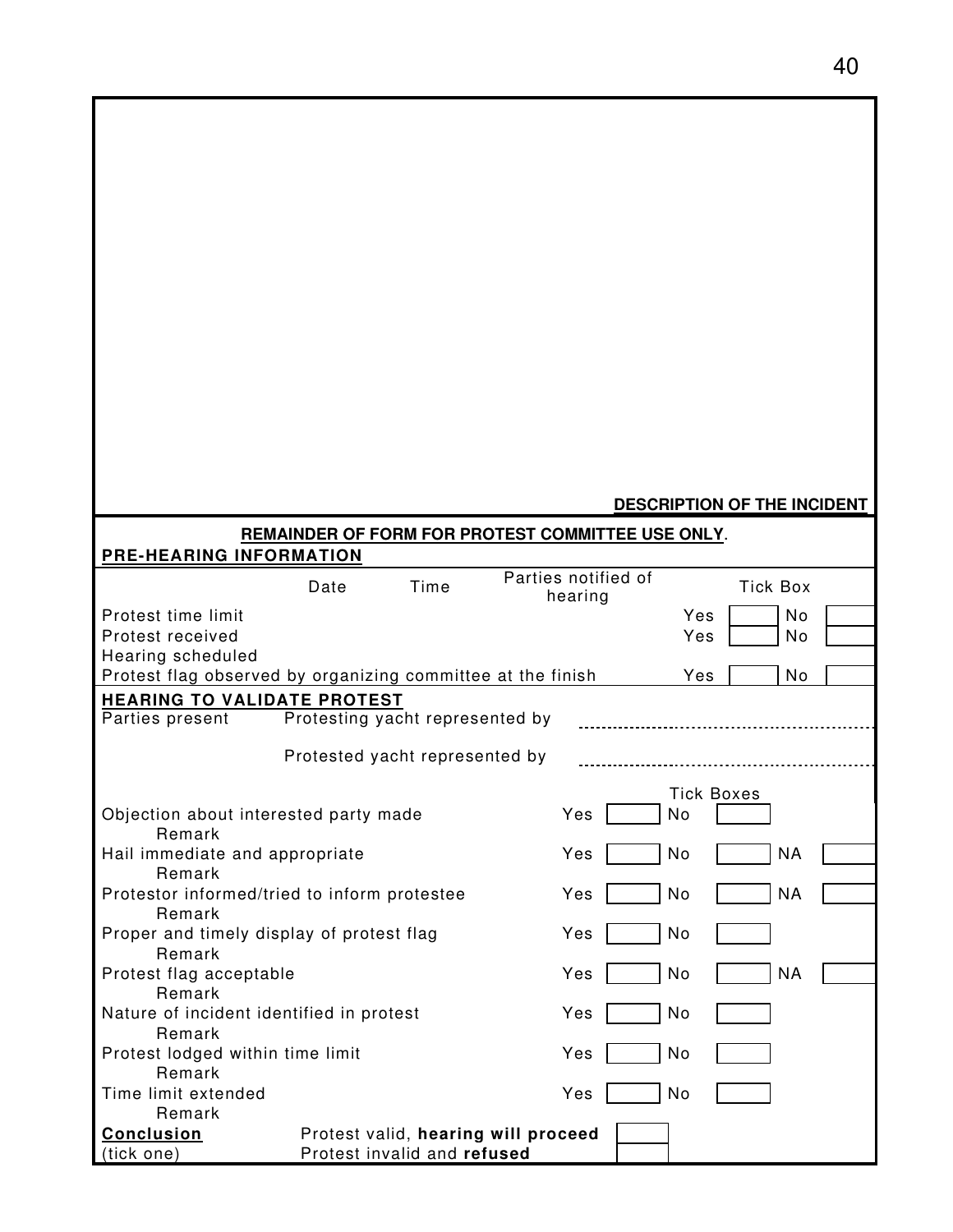|                                       | FOR A HEARING CALLED BY THE PROTEST COMMITTEE |                                                                        |                   |      |  |  |  |
|---------------------------------------|-----------------------------------------------|------------------------------------------------------------------------|-------------------|------|--|--|--|
|                                       | Hearing called under rule_______              |                                                                        |                   |      |  |  |  |
| Competitor(s) or yacht(s) notified    | <b>Date</b>                                   | Time                                                                   |                   |      |  |  |  |
|                                       |                                               |                                                                        | <b>Tick Boxes</b> |      |  |  |  |
|                                       |                                               | Written                                                                | Oral              |      |  |  |  |
|                                       |                                               | Written                                                                | Oral              |      |  |  |  |
|                                       |                                               | Written                                                                | Oral              |      |  |  |  |
| DECISION OF THE PROTEST COMMITTEE     |                                               |                                                                        |                   |      |  |  |  |
| Facts found                           |                                               |                                                                        |                   |      |  |  |  |
|                                       |                                               |                                                                        |                   |      |  |  |  |
|                                       |                                               |                                                                        |                   |      |  |  |  |
|                                       |                                               |                                                                        |                   |      |  |  |  |
|                                       |                                               |                                                                        |                   |      |  |  |  |
|                                       |                                               |                                                                        |                   |      |  |  |  |
| Diagram                               |                                               |                                                                        |                   |      |  |  |  |
|                                       |                                               | Diagram of yacht ________________________ is enclosed by the committee |                   |      |  |  |  |
|                                       |                                               | Committee's diagram is attached                                        |                   |      |  |  |  |
|                                       |                                               |                                                                        |                   |      |  |  |  |
| Conclusion and rules that apply       |                                               |                                                                        |                   |      |  |  |  |
|                                       |                                               |                                                                        |                   |      |  |  |  |
|                                       |                                               |                                                                        |                   |      |  |  |  |
|                                       |                                               |                                                                        |                   |      |  |  |  |
|                                       |                                               |                                                                        |                   |      |  |  |  |
| Decision                              |                                               |                                                                        |                   |      |  |  |  |
|                                       |                                               |                                                                        |                   |      |  |  |  |
|                                       |                                               |                                                                        |                   |      |  |  |  |
|                                       |                                               |                                                                        |                   |      |  |  |  |
| <b>Protest Committee members</b>      |                                               |                                                                        |                   |      |  |  |  |
|                                       |                                               |                                                                        |                   |      |  |  |  |
|                                       |                                               |                                                                        |                   |      |  |  |  |
|                                       |                                               |                                                                        |                   |      |  |  |  |
|                                       |                                               | Signature of Chairman                                                  |                   |      |  |  |  |
| Date of hearing                       |                                               |                                                                        |                   |      |  |  |  |
| Date of decision                      |                                               |                                                                        |                   |      |  |  |  |
| Decision announced in the presence of |                                               | Protestor                                                              | if yes<br>tick    |      |  |  |  |
|                                       |                                               | Protestee                                                              | if yes<br>tick    |      |  |  |  |
|                                       | other                                         |                                                                        | if yes<br>tick    |      |  |  |  |
| Written decision requested            | Date<br>requested                             |                                                                        | Date transmitted  |      |  |  |  |
|                                       |                                               |                                                                        |                   |      |  |  |  |
| Decision transmitted to               | Protestor                                     | if<br>tick<br>yes                                                      | Protestee         | tick |  |  |  |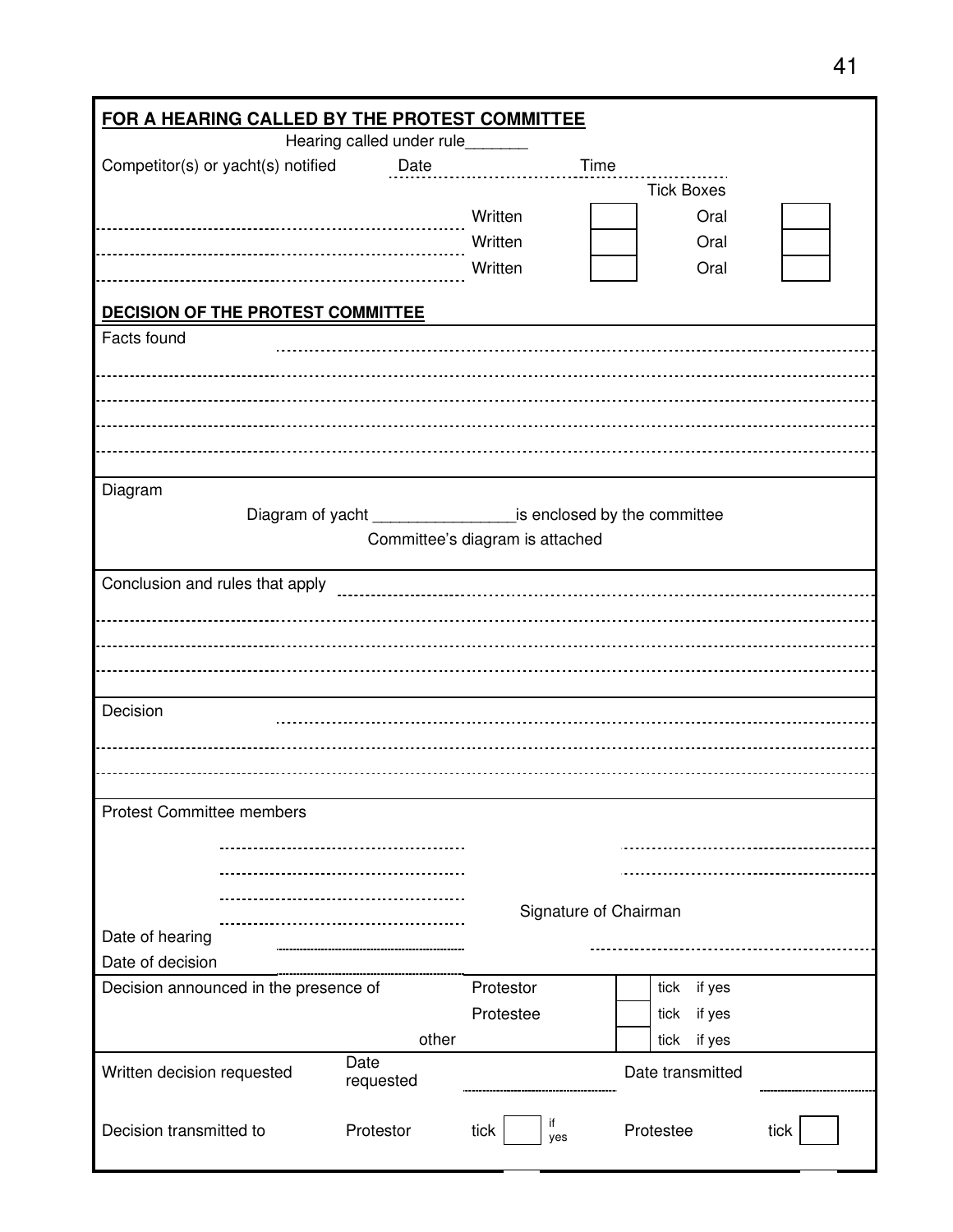**DIAGRAM OF THE INCIDENT** Show on the diagram

\*Current direction and strength \*Relevant marks of the course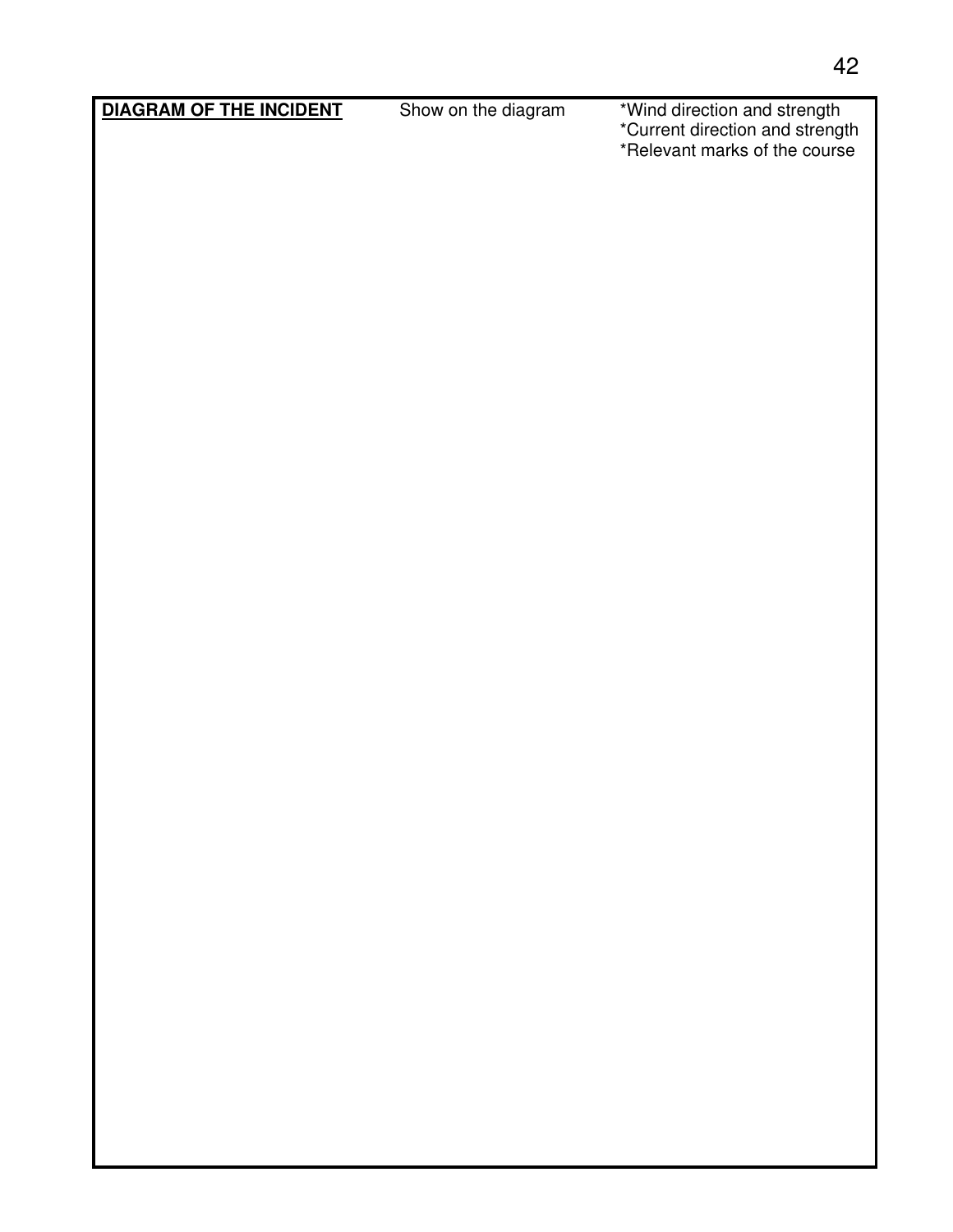## **YACHT SPEED TABLES**

| <b>KNOTS</b> | <b>FEET</b> |         | <b>METRES</b> |          |         |         |
|--------------|-------------|---------|---------------|----------|---------|---------|
|              | Per Hour    | Per Min | Per Sec       | Per Hour | Per Min | Per Sec |
| 5.0          | 30400       | 506.67  | 8.44          | 9265.92  | 154.43  | 2.57    |
| 5.5          | 33440       | 557.33  | 9.29          | 10192.51 | 169.88  | 2.83    |
| 6.0          | 36480       | 608.00  | 10.13         | 11119.10 | 185.32  | 3.09    |
| 6.5          | 39520       | 658.67  | 10.98         | 12045.70 | 200.76  | 3.35    |
| 7.0          | 42560       | 709.33  | 11.82         | 12972.29 | 216.20  | 3.60    |
| 7.5          | 45600       | 760.00  | 12.67         | 13898.88 | 231.65  | 3.86    |
| 8.0          | 48640       | 810.67  | 13.51         | 14825.47 | 247.09  | 4.12    |
| 8.5          | 51680       | 861.33  | 14.36         | 15752.06 | 262.53  | 4.38    |
| 9.0          | 54720       | 912.00  | 15.20         | 16678.66 | 277.98  | 4.63    |
| 9.5          | 57760       | 962.67  | 16.04         | 17605.25 | 293.42  | 4.89    |
| 10.0         | 60800       | 1013.33 | 16.89         | 18531.84 | 308.86  | 5.15    |
| 10.5         | 63840       | 1064.00 | 17.73         | 19458.43 | 324.31  | 5.41    |
| 11.0         | 66880       | 1114.67 | 18.58         | 20385.02 | 339.75  | 5.66    |
| 11.5         | 69920       | 1165.33 | 19.42         | 21311.62 | 355.19  | 5.92    |
| 12.0         | 72960       | 1216.00 | 20.27         | 22238.21 | 370.64  | 6.18    |
| 12.5         | 76000       | 1266.67 | 21.11         | 23164.80 | 386.08  | 6.43    |
| 13.0         | 79040       | 1317.33 | 21.96         | 24091.39 | 401.52  | 6.69    |
| 13.5         | 82080       | 1368.00 | 22.80         | 25017.98 | 416.97  | 6.95    |
| 14.0         | 85120       | 1418.67 | 23.64         | 25944.58 | 432.41  | 7.21    |
| 14.5         | 88160       | 1469.33 | 24.49         | 26871.17 | 447.85  | 7.46    |
| 15.0         | 91200       | 1520.00 | 25.33         | 27797.76 | 463.30  | 7.72    |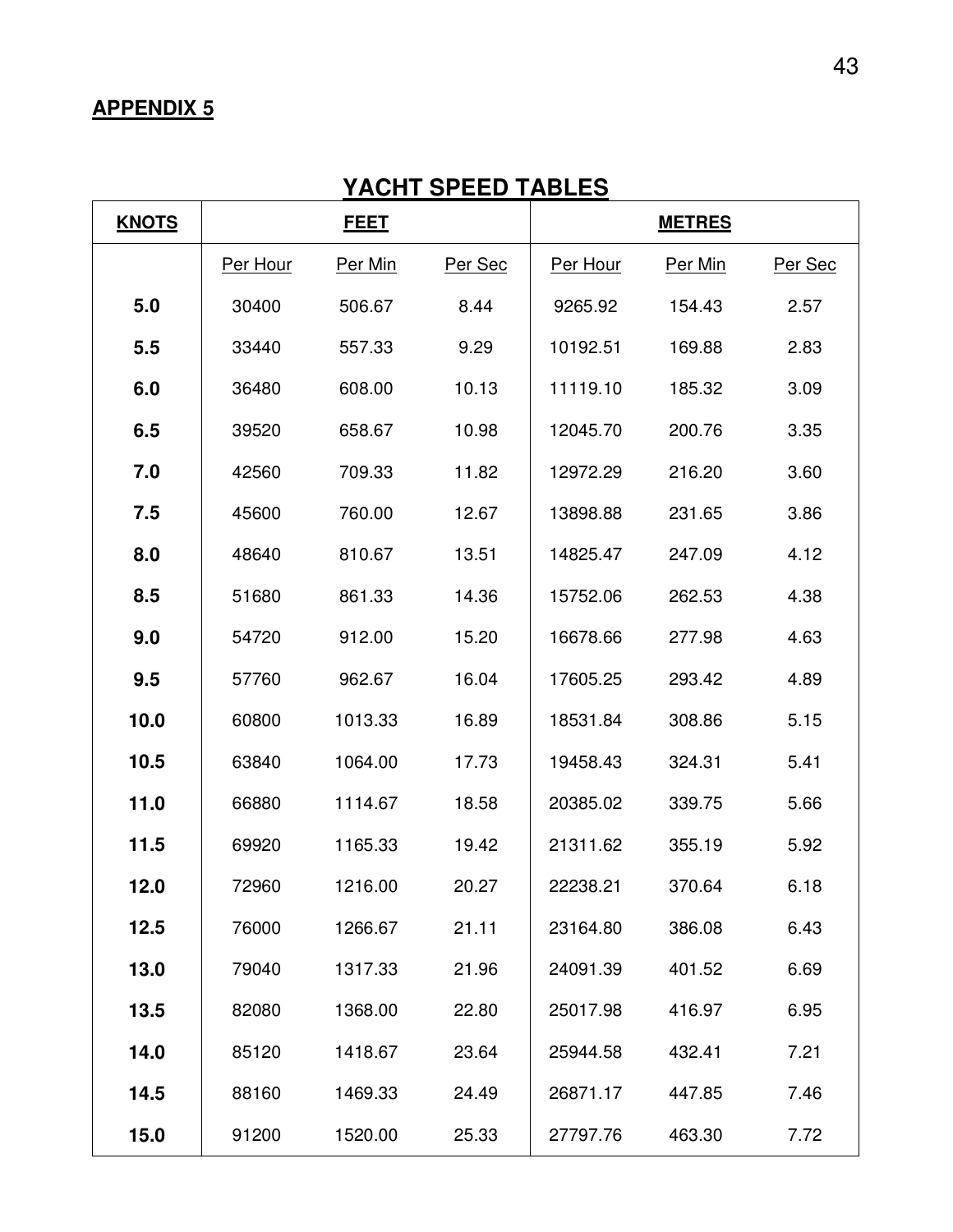## **PROTOCOL FOR CHAMPIONSHIP AND TEAM EVENTS**

Hosting of championship and team events should go around the river Clubs in a clockwise direction. Consideration may be given to any Club which wishes to host an event out of turn.

#### **October to January**

- **1** Post Season review
- **2** Rule reviews
- **3** Course review and changes
- **4** Preparation of calendar of events for submission to SRRC and Aquatic Council

#### **February**

- **1** Courses sub committee meets and determines courses for each event.<br>**2** 10<sup>th</sup> Feb submit Calendar of Events to SRRC.
- 10<sup>th</sup> Feb submit Calendar of Events to SRRC.
- **3** If courses involve an ocean event then the proposed course is submitted to the Coastal Committee.
- **4** Confirm available sponsorship and determine what additionally is required. Take steps to acquire additional sponsors.
- **5** Meet with major sponsors and agree general arrangements for championship events.
- **6** Sailing instructions review.<br>**7** First draft of program prepa
- First draft of program prepared.

#### **ACTION**

- **1.** Courses sub committee
- **2.** Regatta Control Officer
- **3.** Secretary or Chairman
- **4.** Chairman CPYC of YWA or delegate
- **5.** Chairman CPYC of YWA or delegate
- **6.** CPYC of YWA
- **7.** CPYC of YWA

#### **March**

- **1** Copies of courses published CPYC Home Page at www.sportspage.com.au<br>**2** Clubs are requested to submit names of team captains and to nominate a per
- **2** Clubs are requested to submit names of team captains and to nominate a person who shall be responsible for:
	- **a** The receiving and distribution of courses, sailing instructions and the nomination of their Club team.
	- **b** Liaising with the Regatta Control Officer or other nominated officer of CPYC.
- **3** List of officials to be submitted covering:
	- **a** Start team
	- **b Committee room**
	- **c** Regatta control officer
	- **d** Radio net
	- **e** Check point Briefer
	- **f** Results Officer
	- **g** Organising Committee
	- **h** Courier boats and crews
	- **i** Publicity officer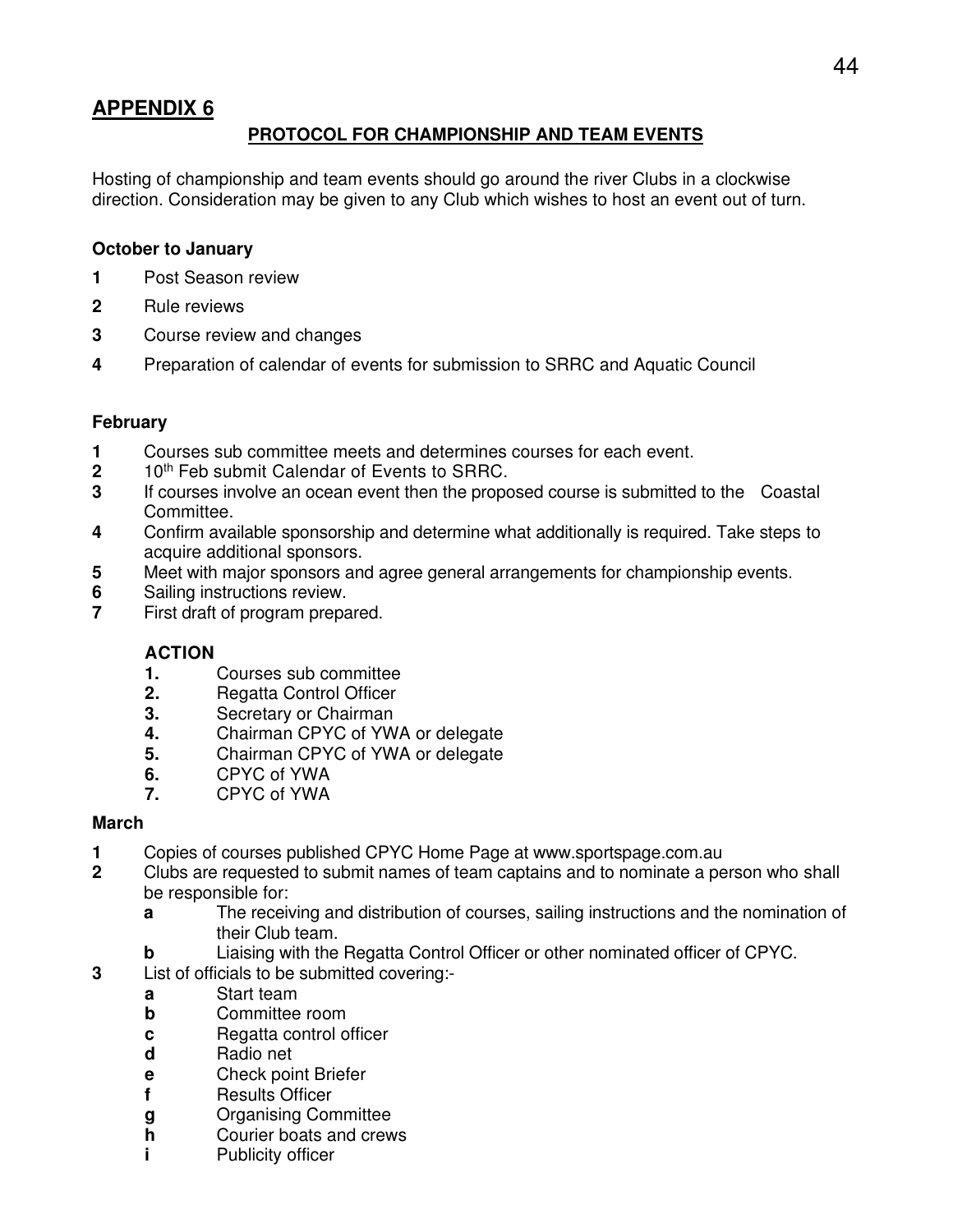- **4** Final arrangements at host clubs<br>**5** Approval of program for printing
- **5** Approval of program for printing

## **ACTION**

- **1.** Regatta Control Officer
- **2.** Secretary and chairman
- **3.** Regatta control officer
- **4.** Delegates
- **5.** CPYC of YWA.

## **April**

- **1** Notice of Event, sailing Instructions and nomination forms to be prepared for approval by CPYC of YWA.
- **2** Protest committee to be nominated.
- **3** Host club to be advised of the following requirements.
	- **a** Start boat, start gun, flags and radio.
	- **b** Site for distribution of check point information and gear.
	- **c c c Committee room and computer office.**
	- **d Room** for protest panel.
	- **e**
	- **f** Jetty and other space for craft before and after event.
- **4** Notice of 1st event to he posted in clubs 1 month before event.

## **ACTION**

- **1.** Regatta control officer, Chief starter and secretary.
- **2.** Organising Authority
- **3.** Regatta control officer, Chief starter, secretary or chairman.
- **4.** Delegates.

#### **May**

- **1** All clubs are requested to supply a nominated number of check point teams for the event.<br>**2** Nomination forms to be distributed to clubs four weeks before **1st** event. These to
- **2** Nomination forms to be distributed to clubs four weeks before **1st** event. These to require the following information:
	- **a For each competitor, name and boat number, nominated speed, name of skipper** and navigator.
	- **b b** Name, address and phone number of person authorised to receive and distribute sailing instructions.
	- **c** Name, address and phone number of team captain.

## **ACTION**

- **1.** Chief starter and secretary
- **2.** All clubs
- **3.** Chief starter and secretary

## **June, July, August and September**

Same procedure as for May at appropriate times before events.

## **DUTIES OF PERSONNEL INVOLVED IN RUNNING THE STATE CHAMPIONSHIPS**

## **1 REGATTA CONTROL OFFICER**

Overall responsible for:

• Checkpoint briefing night.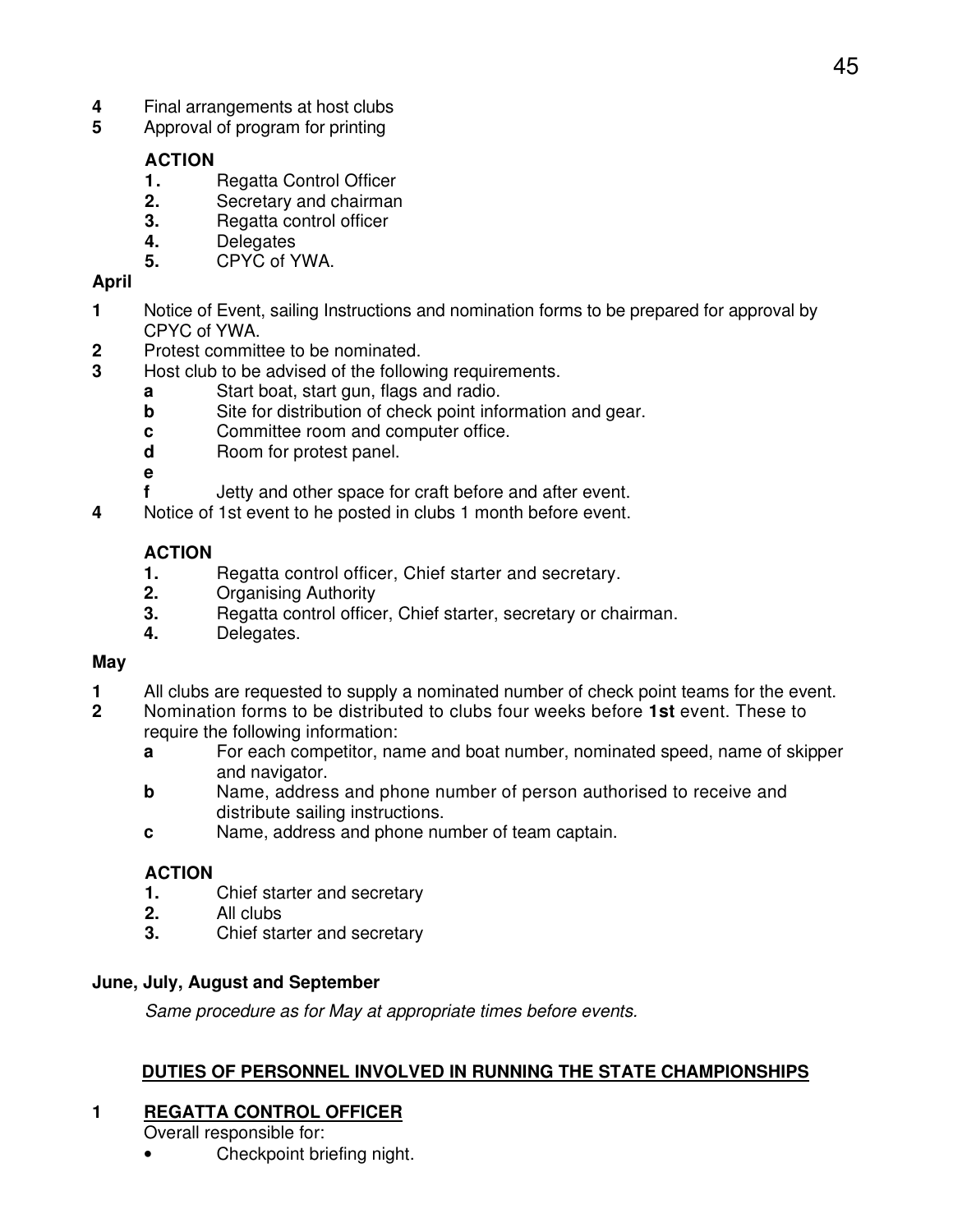- Competitors briefing night.
- Collection of entry forms.
- Distribution of sailing instructions.
- Committee room activities.
- Nominate a --Redresser

## **2 CHAIRMAN COURSES SUB-COMMITTEE**

• Course preparation and distribution.

#### **3 CHAIRMAN, SPONSORSHIP**

• Investigate possibilities and secure sponsors.

## **4 START TEAM**

- Secure equipment.
- Yardarm.
	- Sound signal equipment.
- Flags plus other equipment.
	- o Orange on-station.
	- o Class flag, Yellow (International code "Q").
	- o Blue peter preparatory (International code "P")
	- o AP.(Substitute flag answering pennant)
	- o Black ball or shape.(International code "I")
	- o Abandonment (International code "N")
	- o Numeral Pennants Full set "0" through "9"
	- o Change to sailing instructions (International code"L")
	- o PFD to be worn (International code "Y")
	- o Rescue Flag Green / White.
	- o First Aid Kit
	- o 50 metre buoy, with anchor and 20m of rope and chain
	- o Locate the Start Boat in position.
	- o Start the event.

o Record times and penalties for boats through the start. Checkpoint sequence 1.

## **5 COMMITTEE ROOM**

- Before event:
	- o Set clocks.
	- o Check voice recorders.
	- o Pack bags for checkpoints.
- After event:
	- o Check bags from checkpoints.
	- o Remove time sheets.
	- o Check time sheets.
	- o Pass the time sheets to computer operator.
	- o Check computer sheets for discrepancies
	- o Replay the checkpoint tapes to confirm extraordinary losses.

## **6 COURIER BOAT SKIPPER**

- Checkpoint bags
	- o Collect distribution sheet checkpoint bags from the committee room
	- o Deliver the back bags to the checkpoint crews as per distribution sheet.
	- $\circ$  When last boat starts follow around the course behind the last competitor and collect the bags.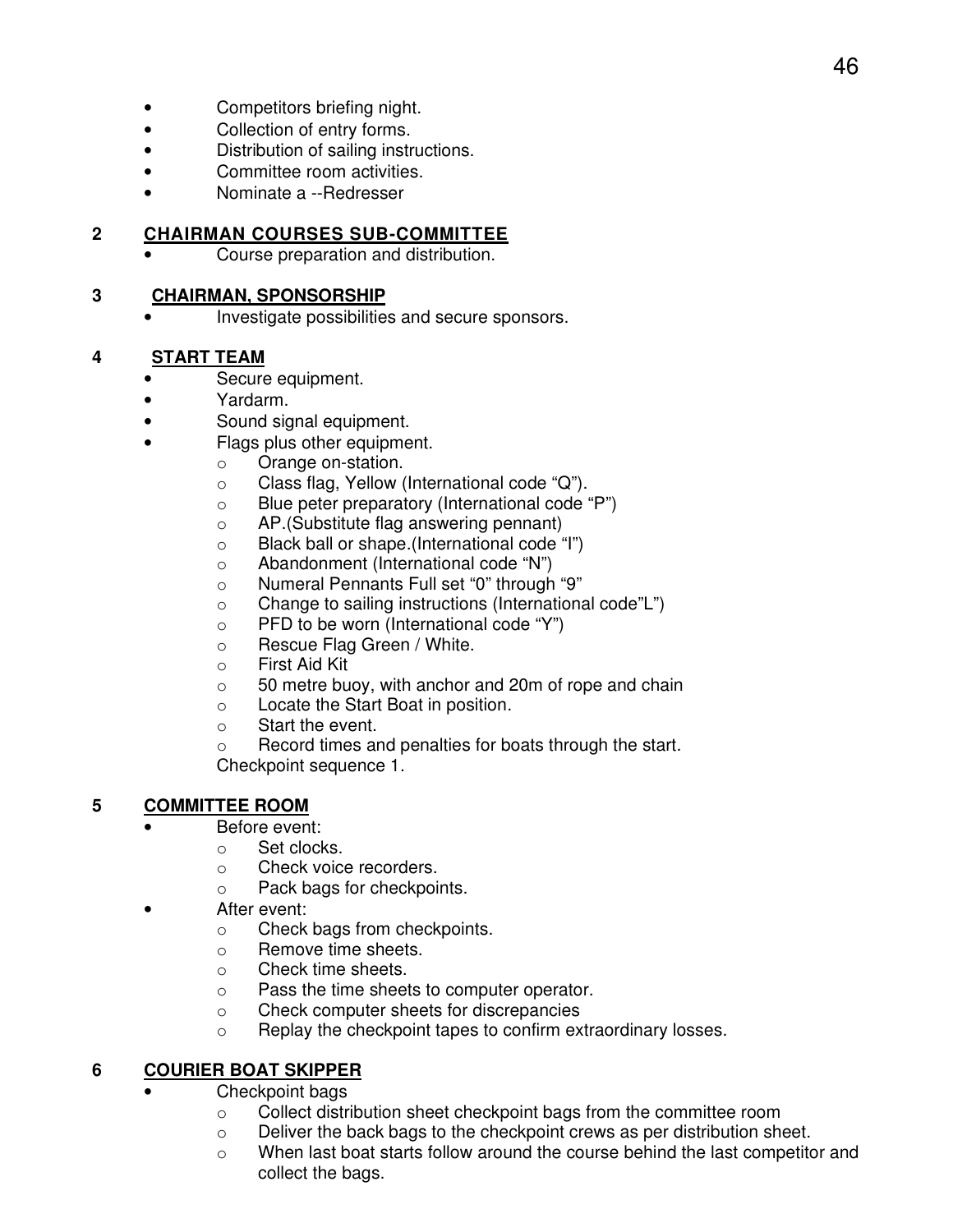$\circ$  Deliver bags to the event committee at the nominated place as directed.

## **7 PUBLICITY OFFICER**

- Organise press release before each event.
- Ensure results get to press each day.
- Invite the press on to a VIP boat to witness the event.
- Organise video of each event for showing after each presentation.

#### **8 RADIO NET OFFICER**

Listen to radio and pass on messages.

#### **9 TROPHY OFFICER**

- Order correct amount of pennants for season.
- Display trophies at lunches/dinners.
- From winners list, arrange miniatures and engraving.
- Seek a trophy budget from CPYC.
- Purchase. Within the budget all prizes.
- Set up trophy display on prize night.

## **10 CHECKPOINT LIAISON OFFICER**

- Organise the required courier boats.
- Inform courier boats of their duties.
- Information officer for check boats.
- Organise checkpoint bags to be delivered to the correct courier boats in good time.
- Collect the checkpoint bags from the courier boats after event.

## **11 COMPUTER OPERATOR**

- Input recorded times from the checkpoint recording sheets.
- Extract an initial detailed score sheet for perusal in the committee room.
- Correct any perceived errors of input
- Insert penalties as directed.
- Print out the provisional result sheets.

## **12 CHAIRMAN, PROTEST PANEL**

- Evaluate protests.
- If necessary organise panel to hear protest. (this can be after the event.)

## **13 TIMEKEEPER**

- Custodian of the equipment.
- Set all checkpoint clocks to the Official Time published on the CPYC Home Page at www.sportspage.com.au.
- Ensure that all protests from the previous event have been heard.
- Clean off all tapes from the previous event.
- Make ready all tapes for the current event.
- After the event check all clocks as to whether they have maintained accuracy during the event.
- Be part of committee room team.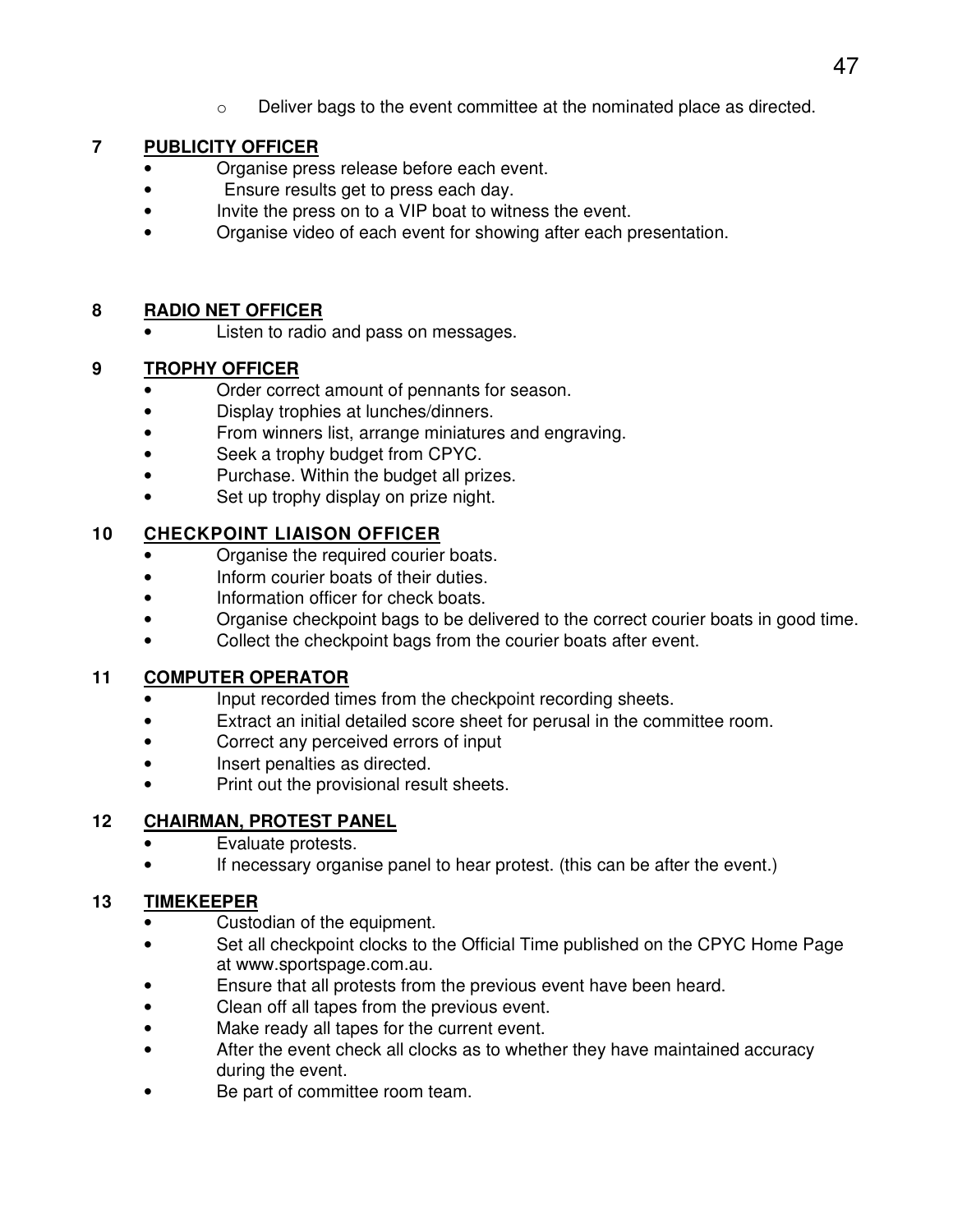## **ALLOTTED NUMBERS RANGE**

| <b>CLUB</b>                      | <b>Competition Number Range</b> | Radio Call |
|----------------------------------|---------------------------------|------------|
| Royal Perth Yacht Club           | 100-199                         | VJ6RP      |
| Royal Freshwater Bay Yacht Club  | 200-299                         | VH6PW      |
| <b>Claremont Yacht Club</b>      | 300-399                         | VJ6FK      |
| South Of Perth Yacht Club        | 400-499                         | VJ6LF      |
| Perth Flying Squadron Yacht Club | 500-599                         |            |
| Swan Yacht Club                  | 600-699                         |            |
| East Fremantle, Yacht Club       | 700-799                         | VJ6GQ      |
| <b>Fremantle Sailing Club</b>    | 800-899                         | VJ6LS      |
| Mounts Bay Sailing Club          | 900-999                         |            |
| Whitfords Sea Sports Club        | W01-W99                         | VJ6LQ      |
| Mandurah Yacht Club              | M01--M99                        |            |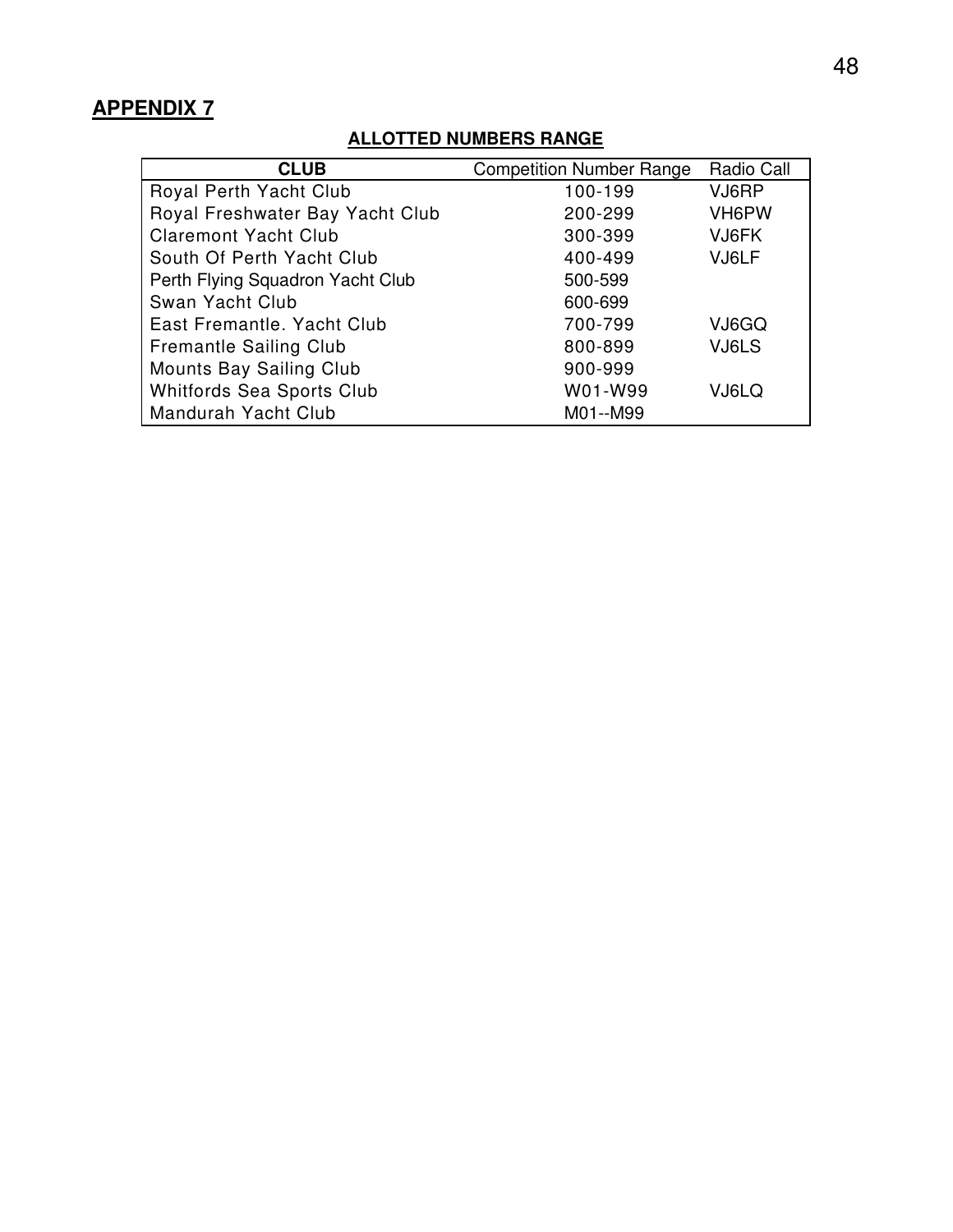#### **HANDICAPS**.

As detailed below or alternatively such handicap as the organising committee may determine, and details of which shall be in the sailing instructions.

#### **RECOMMENDED HANDICAP SYSTEM**

The basis of the system is that a power yacht's **'Performance"** be assessed in every event in which it participates and is calculated as the sum of the total number of points lost (excluding penalties) divided by number of accepted marked check points. For the calculation of performance in any event the maximum allowable points lost at any mark will be five (5).

The handicap of a power yacht competing in inter-club and selected CPYC of YWA events shall be:- the **average of three best** performances taken **from the last ten** events in the current or preceding season in which the power yacht has competed and completed the course.

A handicap for the event shall be calculated to two decimal places rounded up. A power boat's given handicap for the event is calculated by multiplying that handicap by the number of accepted check points.

The calculated handicap for the event is then subtracted from the actual points lost after which penalties if any are added. The power yacht with the lowest score wins on handicap.

**Example** A power yacht's handicap is 1.53 per mark and there is 10 acceptable check points, the power yacht for the event has lost 18 points and incurred a penalty of 10 points for an infringement so the score for the event is **18 – 15.3(1.53x10) = 2.7 + 10 = 12.7** 

#### **The following handicap conditions shall apply:**

- 1 Maximum Handicap. For power yachts with more than ten previous starts in the current or preceding seasons the maximum handicap shall be 4.0.
- 2 Where a power yacht has completed between five and ten times in the current or preceding seasons the handicap shall be calculated as the average of the best three performances to a maximum of 3.0.
- 3 Where a power yacht has competed less than five times in the current or preceding season the handicap shall be equal to the best performance to a maximum of 3.0.
- 4 Where a power yacht has not previously competed then the handicap will be a maximum of 1.0
- 5 All handicaps shall be subject to "downward" adjustment at the handicapper's discretion.
- 6 **Tie Break** if after applying handicaps, two or more power yachts are tied then rule 11.2 shall apply.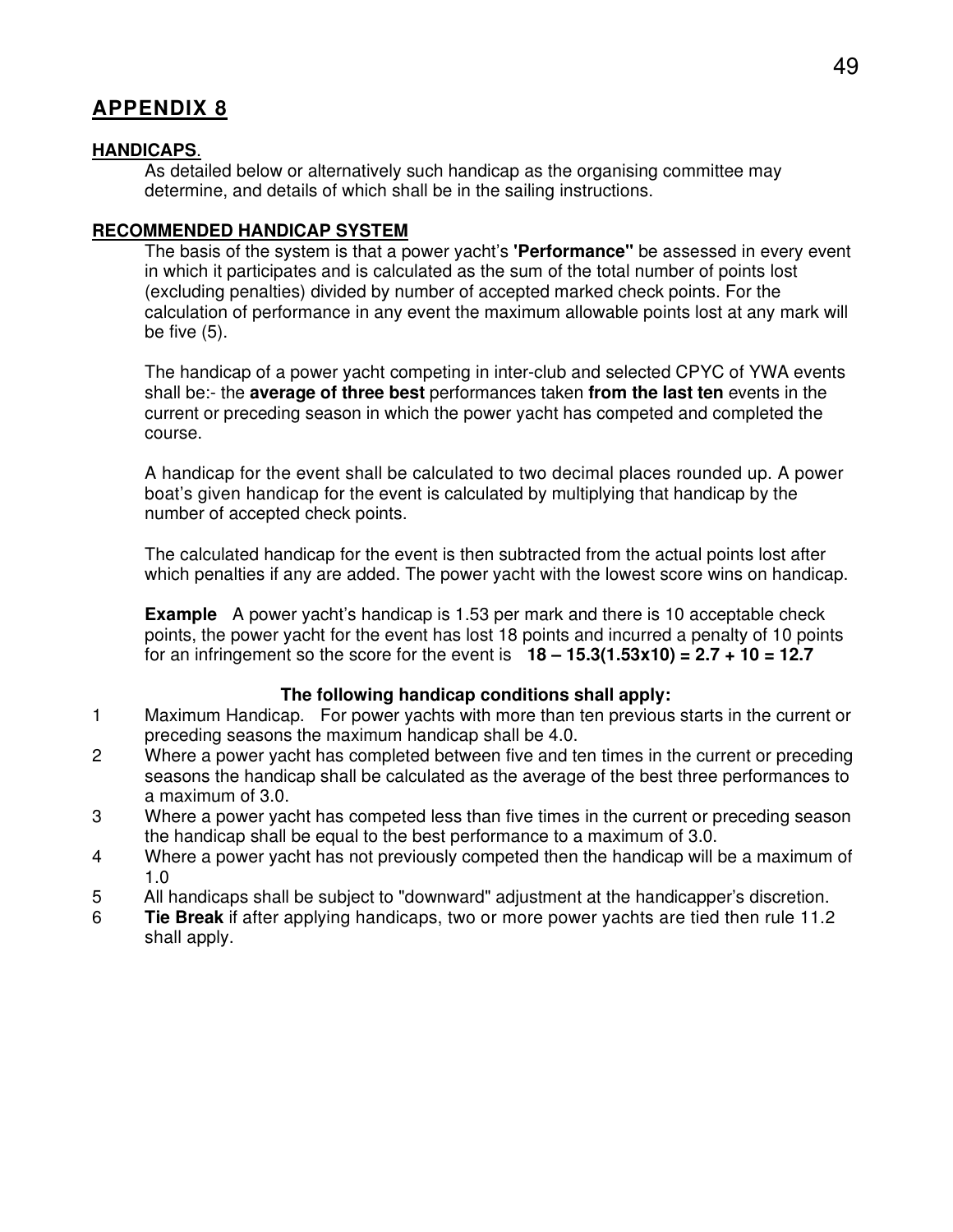## **Recommended Check Point Instructions**

#### **MEMBERS REQUIRED IN EACH CREW**

- 1. Timekeeper.
- 2. Recorder for Check Sheet.
- 3. Sighter to call the last second heard when the power yacht arrives at the mark.
- 4. If possible an observer to check deviation from course and change of speed.

## **DUTIES**

#### **1. TIMEKEEPER**

At the time indicated on the check point sheet, start the tape recorder and nominate the check point and time. The recorder may have been preset.

As a power yacht approaches the mark, identify the minute and when it is no less than ten seconds from the mark clearly call the individual seconds until the power yacht has passed the mark.

NB. Please record the minutes on the tape frequently, even if power yachts are not arriving, so as to facilitate searches if required.

#### **DO NOT TURN THE TAPE OFF until the last power yacht has passed.**

#### **2. RECORDER**

The check point sheet shows the hour and minute when a power yacht is due to arrive. When the sighter identifies a power yacht's number, find it on the sheet, and when the sighter calls the second of arrival it should be written alongside the minute. If the minute of arrival is different from that shown on the sheet then add a comma after the second, and the correct minute after it.

| EG                          | <b>Printed time</b> | Write<br>second | Write new<br>min | New hour | Any penalty |
|-----------------------------|---------------------|-----------------|------------------|----------|-------------|
| Normal                      | 10:58               | 57              |                  |          |             |
| <b>New Minute</b>           | 10:58               | 01              | 59               |          |             |
| <b>New Minute</b><br>& Hour | 10:58               | 01              | 00               | 11       |             |
| Penalty                     | 10:58               | 57              |                  |          | +COS        |

#### **Do not alter the Printed Numbers.**

If a power yacht arrives which is not listed on the check point sheet, then in a clear space on the sheet write, the power yachts competition number, its name and the hour, minute and second of its arrival.

#### **3 SIGHTER.**

Identity the competition number of each power yacht as it approaches the mark and repeat the last second called by the timekeeper as the foremost part of the stem of the power yacht reaches the mark.

Should a power yacht leave the mark on a different side to that listed on your original positioning instruction sheet, write **WRS** after the time of arrival and make immediate mention on the tape. If the competition number cannot be identified, the arrival time should be called and a description of the power yacht noted on the check sheet for later identification.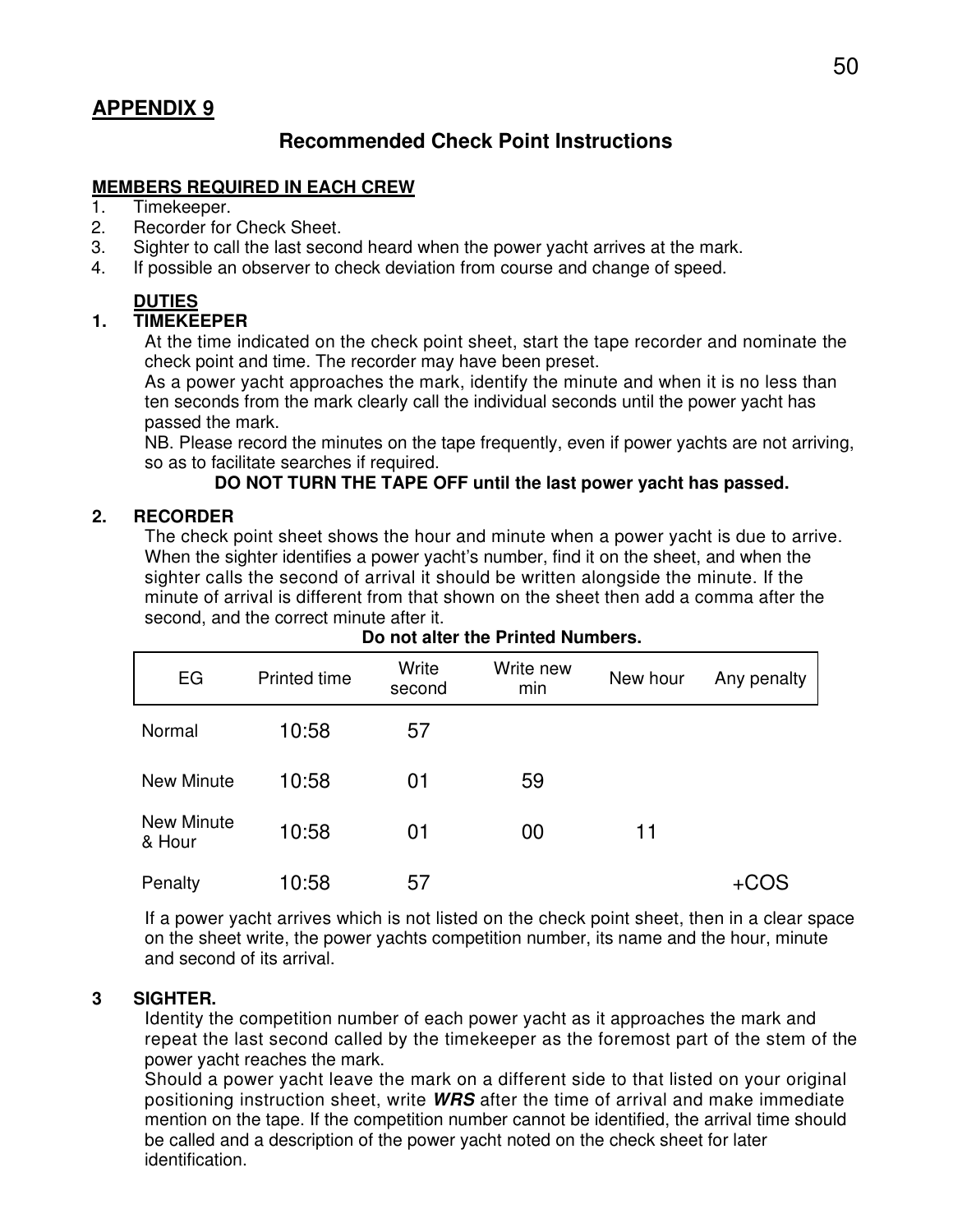Also a notation should be put on the check sheet when numbers were not legible.

The sighter should also look for any raised protest flags flying and ask the recorder to make a notation **PRF** 

## **4 OBSERVER**

Time trialling rules in relation to changes of speed and or course are:

- **8.3** Any power yacht which shows a **blatant** change of speed or course shall incur a penalty of 10 points.
- **8.3 1** Any power yacht which shows **any** change of speed within approximately 50 metres of the mark when approaching a check point shall incur a penalty of 3 points.
- **16.7** Check point crews shall ignore a change of speed after a power yacht has reached the mark for which that crew is responsible.

Penalties under rules **8.3** and **8.3.1** are not designed to penalise power yachts negotiating high waves, wash etc., only those who have made an error of judgment and try to correct by changing speed or course.

Changes of speed or course resulting from wash or avoiding other power yacht should be disregarded.

#### **Verbal comments on possible offences must be made and recorded on the tape as they occur, (that is before the power yacht reaches the mark being monitored) to be accepted by the regatta control officer.**

If it is decided that a penalty is warranted the recorder is to write on the check sheet **+COS** for speed increase, or **-COS** for speed decrease and if a major change of course occurs **COC**, after that power yachts observed time.

## **5 SAFETY**

Each craft used as a check point boat or in any other official capacity shall comply with and carry the required equipment in accordance with the Department of Transport Regulations. All craft must hold a current compliance certificate issued by the Club on whose register they are listed.

## **6**. **INDEMNITY**

CPYC of YWA, YWA (Inc), the host club or any officer or official of the aforementioned shall be responsible for any personal injury or damage to property arising from any cause whatsoever. Participation in this event as a check point boat or in any other official capacity shall be deemed as acceptance of this indemnity. Any accident however, involving personal injury or damage to property shall be reported without delay to the regatta control officer or to an officer of YWA.

Check crews must not communicate with power yachts until they have passed on their check sheets to regatta control.

All Department of Transport rules applicable to the area shall be adhered to, particularly if anchored in a navigable channel, ie: A black ball or shape shall be displayed while at anchor.

The power yacht committee would like to take this opportunity to thank you for your assistance in carrying out this essential duty for a time trial.

The accuracy of your crew is vital, as for each second late or early at a mark a competitor shall be penalised one point and for each course or speed deviation a further 10 points per offence. We rely solely on you as a timing crew to derive a fair result for all.

## **WE THANK YOU.**